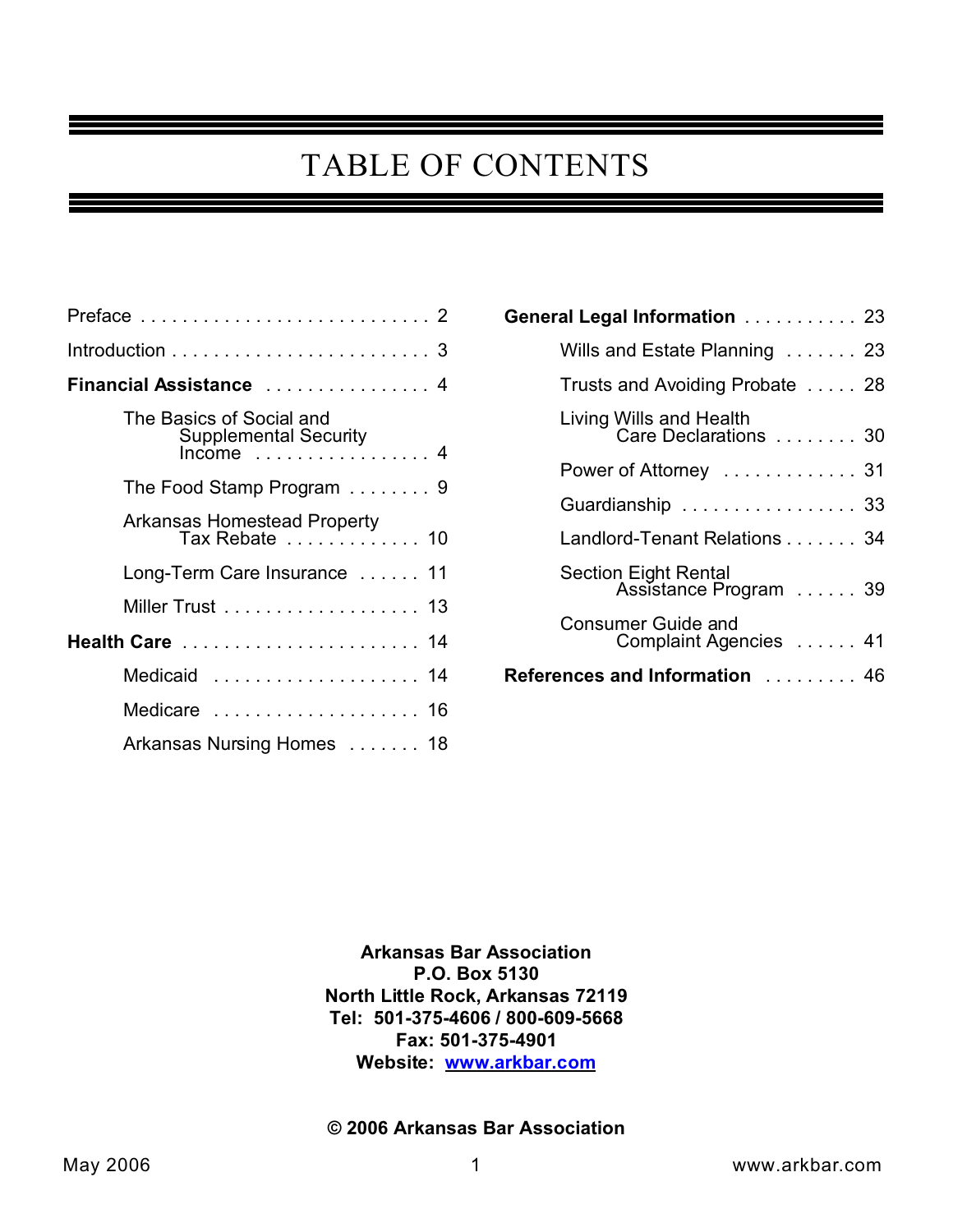# PREFACE

The Arkansas Senior Citizens' Handbook and the Arkansas Caregivers Handbook display the collective effort of a number of individuals and groups. We are grateful to the Young Lawyers Section members and other individuals who wrote and edited prior editions. Because of their outstanding work, revising this edition was a relatively easy task.

Many young lawyers volunteered their time and expertise to edit this edition. We thank them for their diligence and service.

| Kim Cordas         | Sarah Cotton       |
|--------------------|--------------------|
| <b>Brian Smith</b> | Pam Haun           |
| Chad Oldham        | Karen Talbot Glean |
| Zane Chrisman      | Rebekah Kennedy    |
|                    |                    |

Nick Livers

We are also grateful for the assistance of young lawyers who contributed in other areas. Eddy Doman cannot be thanked enough for his work securing sponsorships. We would also like to thank Michelle Cauley, Derrick Smith, and Amy Dunn Johnson for their ideas and encouragement, and Elizabeth Tarkington for the photograph on the cover of the Senior Citizens' Handbook. A special thanks to Cathy Underwood for turning chapters into handbooks and Michele Glasgow of the Arkansas Bar Association for assisting her in that process.

Herb Sanderson, Scott Holladay, and Susie Keesling of the Arkansas Department of Health and Human Services deserve thanks for their help as well. Finally, we appreciate the support of our sponsors, and we hope you will show them your appreciation as well.

By the time these handbooks are printed, Judith Gray of the Arkansas Bar Association will be days away from her much deserved retirement. Her retirement will be a huge loss for the Arkansas Bar Association, and in particular the Young Lawyers Section. She is largely responsible for the YLS's many successes. It is a small comfort to know she leaves us much better than she found us. This project would not have been possible without Judith, and we are honored to have worked with her.

| Patrick D. Wilson            | James V. Scurlock, II                     |
|------------------------------|-------------------------------------------|
| Chair, Young Lawyers Section | <b>Chair, Handbook Revision Committee</b> |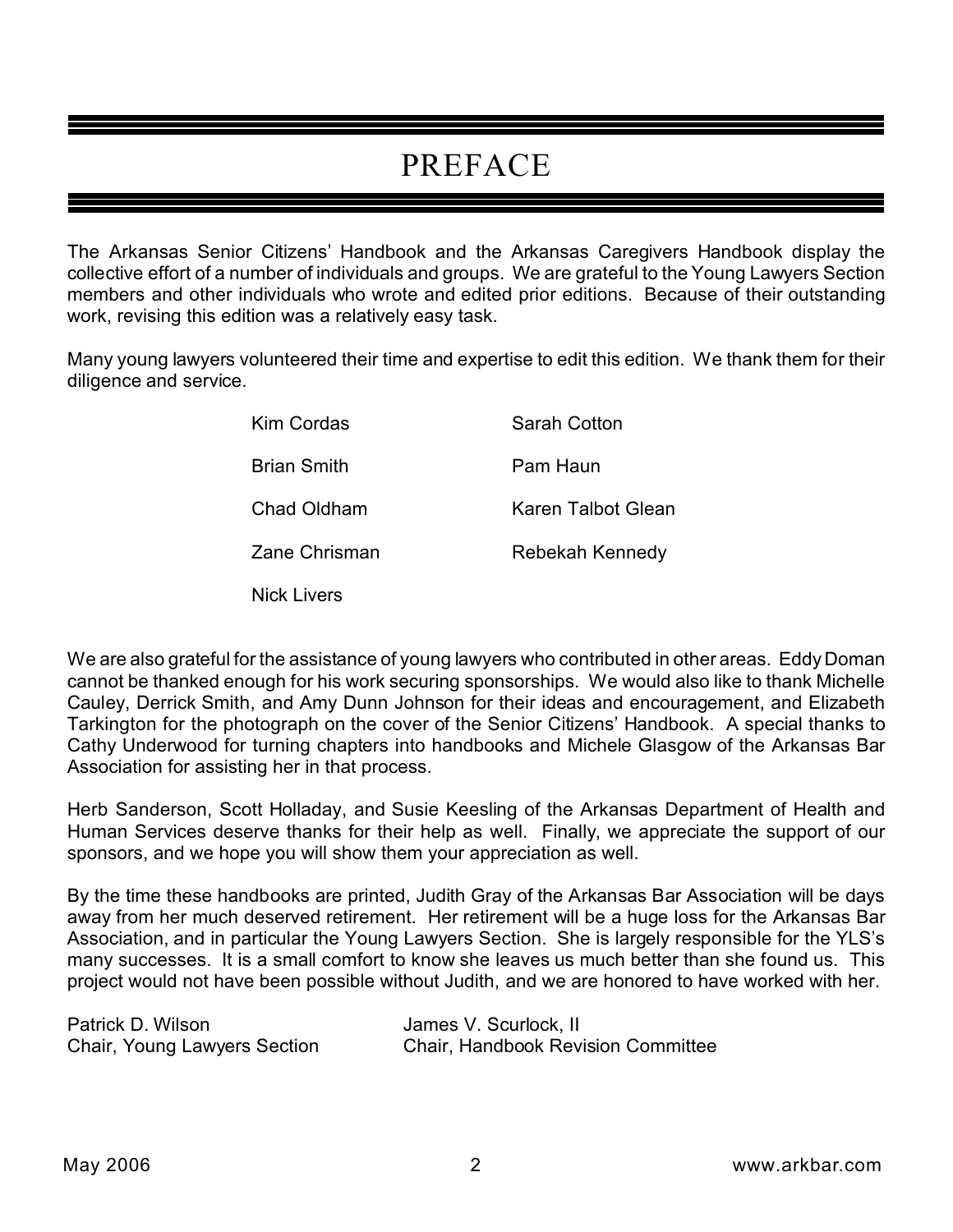# INTRODUCTION

Arkansas Bar Association

Because we in the legal profession know that the constantly changing laws of the state can become confusing to most people, the Young Lawyers Section of the Arkansas Bar Association, along with the Arkansas Bar<br>Foundation, has published this useful has published this useful handbook. This particular publication, the Senior Citizens' Handbook, has been written especially for you, the senior citizen of Arkansas.

This is the ninth edition of this useful guide that has been designed and updated over the years to remind you of your many rights and Because we in the legal profession know that constantly changing laws can be confusing to most people, the Young Lawyers Section of the Arkansas Bar Association publishes handbooks for the public. This particular publication, the Senior Citizens' Handbook, has been written especially for you, the senior citizen of Arkansas.

This is the ninth edition of this useful guide. It

has been designed and updated over the years to inform you of some of your many rights and privileges as citizens of Arkansas. It has proven to be quite popular. We hope that this Senior Citizens' Handbook will help answer questions that you may have or help you locate the services that may be beneficial to your individual needs.

All of the information in this handbook is based on the laws and regulations of the state of Arkansas and the United States. You should not rely totally on the information provided here as a basis for benefits because the laws, policies, and procedures often change.

Please look at this publication as a guide, and contact the appropriate agency listed in the back of the book if you have questions or need to verify information. If you have a question that we have not answered, you may want to consult an attorney or representatives from a state or federal agency.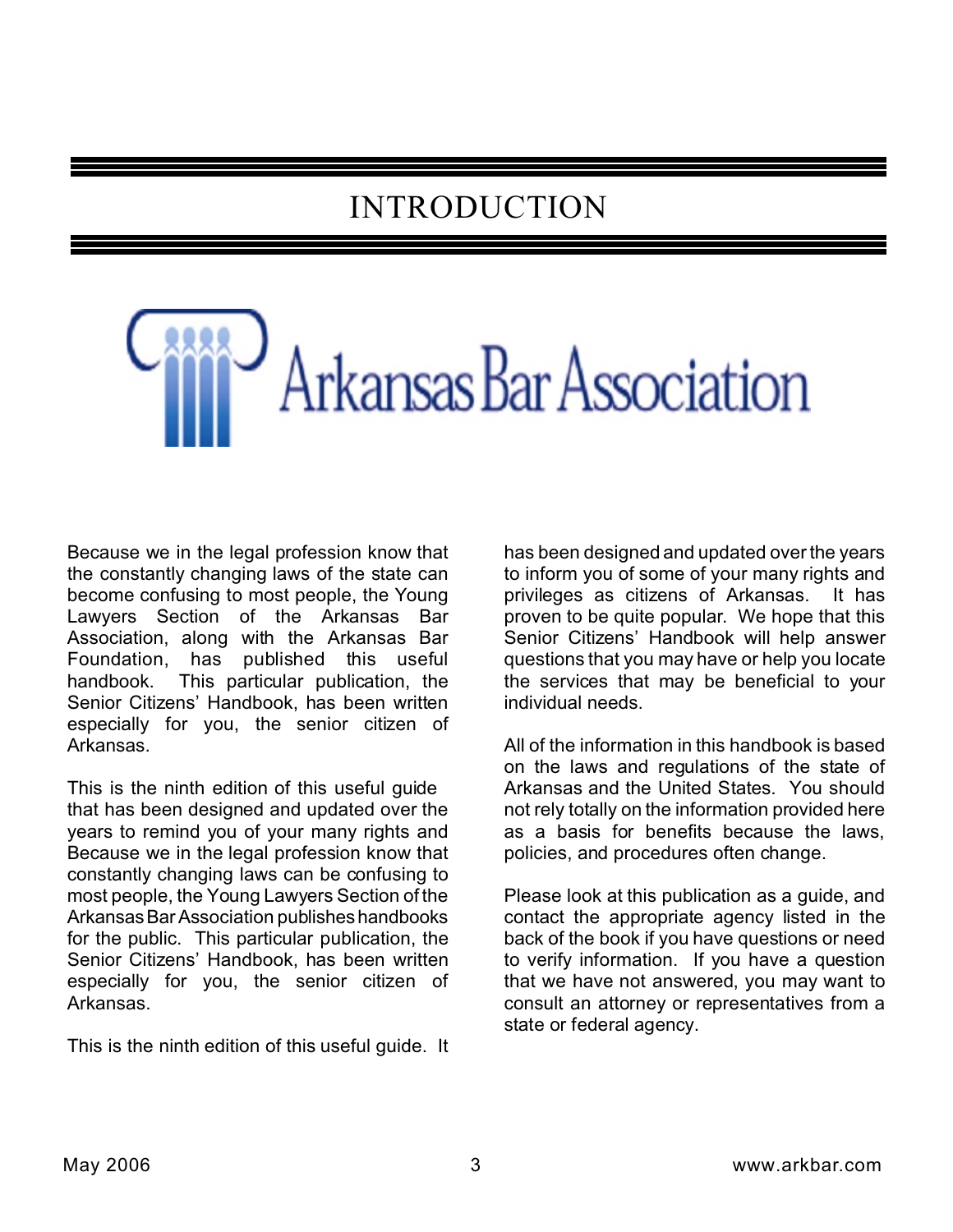# SOCIAL SECURITY

Generally, there are three categories of Social Security benefits: retirement benefits, disability benefits, and survivors benefits.

Eligibility for Social Security benefits depends on how long you have monetarily contributed as a worker. In order to qualify for retirement, disability, or survivors benefits for your family, you must have a certain number of years of coverage. Most workers have earned one quarter of coverage for each period in which a specified amount of wages was earned. A quarter of coverage is earned when earnings in a quarter equal a specified amount. This figure, however, is adjusted upward each year as average wages increase (no more than four quarters of coverage can be credited for one year).

The following table shows the amount of earnings needed in a quarter for each year from 1981 to the present.

| 1981\$310  |  |
|------------|--|
| 1982340    |  |
| 1983370    |  |
| 1984………390 |  |
| 1985410    |  |
| 1986440    |  |
| 1987460    |  |
| 1988470    |  |
| 1989500    |  |
| 1990……520  |  |
| 1991540    |  |
| 1992570    |  |
| 1993590    |  |
| 1994620    |  |
| 1995630    |  |
| 1996……640  |  |
| 1997670    |  |
| 1998700    |  |

| 1999740 |  |
|---------|--|
| 2000780 |  |
| 2001830 |  |
| 2002870 |  |
| 2003890 |  |
| 2004900 |  |
| 2005920 |  |
| 2006970 |  |
|         |  |

Ten years of coverage will fully insure a worker and his or her family for life. In certain cases, however, less work credit will be enough for full coverage. This depends upon the date of birth of the worker and whether the benefits sought are retirement, disability, or survivors benefits.

### **Social Security Retirement Benefits**

Because of longer life expectancies, full retirement age varies with your date of birth. Please see the chart below to determine the age at which you may retire with full benefits. You may retire as early as age 62, but the amount you would receive will be less than at your full retirement age.

Age To Receive Full Social Security **Benefits** 

| <b>Year of Birth</b> | <b>Full Retirement Age</b> |
|----------------------|----------------------------|
| 1937 or earlier      | 65                         |
| 1938                 | 65 and 2 months            |
| 1939                 | 65 and 4 months            |
| 1940                 | 65 and 6 months            |
| 1941                 | 65 and 8 months            |
| 1942                 | 65 and 10 months           |
| 1943-1954            | 66                         |
| 1955                 | 66 and 2 months            |
| 1956                 | 66 and 4 months            |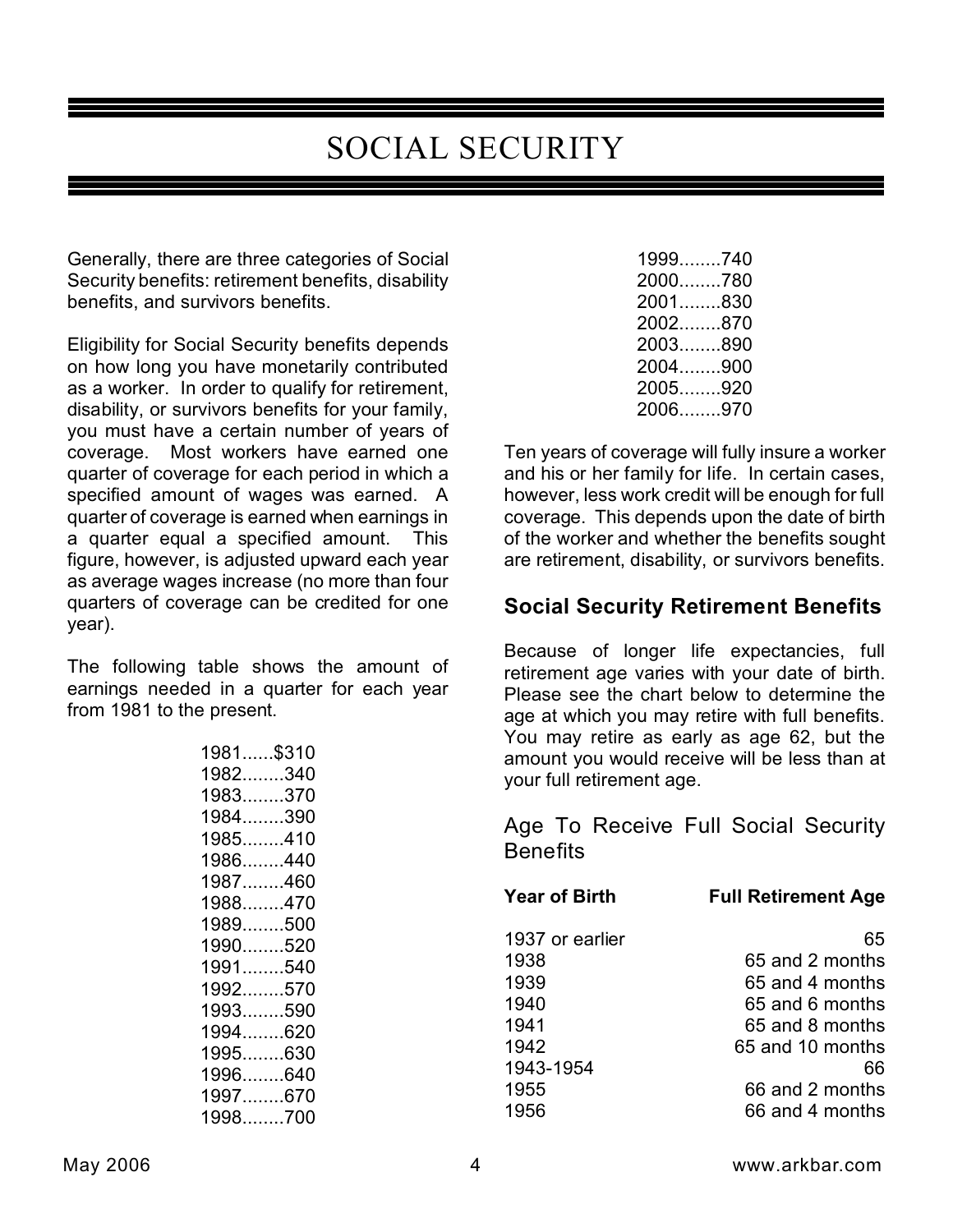| 1957           | 66 and 6 months  |
|----------------|------------------|
| 1958           | 66 and 8 months  |
| 1959           | 66 and 10 months |
| 1960 and later | 67               |

### How Much To Expect

Being **covered** or **insured** only means that you and your family can receive benefits if you have worked long enough and paid Social Security taxes. The amount you receive in monthly paychecks depends on the average yearly earnings of your working career under Social Security. These basic benefits are now automatically adjusted upward every January to keep pace with the cost of living.

If you are retired or near retirement, and you want to estimate what you should receive from Social Security, ask for a copy of the leaflet: **Estimating Your Social Security Retirement Check** at any Social Security Administration Office in your community.

You may also call 1-800-772-1213 to request a benefits estimate.

# Working After Payments Have Started

After retirement, you may get an opportunity to go back to work on a full-time or part-time basis. If you have already begun receiving your Social Security checks, you should contact your local Social Security Office to determine current earnings limitations. These limitations fluctuate annually.

# **Social Security Disability Benefits**

For a worker to qualify for disability benefits, he or she must be unable to engage in any substantial, gainful employment due to a physical or mental impairment that either: (1) is expected to result in death; or (2) has lasted or is expected to last for at least 12 months.

To be eligible for disability payments, you must meet the following tests:

- Duration of work test: You need to have worked a certain number of years depending upon the age at which you become disabled. The younger you are when you become disabled, the less years of work you will need. The work does not need to fall within a certain period of time.
- **•** Recent work test: You must have 20 quarters (5 years) of coverage out of the preceding 40 calendar quarters (10 years) to qualify. Different requirements exist for workers who become disabled before they reach age 24 and 31. Also, for those disabled by blindness, this test is generally not required.

# **Social Security Survivors Benefits**

When a worker who has paid Social Security taxes dies, certain members of the family may be eligible for survivors benefits. The required number of years of work needed to be eligible for benefits will depend upon the person's age at the time of death.

Eligible survivors include certain disabled and non-disabled widow or widowers, unmarried children, children at any age who were disabled before age 22 and remain disabled, dependent parents age 62 or older, and under certain circumstances, stepchildren, grandchildren, or adopted children.

You can receive Social Security survivors benefits and work at the same time but, depending on your age, your benefits could be reduced if you earn more than certain amounts.

Remarriage, divorce, and retirement may have an effect upon survivors benefits.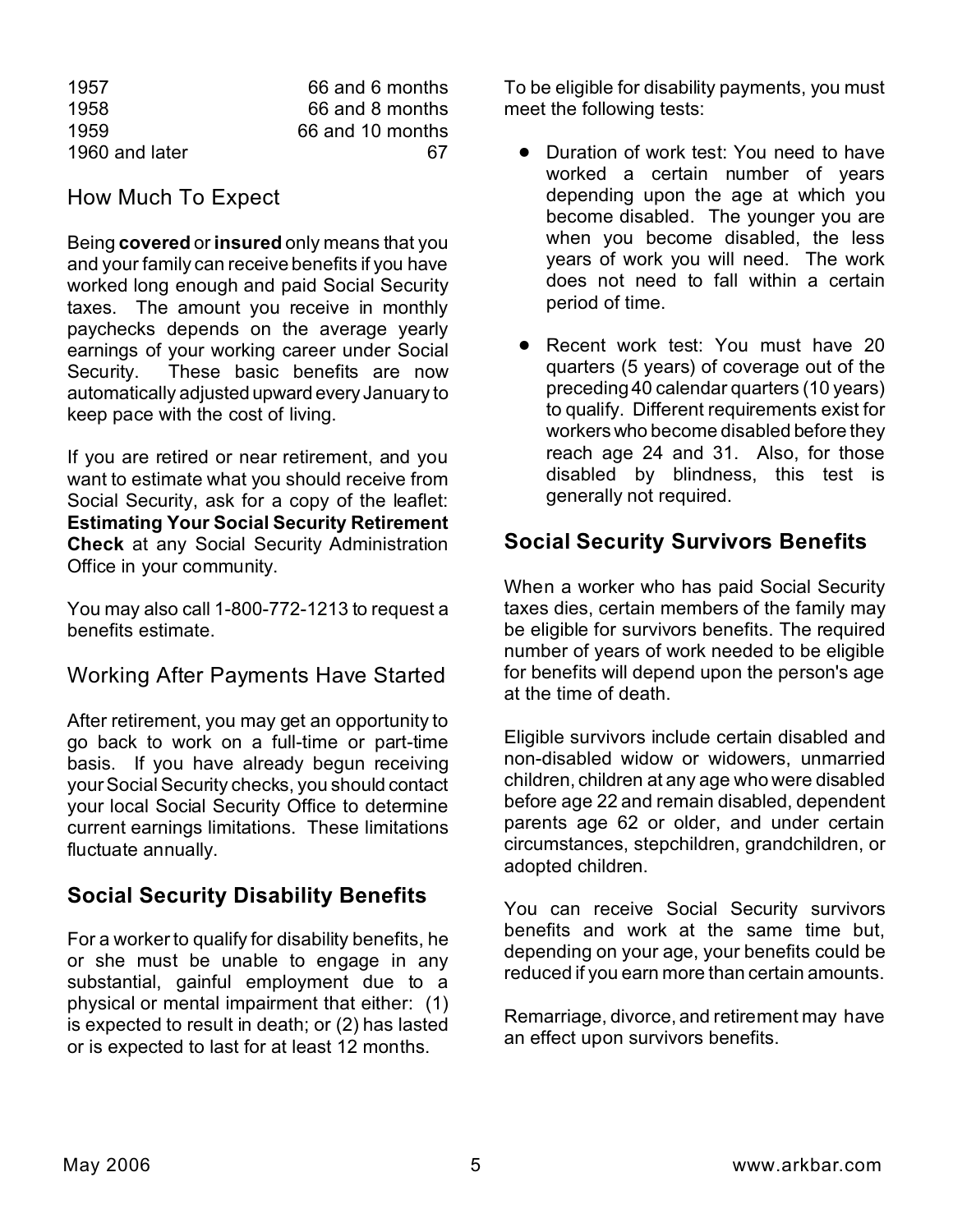# When Should You Contact Your Social Security Office

Sometimes a person is uncertain whether he or she qualifies for Social Security. In many cases, that doubt causes a person to lose those benefits to which he or she is entitled. Therefore, it is important that you contact your Social Security Office if:

- You are unable to work because of an illness or injury that is expected to last a year or longer or result in death.
- You are 62 years of age or older and plan to retire.
- You are within three months of 65 even if you do not plan to retire.
- Someone in your family dies.
- You, your wife or husband, or your dependent children suffer permanent kidney failure.

# What You Need To Apply For Social Security Benefits

You may apply online at [www.socialsecurity.gov](http://www.socialsecurity.gov) or call 1-800-772-1213.

In applying, you will need:

- Your own Social Security Card or a record of your number. If your claim is on another person's record, you will need that person's card or a record of the number.
- Proof of your age; a birth certificate or a baptismal certificate made at or shortly after birth if you have one.
- Your marriage certificate if you are applying for widow's or widower's benefits.
- Your children's birth certificates if you are applying for them.
- Your Form W-2 for the last 2 years or a copy of your last two Federal Income Tax Returns if you are self-employed.
- Proof of U.S. citizenship or lawful alien status if you (or a child who is applying) were not born in the U.S.
- Your spouse's birth certificate and social security number if he or she is applying for benefits based on your record.
- Your military discharge papers if you had military service.
- Your checkbook or bank statement (necessary for direct deposit of your benefits into your bank account).

If you are applying for disability benefits you need, in addition to the above, the names, addresses, and telephone numbers of doctors, hospitals or clinics that have treated you for your disability.

Do not delay applying because you do not have all these proofs. The staff at the Social Security Office will assist you.

# **Introduction to Supplemental Security Income (SSI)**

The **Supplemental Security Income** (SSI) program is also administered by the Social Security Administration. SSI's aim is to provide a basic monthly income to the blind, the disabled, and the elderly (age 65 or older) who are in special need of financial assistance. Unlike Social Security, you can get SSI benefits even if you have never worked or for other reasons do not qualify for Social Security benefits.

# Who Qualifies?

SSI is available to persons who are 65 or older or are blind or disabled and who do not have more income and resources than permitted. Because income requirements change often, contact your local Social Security Office to determine your eligibility.

SSI defines a person as disabled if he or she is unable to engage in any gainful employment due to a physical or mental impairment which has lasted or is expected to last for at least 12 months or is expected to result in death.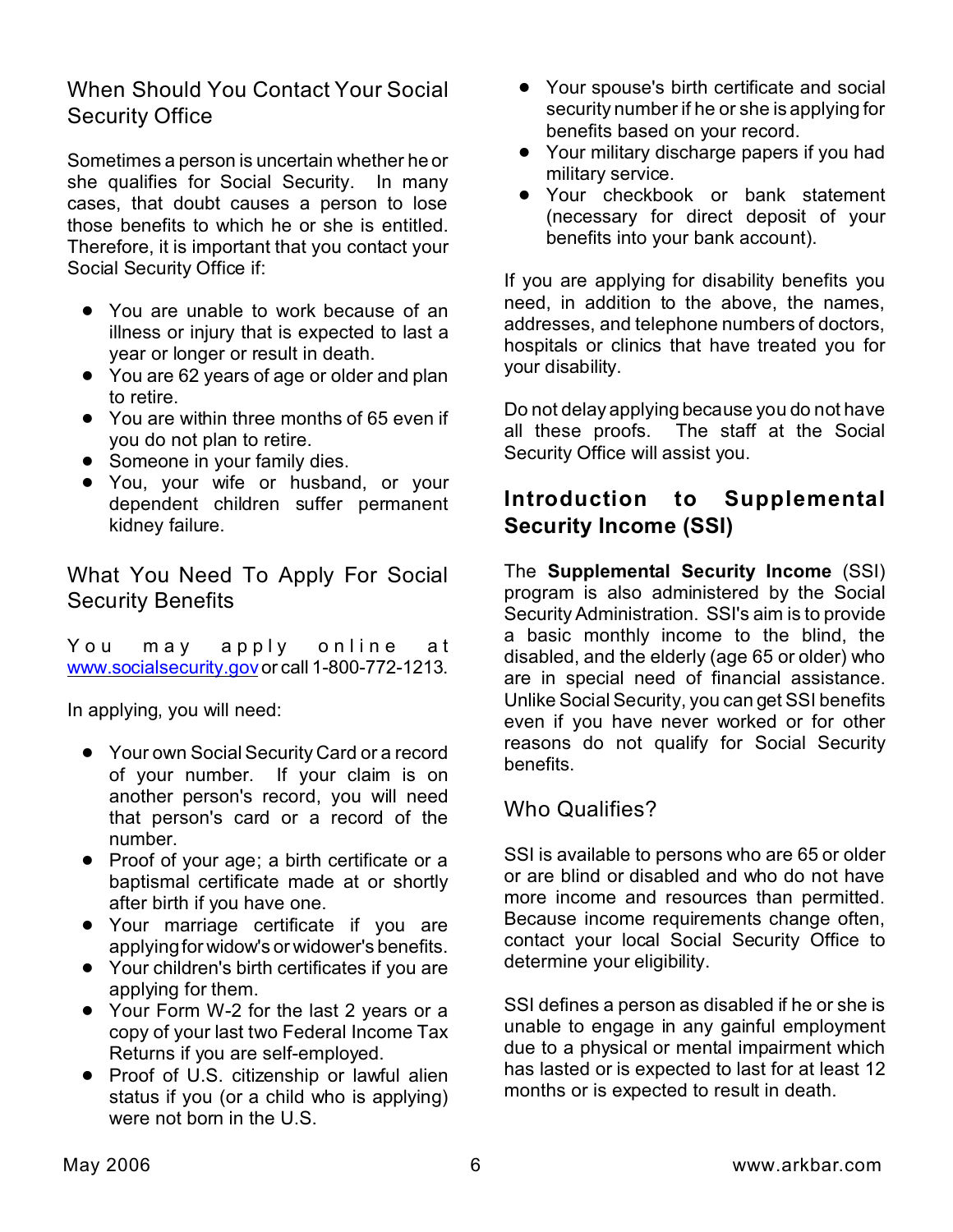### **Penalties**

There is both earned income, which may be in cash or in kind, and unearned income. Earned income is generally wages. Unearned income includes annuities, pensions, Social Security benefits, dividends, interest, prizes and awards, alimony, gifts and inheritances, and death benefits. There are certain things not considered to be income at all and certain earned and unearned income that is not counted towards the income limitations. Generally, you cannot have more income than what your monthly benefit amount would be.

As examples, unearned income over \$20 a month reduces the amount of the SSI benefit. People who work while receiving SSI can earn no more than \$65 a month without losing \$1 in benefits for each \$2 in earnings over \$65.

Eligible people living in a friend's or relative's home may face having their payments reduced. Also, an unmarried couple living together may be listed by the Social Security Administration as "holding out as husband and wife." When this happens, and both persons are receiving SSI, each check will be reduced, if necessary, so that the two checks together will equal the amount that a couple would receive.

Resources means cash or other liquid assets or any real or personal property that an individual (or spouse, if any) owns and could convert to cash to be used for his or her support and maintenance. The resource limit for an individual is \$2,000 and for a couple the resource limit is \$3,000. There are certain exclusions from resources, including your home and household goods and personal effects up to a certain amount. There are certain rules regarding automobiles as well.

You should check with the Social Security Administration for more information regarding SSI and the income and resource limitations.

If you feel that such rulings are wrongly applied to your situation, you can challenge them administratively or in Court (see below).

### Appeals Process

If your application for Social Security or SSI benefits is denied, or if any of your benefits are reduced or terminated, you certainly may appeal the decision:

- After the action is taken against you, you must make a written request for a reconsideration within 60 days of the denial.
- If this fails, you must request a hearing before an administrative law judge within 60 days of the reconsidered decision.
- Another denial entitles you to request a review by the Social Security Appeals Council in Falls Church, Virginia, within 60 days of the adverse decision. The Council can refuse to review the case.
- **•** If the Council refuses to review or decides against you, you have another 60 days to appeal to the local U.S. District Court.
- **If you win an appeal at any level, you may** receive benefits retroactively to date of application, reduction, or termination.
- **.** If the U.S. District Court decides against you, you have another 60 days to appeal to the appropriate U.S. Court of Appeals.
- In extremely rare cases, an appeal to the U.S. Supreme Court is possible should the U.S. Court of Appeals decide against you.

Forms are available from any Social Security Administration Office if you want to use the appeals process. You are allowed to have a friend or relative assist you in any appeal proceeding. You may also want to contact an attorney to help you with an appeal or any other matter concerning the Social Security and Supplemental Security Income programs. It is important to remember that before an attorney can charge you a fee, he or she must petition the Social Security Administration for approval of the fee.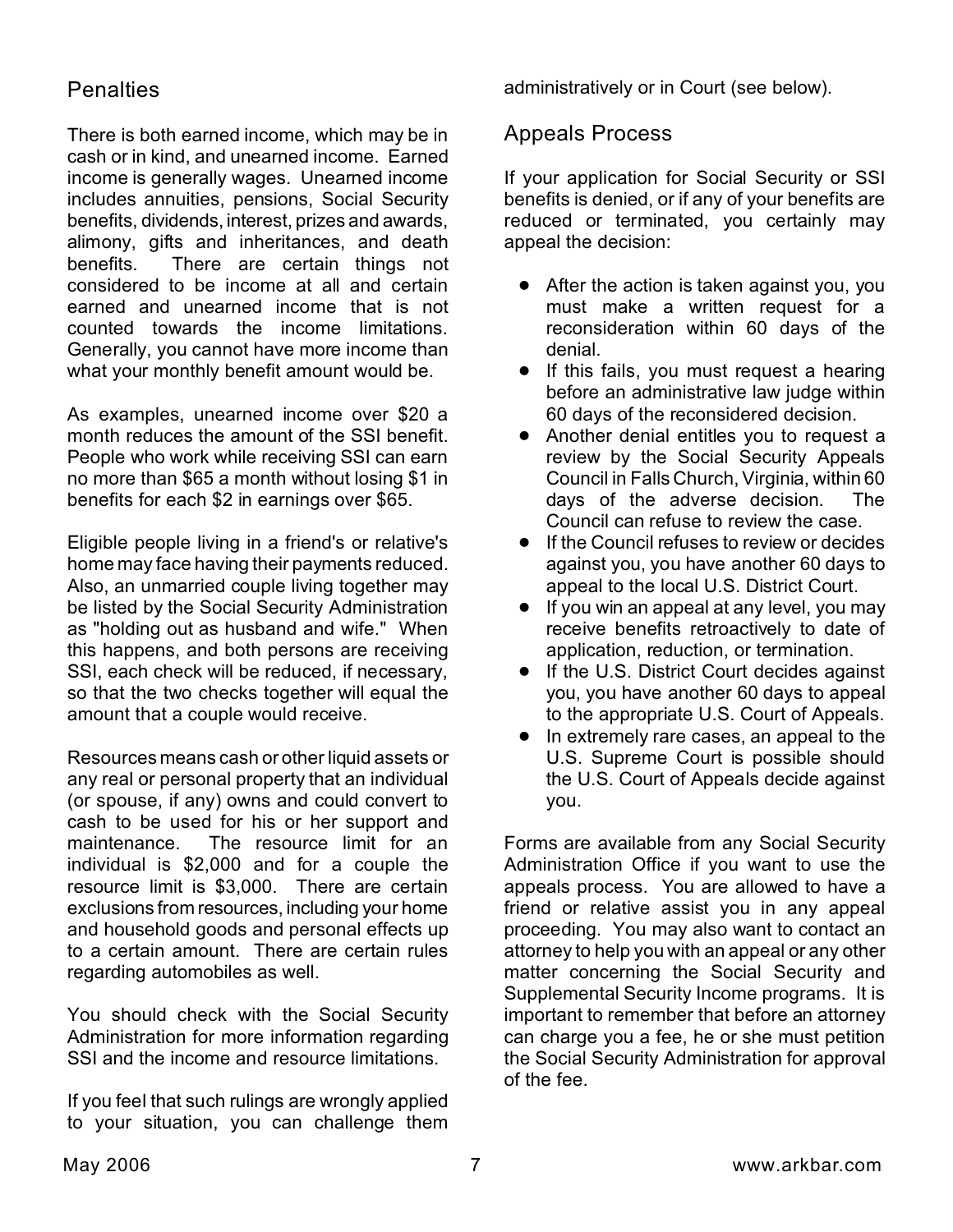### Representative Payees

Persons can be designated to receive Social Security benefit checks on behalf of beneficiaries who may not be able to manage their own affairs. These persons are known as **representative payees**. The primary responsibility of the representative payee is to use the Social Security money he or she receives for the beneficiary's basic or personal needs.

The representative payee is usually a spouse or other relative, friend, or legal guardian. An institution such as a nursing home can also be designated as a representative payee.

The process for having a representative payee appointed begins with a friend or relative

notifying the Social Security Office that an individual is incapable of handling his or her own affairs. A doctor's statement to that effect must also be filed. The Social Security Administration then determines whether the individual is mentally competent to continue receiving his or her own checks.

Any appointment can be challenged. For more details, call or visit the Social Security Office nearest you.

Most banks and savings and loan associations will directly deposit your benefit checks to your account if you request direct mailing to the financial institution by the Social Security Administration. For more details, call or visit your bank or savings and loan association.

# CLIENT SECURITY FUND

In 1973, the Supreme Court of Arkansas, pursuant to constitutional power to regulate the practice of law, created the Client Security Fund. The Client Security Fund is a trust fund designed to protect clients from losses caused by the dishonest conduct of lawyers. Five lawyers, one from each Congressional district, and one from the State at large, serve on the Client Security Fund Committee. The maximum amount that can be claimed from the Fund is \$40,000. Monies for the fund come from a portion of the annual attorney license fees.

To be considered, the claim shall have been filed no later than three years after the claimant knew or should have known of the dishonest conduct such as theft or embezzlement of money, property or other things of value which have arisen out of a lawyer-client relationship. The Fund is not designed to cover negligence or similar acts. The Client Security Fund Committee has the authority to admit or reject claims in whole or in part, to the extent that funds are available.

No Claim will be paid until the lawyer shall have been disbarred or suspended from the practice of law, has voluntarily but permanently surrendered his license to practice law, or has died before disbarment or suspension could take place. Claims made on the Fund must be filed with the Clerk of the Arkansas Supreme Court.

If you would like more information on the Client Security Fund, send a self-addressed envelope to "Client Security Fund," Clerk of the Supreme Court, 625 Marshall Street, Little Rock, AR 72201, or request a claim form from the Arkansas Supreme Court Clerk at (501) 682-6849.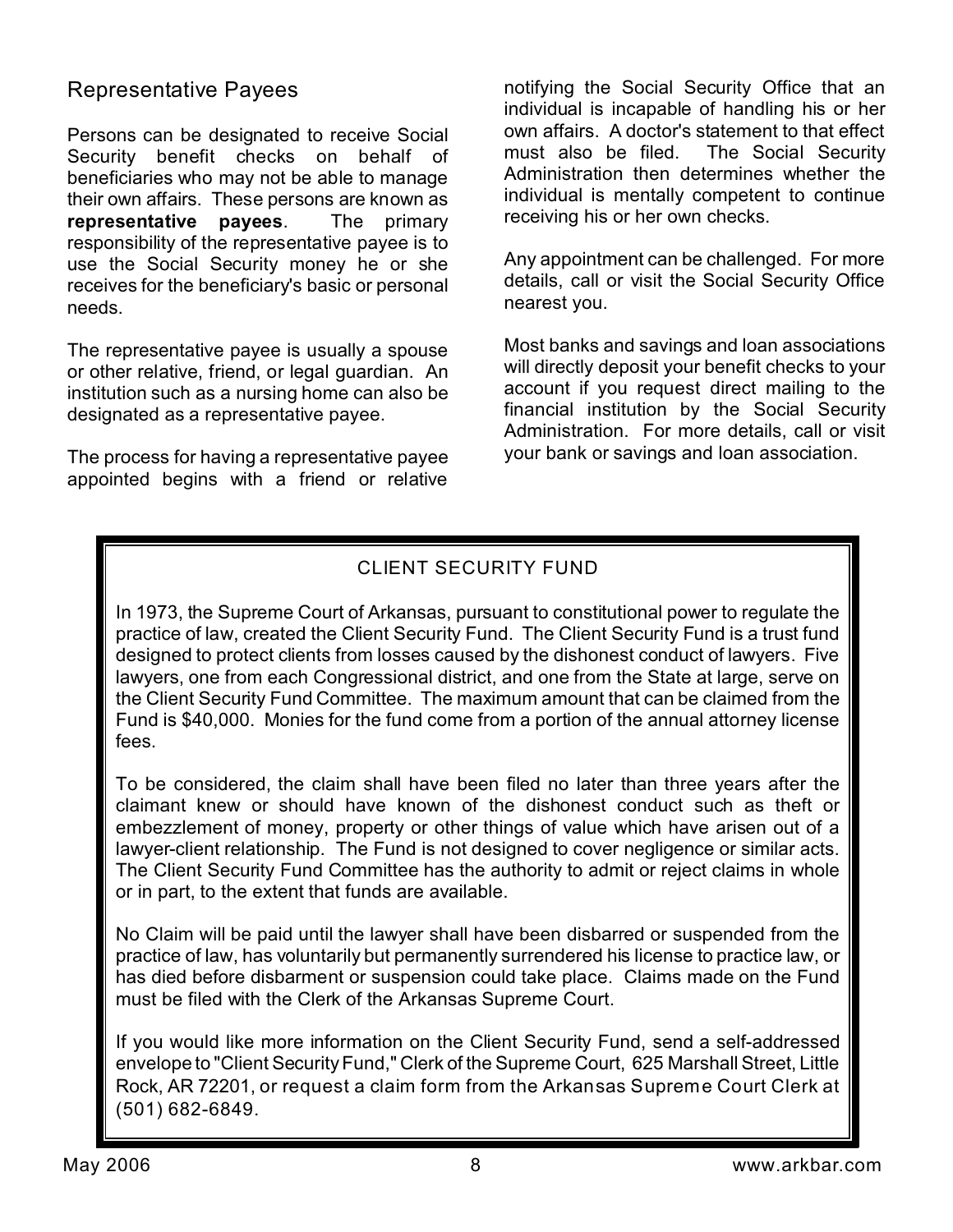# FOOD STAMPS

The **Food Stamp Program** provides an Electronic Benefits Transfer (EBT) card to pay for food at most stores. Under agreement with the United States Department of Agriculture, the Arkansas Department of Health and Human Services administers the program through its local offices. In these days of ever increasing food prices, with resulting pressure on millions of older Americans on fixed incomes, the Food Stamp Program can help stretch the food budget of those who qualify.

# How To Apply for Food Stamps

**File an Application Form**: This form may be obtained from the Food Stamp Office or online at www.arkansas.gov/dhhs.

**Have an Interview**: After you have completed your application, a Food Stamp representative will conduct a confidential interview with you. If you have a physical or mental impairment or are 60 years of age or older, cannot go to the Food Stamp Office and are unable to have someone go for you, inform the worker, and they will arrange to interview you by telephone or at your home.

# Meet Eligibility Requirements

Food stamp applicants must meet the following six basic eligibility tests:

**Residency/Citizenship**: An applicant must live in the county in which the application is filed and be a U.S. citizen or a lawfully admitted alien.

**Lawful Food Stamp Household**: Applicants must not be boarders, ineligible students, disqualified individuals or residents of an institution.

**Work Registration**: All able-bodied persons ages 18 through 59, who are not exempt (exempt by reason of being employed, having care of dependent children or being incapacitated), must register for work. Persons who quit their jobs without good cause will not be allowed to participate in the program for a period of three months.

**Resources**: The value of non-exempt resources cannot exceed \$3,000 for households with a member age 60 or older. The maximum amount of available resources is \$2,000 for all other households.

**Income**: Households containing a member age 60 or older or a Supplemental Security Income or a Social Security Administration disability recipient must have a net income at or below 100% of the Office of Management and Budget income poverty guidelines.

All other households must have a gross income at or below 130% of the OMB income poverty guidelines and net income at or below 100% of the poverty guidelines.

**Social Security Number**: Each household member must supply a Social Security number.

Eligibility requirements for the Food Stamp Program are subject to change. You should contact your local Food Stamp Office if you have questions concerning eligibility.

If after the interview the Food Stamp Office determines that you are eligible for the program, you will be sent a Food Stamp identification card and information about how your Food Stamps can be used. Should your application for food stamps be denied, you will be sent a notice of explanation.

If you are dissatisfied with the decision reached in your case, you may request a hearing by contacting the Food Stamp Office.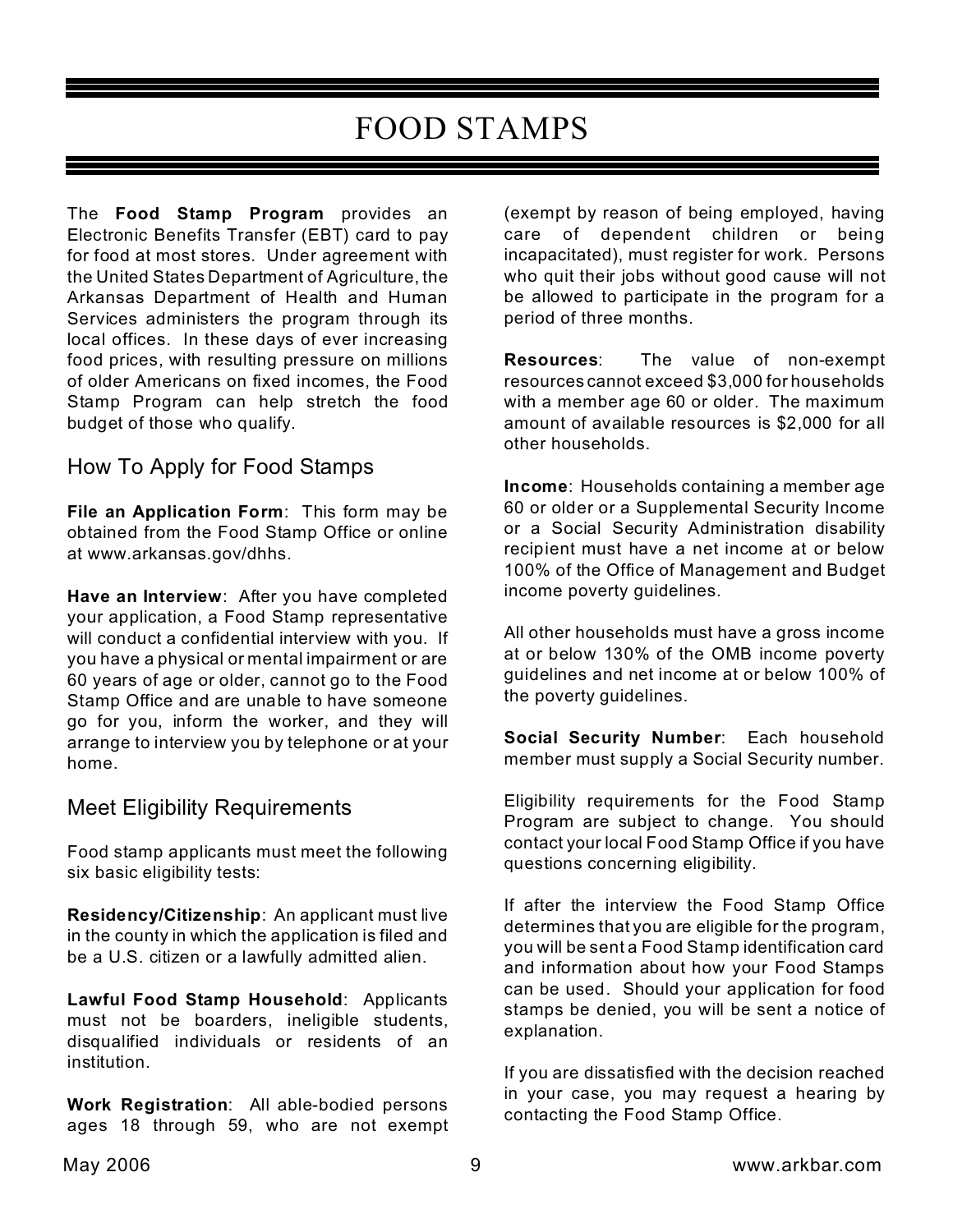# HOMESTEAD PROPERTY TAX

This homestead exemption provides for the exemption from certain legal processes and defines rural homesteads and urban homesteads. It also defines the rights of surviving spouses and minor children.

This act defines **rural homesteads** as those which consist of 160 acres of land and not less than 80 acres. The 160 acres of land shall not exceed the value of \$2,500, and in no event shall the homestead be reduced to less than 80 acres without regard to value. **Urban homesteads** are defined as consisting of one acre of land, with value in the sum of \$2,500, and in no event shall be reduced to less than three-quarters of an acre without regard to value.

Survivorship passes to the spouse if the parties have been continuously married to each other in excess of one year. Minor children share rights with the spouse until 21 years of age. In the event of the death of both parents, this act shall inure to the benefit of the minor children.

### Disabled Veterans

This act provides an exemption of real and personal property taxes to veterans who are 100% disabled, awarded by the Veterans Administration. Surviving spouses are allowed the exemption. You must furnish proof to the assessor in the county where you reside.

# What Do You Do If Designated A "Personal Representative"

A Personal Representative is a person left in charge of an estate when a person dies. If a person dies leaving a Will, it ordinarily names a Personal Representative. If there is no Will, the law provides that the court give preference to certain relatives and heirs in naming a Personal Representative.

Find out more about the duties of a Personal Representative in the "Handbook for Personal Representatives in Arkansas." You may receive a copy free of charge by writing the Arkansas Bar Association, P.O. Box 5130, North Little Rock, AR 72119, or you may download a copy at www.arkbar.com.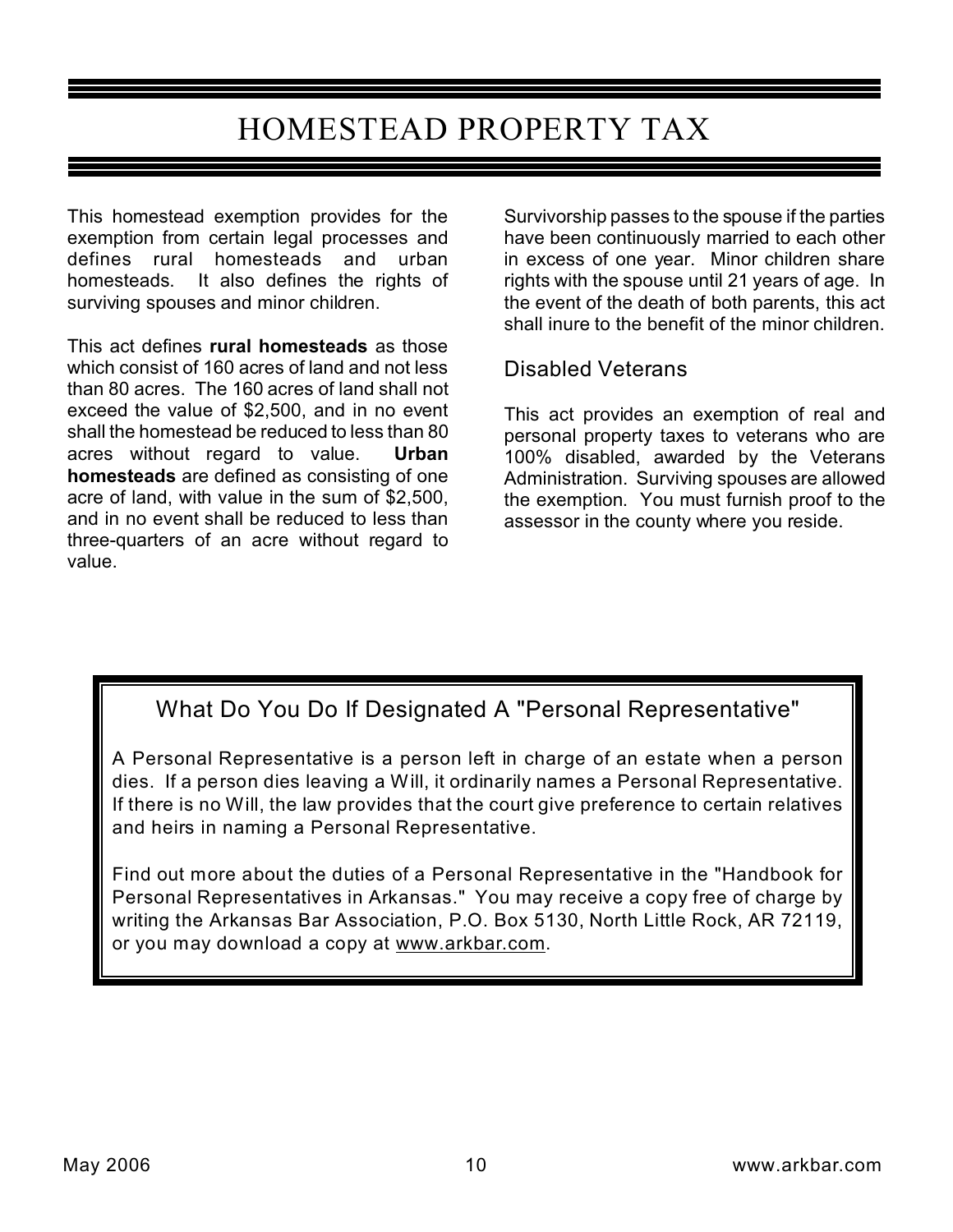# LONG-TERM CARE INSURANCE

Long-term care insurance covers a wide variety of services for people with a prolonged illness, disability or cognitive disorder. Long-term care encompasses many different services meant to help people with chronic conditions compensate for limitations in their ability to function independently. Long-term care services may include, but are not limited to, help with daily activities at home such as bathing and dressing, respite care, home health care, adult day care, and nursing home care.

Long-term care expenses are generally not covered by Medicare, Medicare supplement insurance, or the major medical health insurance provided by most employers. Instead, private insurance companies sell longterm care policies. For a list of companies approved to sell long-term care insurance in Arkansas contact the Arkansas Insurance Department at 1-800-224-6330.

In general, you should not buy long-term care insurance if:

- You cannot afford the premiums.
- You have limited assets.
- Your only source of income is a Social Security benefit or Supplemental Security Income (SSI).
- You often have trouble paying for utilities, food, medicine, or other important needs.
- You are on Medicaid.

You should consider buying long-term care insurance if:

- You have significant assets and income.
- You want to protect some of your assets and income.
- You can pay premiums, including possible premium increases, without financial difficulty.
- You want to stay independent of the support of others.
- You want to have the flexibility of choosing care in the setting you prefer or will be most comfortable in.

Be careful to determine exactly what benefits a particular policy provides. Some long-term care policies only cover stays in state licensed nursing homes, while others cover only home care, and some cover both types of care. Benefit payments also vary, in that some policies pay according to the actual costs of the eligible service performed, while others pay you an amount specified in the policy regardless of the actual costs of the service performed. In addition, you should consult your tax advisor or legal advisor regarding the tax consequences of choosing a tax-qualified or a non-taxqualified policy.

Be sure to understand the amount of coverage a particular policy provides. Most plans have a maximum lifetime benefit limit. Most plans also offer a choice of periodic benefit amounts (usually \$50 to \$150 a day, \$1,500 to \$7,500 a month) for nursing home care. It is important to know how much nursing homes in your area charge before selecting a periodic benefit amount. Of course, the higher your lifetime maximum amount and periodic benefit amount, the higher your yearly premium.

It is also important to review a policy to determine when you will become eligible for benefits. The most common methods for determining when benefits are payable are based upon the insured's (1) inability to perform activities of daily living, (2) cognitive impairment or mental incapacity, or (3) doctor's certification of medical necessity. The eligibility requirements may vary for home health coverage and nursing home coverage.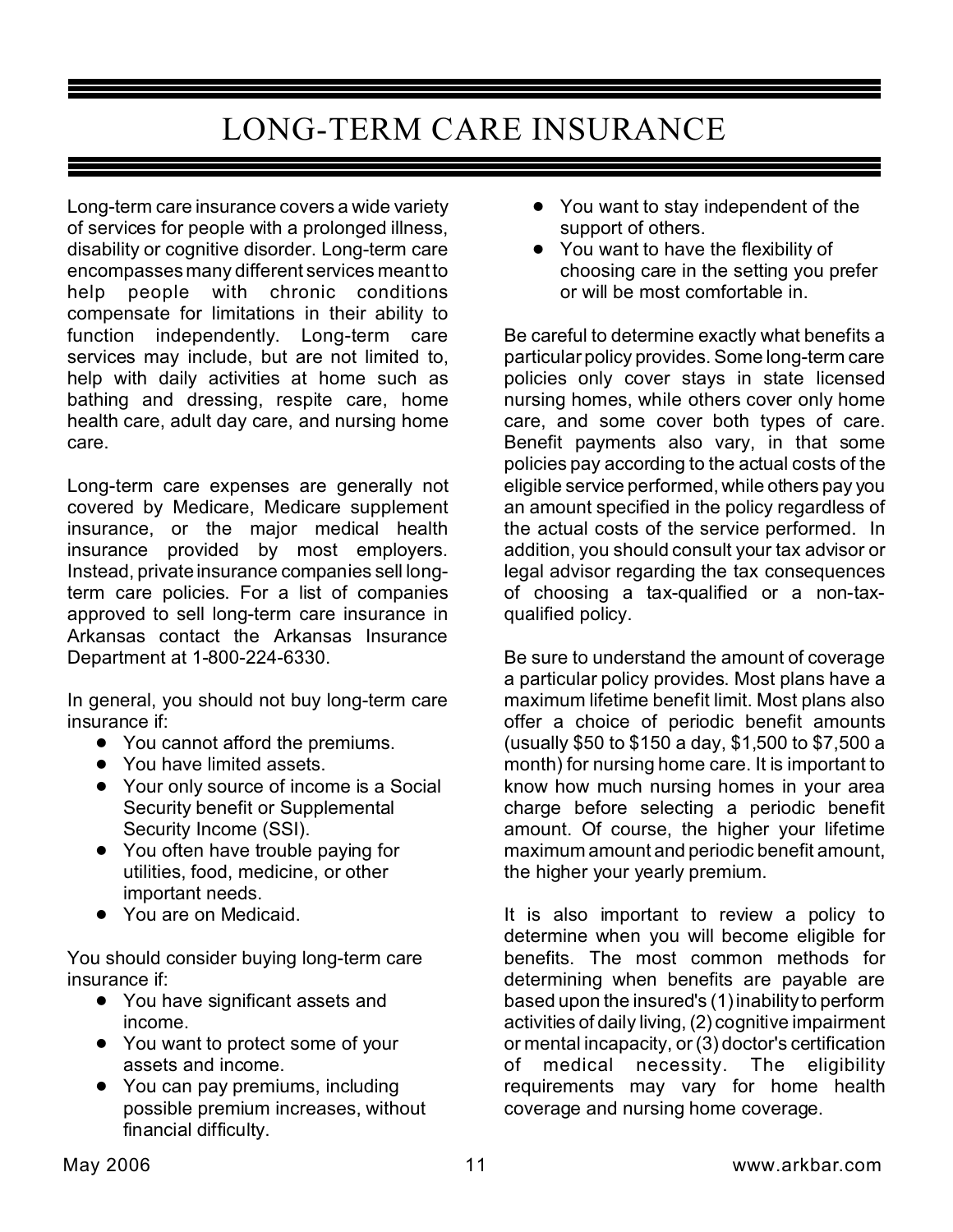For more information on long-term care insurance, contact the Arkansas Insurance Department, Seniors' Health Insurance Information Program, at 1-800-224-6330, or the Arkansas Department of Health and Human Services, Division of Aging and Adult Services,

at (501) 682-2441.

Resource: www.ltcfeds.com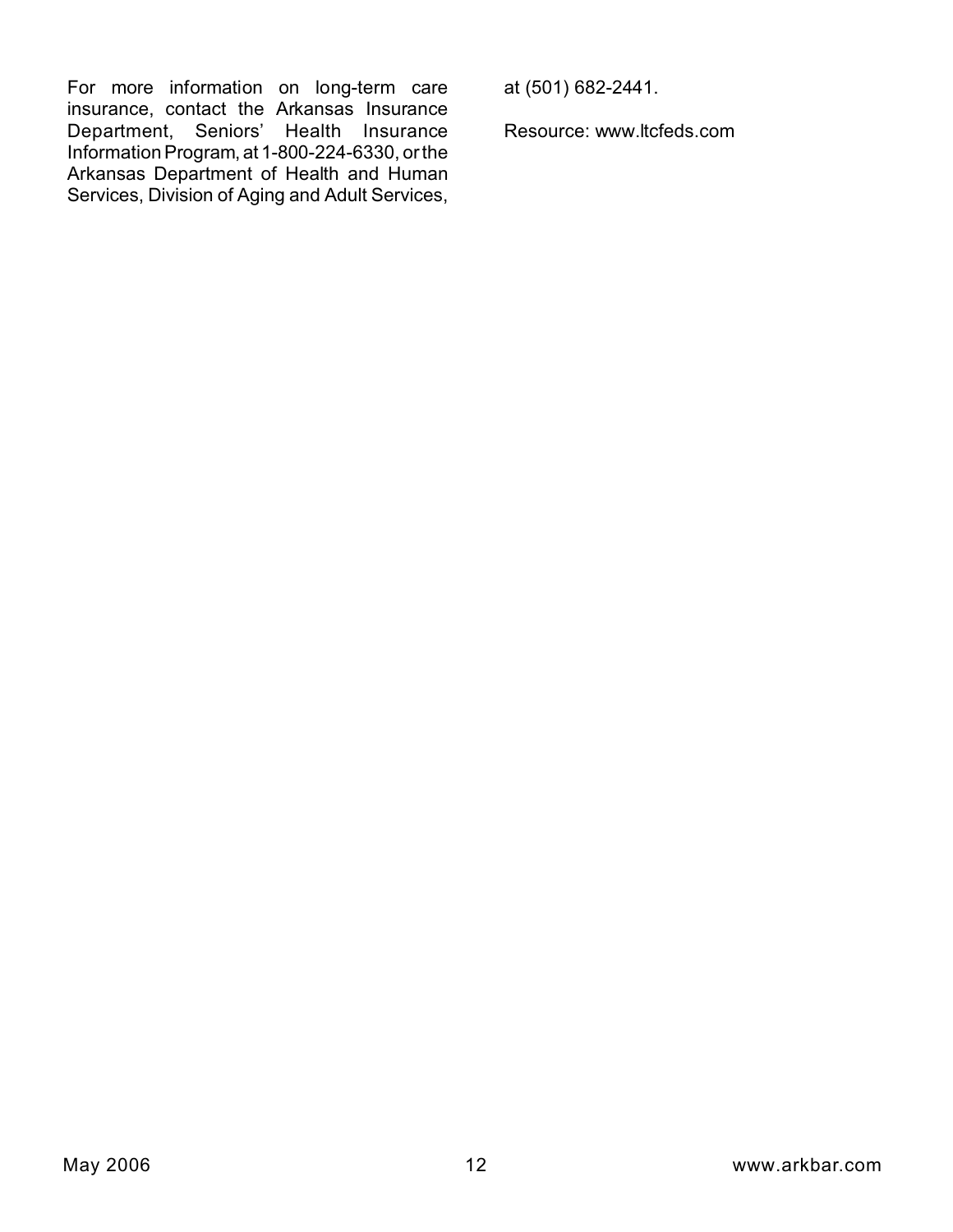# MILLER TRUST

Miller Trusts (42 U.S.C. § 1396p(d)(4)(B)), also known as Qualified Income Trusts (QITs), may be established in order for an individual to meet the income requirements necessary to qualify for Medicaid services. Without a QIT, an individual who makes one dollar over the Medicaid requirement will not qualify for Medicaid nursing home benefits even though the person's income is insufficient to pay the nursing home charges.

The money held in QIT is not considered income to the individual for purposes of evaluating Medicaid eligibility. The QIT regulations require that all the individual's income be paid to the trust each month and that disbursements be made only as authorized by the regulations and approved by the Department of Health and Human Services (DHHS). Payments made from the QIT to the individual for items such as food, shelter, and clothing are considered income for Medicaid purposes, but payments made from the QIT for the individual's medical expenses (including nursing homes) are not counted as income for Medicaid purposes.

Federal law requires that (1) QITs be

irrevocable, (2) QITs can only be terminated or amended with DHHS approval, (3) QITs be funded only from Social Security, pension and all other income payable to the individual, and (4) upon the individual's death, all assets remaining in the QIT will be paid to DHHS up to an amount equal to the medical payments made by the state for the individual. In addition, DHHS legal counsel must review and approve the QIT before Medicaid accepts the trust.

If the money in a QIT is paid out as authorized by law, transfer of asset penalties will not apply. Money held in a QIT can be used to pay the fair market value of an individual's medical care (including nursing home care), food, mortgage, clothing, and other approved expenses. But funds in excess of those needed for medical care and other items and services for the individual's benefit will be subject to the transfer of assets penalties. Funds from an individual's QIT may also be used for the sole benefit of the individual's spouse without being subject to the transfer of assets penalty.

Resource: Estates, Gifts and Trusts, 1995- 1998 Tax Management Inc.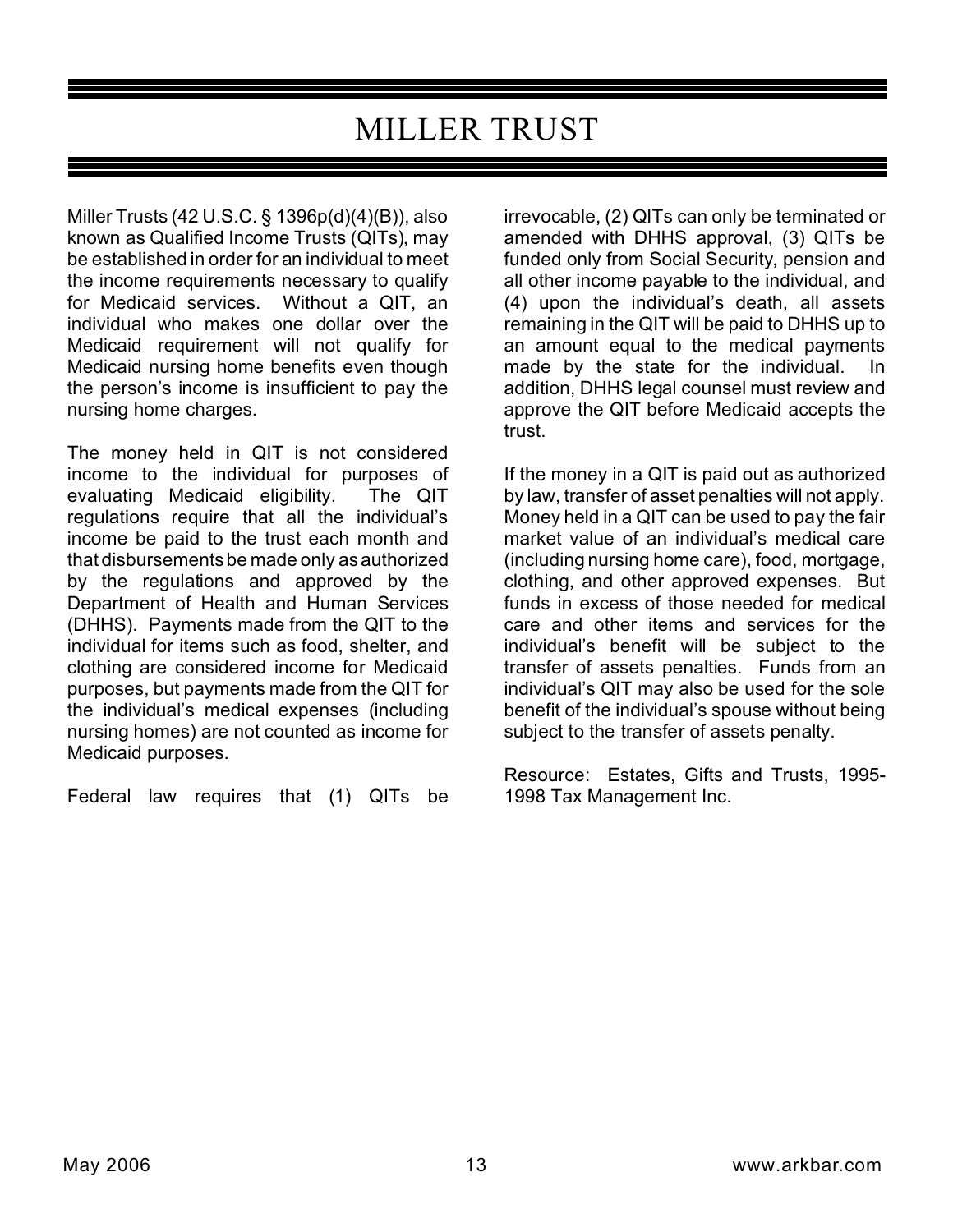# MEDICAID

**Medicaid** is a joint federal-state program which provides limited medical services and contributes toward the costs of medical care for eligible persons. In Arkansas, the Medicaid program is administered by the Department of Health and Human Services. Medicaid is not related to the federal program known as Medicare and is available only to those persons who are able to meet certain financial and other eligibility guidelines.

# **Eligibility**

Eligibility for the Medicaid program depends upon a number of factors and is determined on a case-by-case basis. Some general guidelines are set forth below. If you believe you may qualify for Medicaid, you should contact your local DHHS office for assistance in completing an application.

If you are receiving Supplemental Security Income (SSI), you are automatically eligible for Medicaid.

If you are not receiving SSI, but are age 65 or older, or under age 65 and "disabled" as defined by the Social Security Administration, you may qualify for Medicaid if you fall within certain resource and income limitations.

Individuals whose income is above the eligibility limits but meet the other eligibility factors may qualify if their medical expenses are unusually high.

Individuals meeting certain eligibility factors could also be eligible as a **Qualified Medicare Beneficiary** where Medicaid would pay their Medicare premiums, deductibles and coinsurance.

Additionally, individuals not qualifying for full

Medicaid Benefits could qualify for limited coverage in certain situations. These programs target specific groups who do not receive medical insurance or are suffering from certain illnesses.

### Coverage

Many different types of health-related services are covered by the Medicaid Program. As a general rule, however, the particular service or treatment must be recommended by a physician. Your local DHHS office can provide specific information concerning the various services for which Medicaid will pay.

On February 1, 1994, Arkansas implemented the Primary Care Physician (PCP) Managed Care Program. Each Medicaid recipient, except those listed below, must choose a physician enrolled in the Managed Care Program who will be responsible for the management of the recipient's total health care including referrals for other specialty services.

Medicaid recipients who do not have to choose a PCP are those who:

- have Medicare as their primary insurance;
- **•** receive services from Children's Medical Services;
- are in nursing or ICF/MR facilities;
- are Medically Needy Spend Down;
- have retroactive eligibility only; or
- are temporarily absent from the state (e.g., a foster child placed out of Arkansas).

You should remember that some doctors and other suppliers of medical services may legally refuse to accept payments from Medicaid. For this reason it is a good idea to check with a doctor beforehand and explain that Medicaid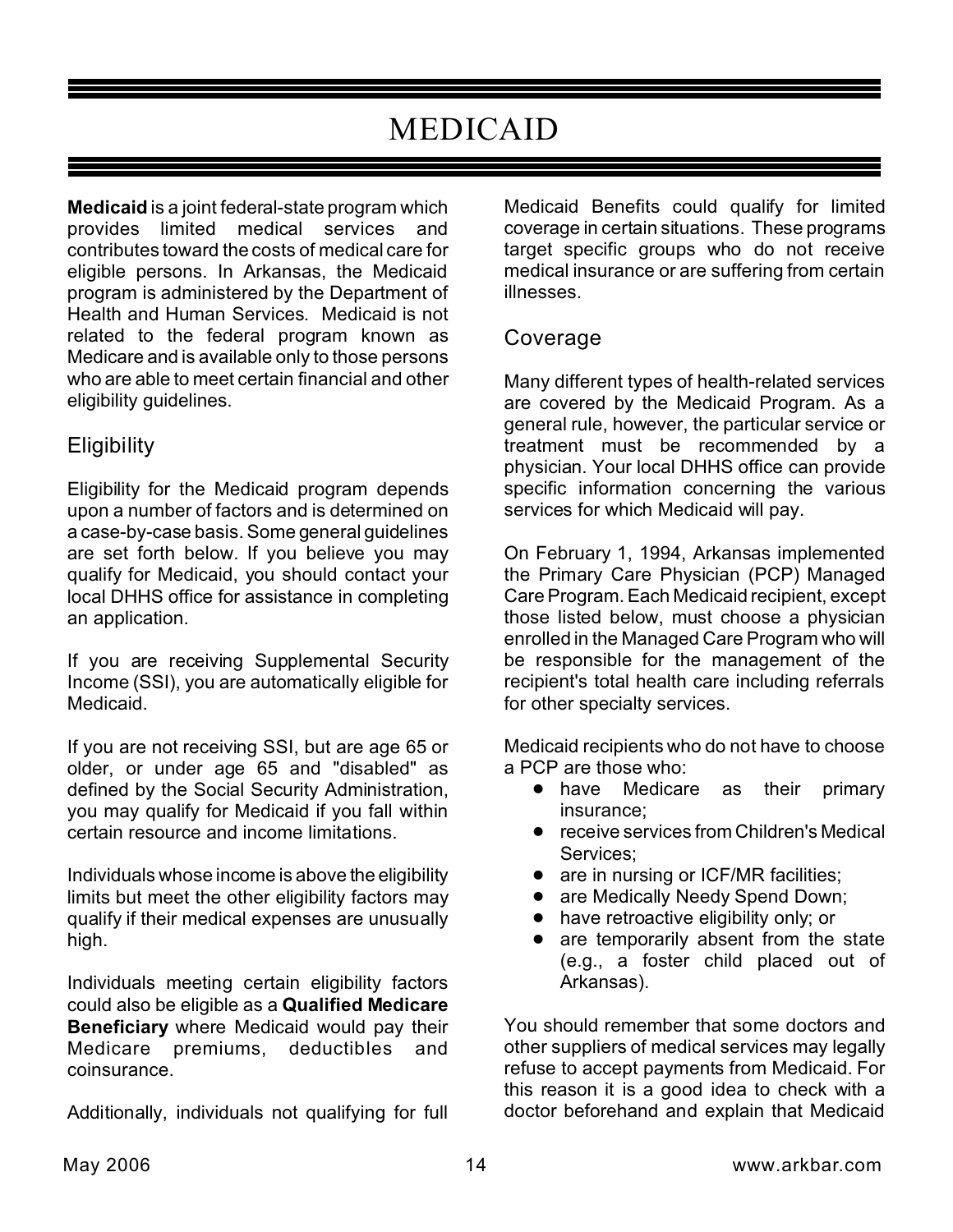will be used. Should the doctor not accept Medicaid, you may wish to consult a physician who will.

### Eligibility Denial

Should your application for Medicaid be denied for any reason, you will receive a notice telling you so. You may appeal this decision, provided you do so within a certain period of time. You should ask the DHHS representative about this appeals deadline. If you remain dissatisfied

after your appeal hearing, you may wish to consult an attorney for further assistance.

For More Information

If you have additional questions concerning Medicaid, telephone, write or visit the Department of Health and Human Services Office located in your county. These offices look forward to serving you.

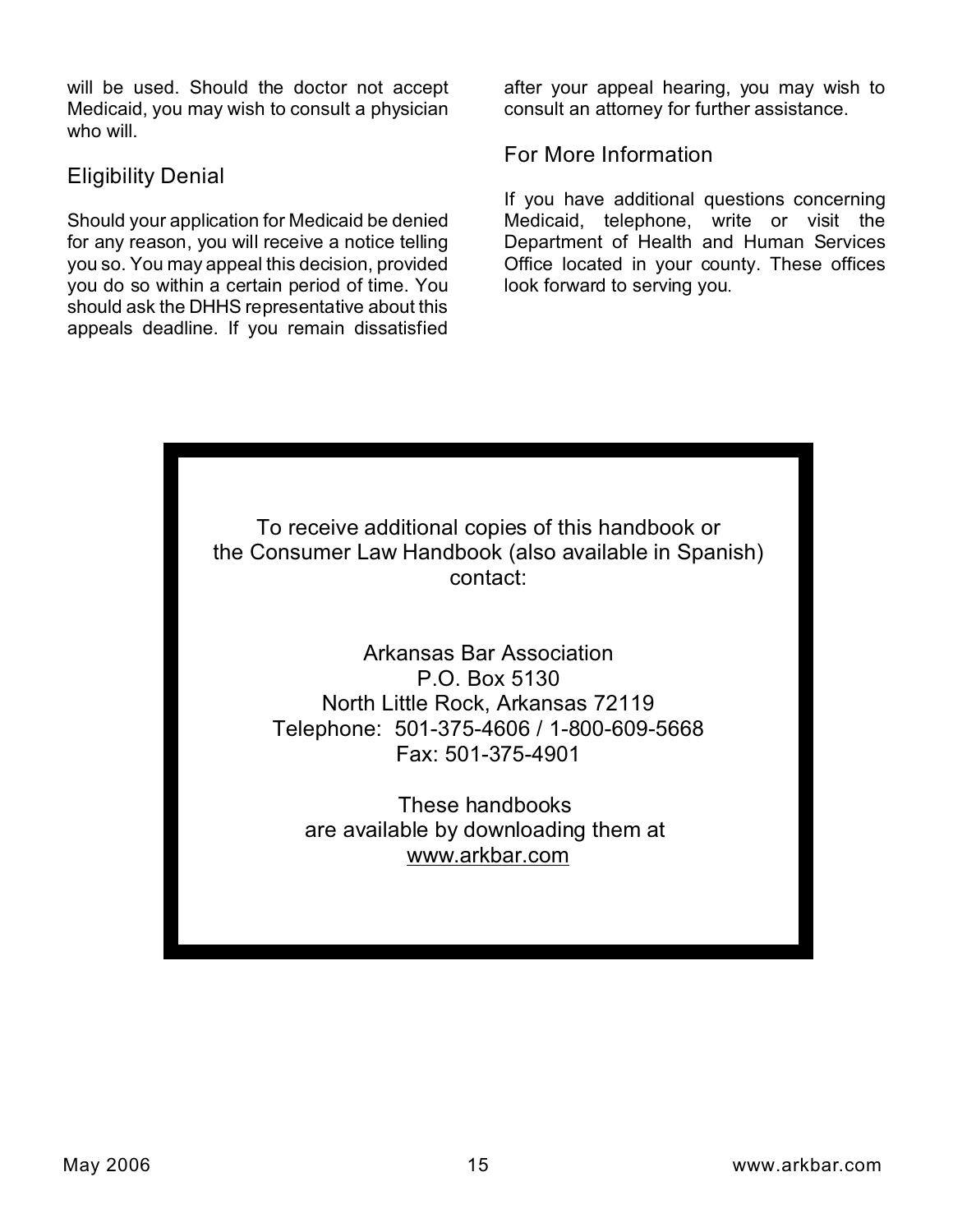# MEDICARE

**Medicare** is a federal health insurance program. People age sixty-five or older and those under age sixty-five who have been entitled to Social Security disability benefits for twenty-four months are eligible for Medicare. In addition, workers covered by Social Security and their dependents who need dialysis treatment or a kidney transplant because of kidney failure also have Medicare protection. Your local Social Security Office takes applications and provides information about the Medicare Program.

Medicare has three parts–**hospital insurance**, **medical insurance**, and **prescription drug coverage**. Hospital insurance can help pay for inpatient hospital care, inpatient care at skilled nursing facilities, hospice care and home health care. Medical insurance can help pay for necessary doctor's services, outpatient hospital services, and a number of other medical services and supplies that are not covered by the hospital insurance part of Medicare. Prescription drug coverage will assist with drug costs. Most people will pay a monthly premium for the medical and prescription drug insurances, though help is available for people who meet income or other eligibility requirements.

Medicare added the prescription drug coverage on January 1, 2006. This plan covers generic and brand-name drugs. If you require a drug that is not covered by the plan, your doctor can apply for an exception or appeal the decision with Medicare.

### Coverage

Contact Medicare for information on Medicare benefits or Medicare billing. You can call Medicare Part A and ask for the MEDPARD book for a list of doctors and medical suppliers

that accept Medicare. Call your Social Security Office for information on obtaining your Medicare card or for enrolling in Medicare.

You should remember that Medicare will not cover the costs of **custodial care**. Care is considered custodial when it is primarily for the purpose of meeting personal needs and could be provided by persons without professional skills and training. For example, custodial care includes help in walking, getting in and out of bed, bathing, dressing, eating and taking medicine. Likewise, Medicare will not cover care which is not "reasonable and necessary" for the diagnosis or treatment of an illness or injury. For example, it will not pay for hospital or skilled nursing facility costs when the type of care you need could be provided elsewhere.

Also, if you stay in a hospital or skilled nursing facility longer than you need to be there, Medicare payments will end when further inpatient care is no longer reasonable and necessary.

### Medicare Assignments

Many physicians accept what is known as **Medicare Assignment**. This means that the fees charged by the physician for certain medical services will be no higher than those set by Medicare as the allowable charges for such services.

# Participating Doctors and Suppliers

Doctors and suppliers may sign agreements to become **Medicare participants**. Medicare participating doctors and suppliers have agreed in advance to accept assignment on **all** Medicare claims. Doctors and suppliers are given the opportunity to sign participation agreements each year. Medicare participating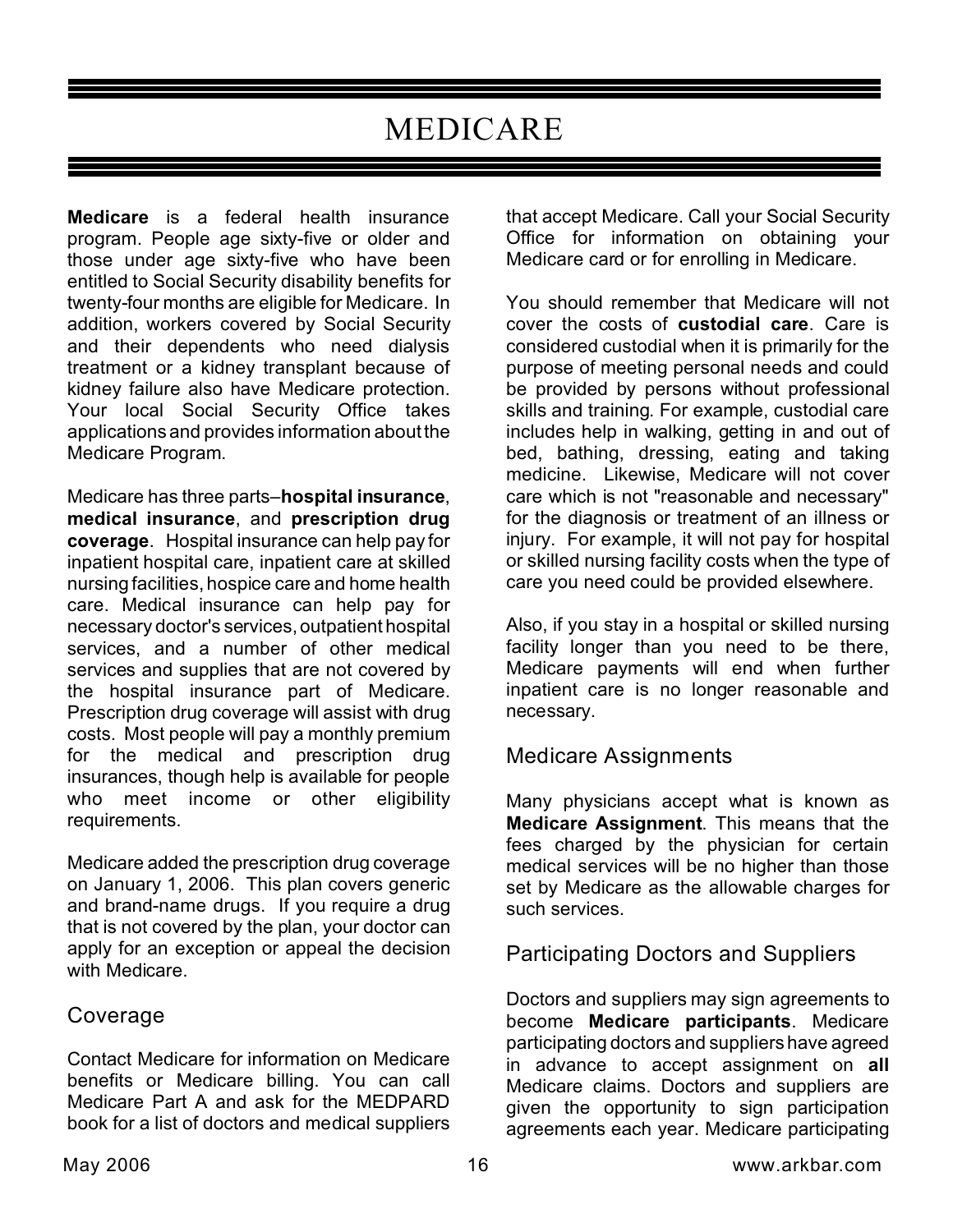doctors and suppliers can display emblems or certificates that show they accept assignment on all Medicare claims.

# When Your Doctor Does Not Accept Assignment

Doctors who do not accept assignment of a Medicare claim can charge up to 15% more than the Medicare approved amount, and you are responsible for paying the part of your bill that is more than the Medicare approved amount, since your doctor or supplier did not agree to accept the Medicare approved amount as payment in full.

For most covered services, there are limits on the amount a doctor or supplier can charge you over and above the Medicare approved amount. This is called the "limiting charge." To determine the limiting charge for a particular service, contact the Medicare carrier for your area. Limiting charge information also appears on the Explanation of Medicare Benefits (EOMB) form usually sent to you by the carrier after you receive a Medicare-covered service. If the EOMB shows that your doctor exceeded the charge limit, contact the doctor and ask for a reduction in the charge, or a refund if you have paid the bill. If you cannot resolve the issue with the doctor, call your Medicare carrier.

Medicare carriers also are required to screen doctor bills for overcharges and notify the doctor and the patient within thirty (30) days of any overcharge. The doctor is then required to refund the overcharge within thirty (30) days or credit your account for it. Doctors who knowingly, willfully and repeatedly charge more than the legal limit are subject to sanctions.

### Medicare Supplements

As Medicare does not pay for all costs resulting from health-related problems, many people find it beneficial to obtain supplemental insurance. For those who qualify, Medicaid may pay many of the expenses not covered by Medicare. For those who would not qualify for Medicaid, there are a variety of other supplemental insurance policies available. You should be very careful in choosing such insurance, making sure that the coverage fits your personal needs and the premiums fit your budget. You may wish to consult a friend or relative knowledgeable in such matters before deciding upon an insurance plan.

You can also contact the Arkansas Division of Insurance for further information on Medicare supplements.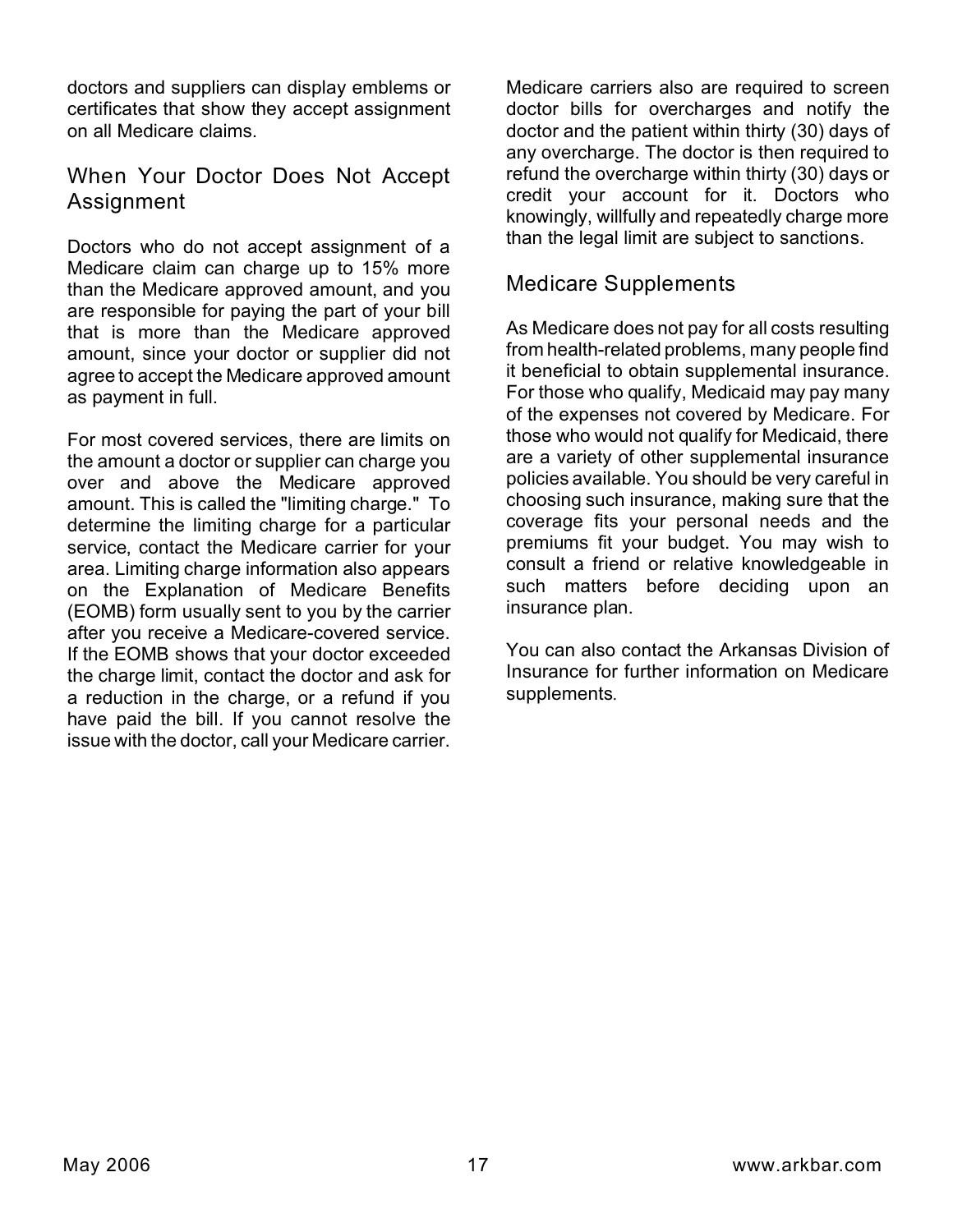# NURSING HOMES

The decision of whether to enter a nursing home is an important one and can be a very difficult one. Careful consideration should be given to whether a nursing home is necessary or desirable.

If you are deciding to enter a nursing home, you should take time to:

- Discuss the matter with your family doctor, hospital social workers, family and others who care about the care you need and the kind of treatment you receive.
- **•** Ascertain whether alternative forms of care such as a residential care facility or in-home care are available in your area and can provide the care you need.
- If you and your physician decide you need nursing home care, visit the homes in your area.

You should look for several things when choosing a nursing home. Some things to consider are the services offered, the general atmosphere of the home, the physical structure and setting of the home, and the rates charged.

There are many sources from which you can obtain specific nursing home information:

Arkansas Office of Long Term Care P.O. Box 8059, Slot 400 Little Rock, Arkansas 72203-8059 (501) 682-8486

Arkansas Division on Aging and Adult Services 1417 Donaghey Plaza South, 14th Floor Little Rock, Arkansas 72201 (501) 682-2441 Your Area Agency on Aging

Your Local County DHHS Office

Publications, such as "Dealing with Arkansas Nursing Homes," a report by Arkansas Consumer Research

Arkansas Health Care Association 501 Woodlane Dr., Suite 300 Little Rock, Arkansas 72201 (501) 374-4422

Of particular interest might be inspection reports of nursing homes which are available for public review at the Office of Long Term Care and the Local County Human Services Office. Also, the Office of Long Term Care produces a list of currently licensed homes. You may also ask to see the home's inspection records at the facility itself. By federal rule, nursing home inspection records must be available to the public at the facility.

### Choosing a Nursing Home

There is only one type of nursing facility nationwide. All nursing homes are now known as Nursing Facilities.

**Nursing Facilities** are medical facilities in which high intensity, comprehensive and planned 24-hour nursing care is provided with maximum efficiency by registered and licensed nurses. Rehabilitation is also provided as required by the individual's plan of care. These types of homes serve convalescent residents and those with long term illness and also provide services for persons who, because of their physical or mental limitations, require 24 hour care but do not require the degree of care and treatment a hospital provides.

Keep in mind that a physician must certify the level of care you need before you enter a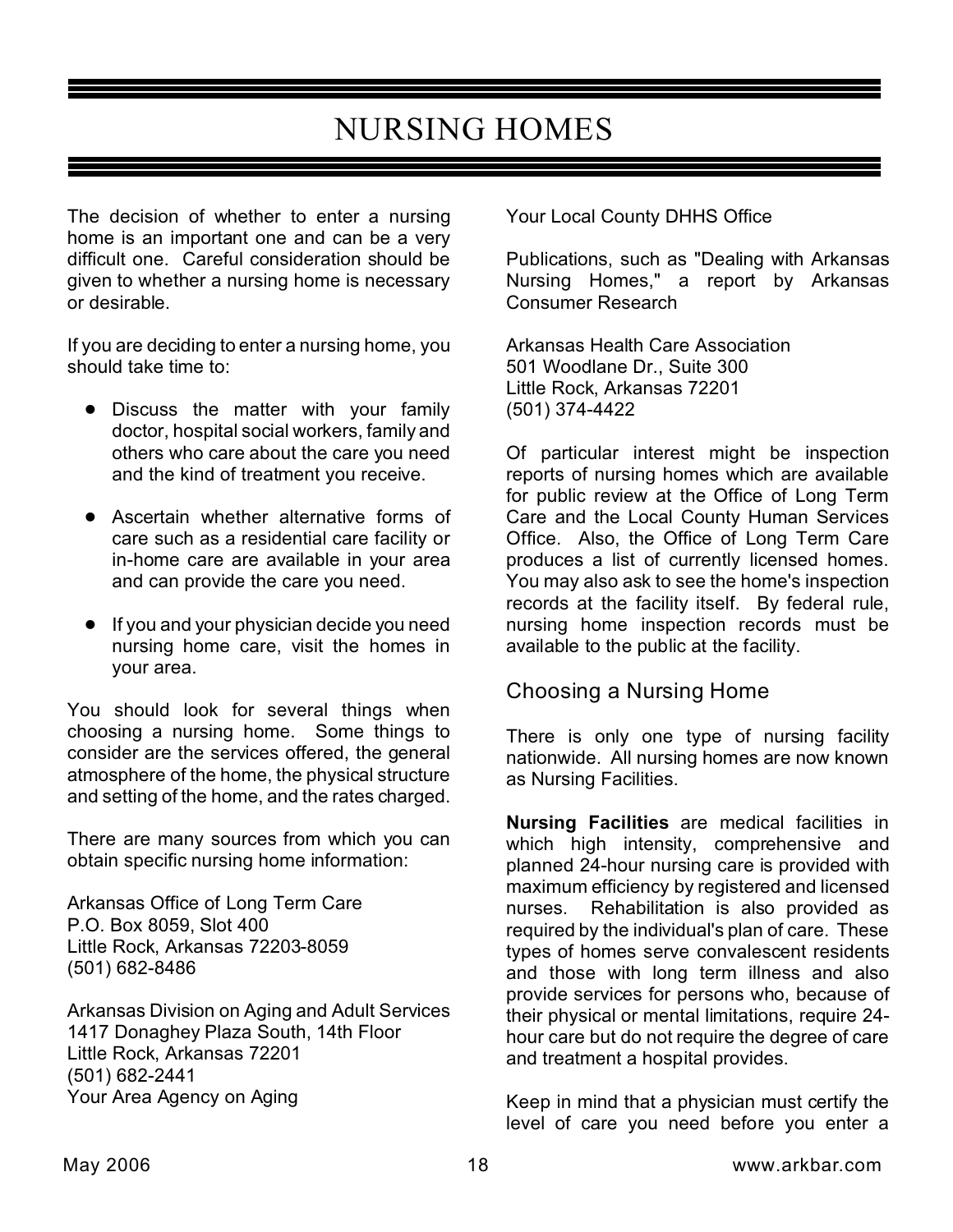nursing home. The certification of Medicaid recipients must also be reviewed by the Utilization and Review section of the Office of Long Term Care.

After making a preliminary investigation of a Nursing Facility's records and determining which type is best suited to your needs, you should visit the home. The administrator, the person managing day-to-day operations, will be glad to show you and your family the facility if you make an appointment. Some questions you might ask at that initial meeting are:

- Is the nursing home Medicare and/or Medicaid certified?
- Are other insurance plans accepted?
- Is there a staff physician or medical director who assists in policy making and answers emergency calls?
- May a husband and wife share a room?
- ! What are the facility's policies about smoking and use of alcohol in residents' rooms?
- What kinds of activities are offered to residents? How often are they scheduled?
- What are visiting hours, and will you be able to visit friends and relatives outside the nursing home? How often are such visits allowed?
- What are the facility's bed hold policies?
- How often are fire drills held for staff and residents?
- What facilities and staff are available for rehabilitation and physical therapy?
- How well is the home able to meet your specific needs, such as special diets, etc.?

These are just examples of the types of questions you might want to ask; some of them will not be relevant to you. It is important that the facility offer you services that will not needlessly restrict your normal lifestyle.

Not only should you speak with the nursing home administrator, but you should informally speak to the residents and staff to obtain their impressions of the atmosphere of the home. Speak freely, and ask any questions you believe will assist you in making your decision. Among other things, you should check out the following items to determine if the general atmosphere is suitable:

- Cleanliness. A good home will be kept clean, with no overriding odors. Pay particular attention to the condition of the residents' rooms and the kitchens, bathrooms and dining areas.
- Staff attitude. The quality of services provided by the facility greatly depends on the attitudes and competency of the staff. Good staff members care about the residents, and this can be observed in the way they treat individuals. Note whether residents are treated with kindness, dignity and respect.
- Safety. It is especially important for older persons who may be somewhat physically or mentally limited to see that safety is taken into account by the home administrators. Watch for fire hazards, unobserved smoking restrictions, unlighted stairways and passageways blocked by obstacles.
- Appearance of the residents. Notice the physical appearance of residents. They should appear clean and appropriately dressed. Talk to some of them and determine whether they are satisfied with the care they are receiving.
- Resident activity. What activities are offered to residents? Are they engaged in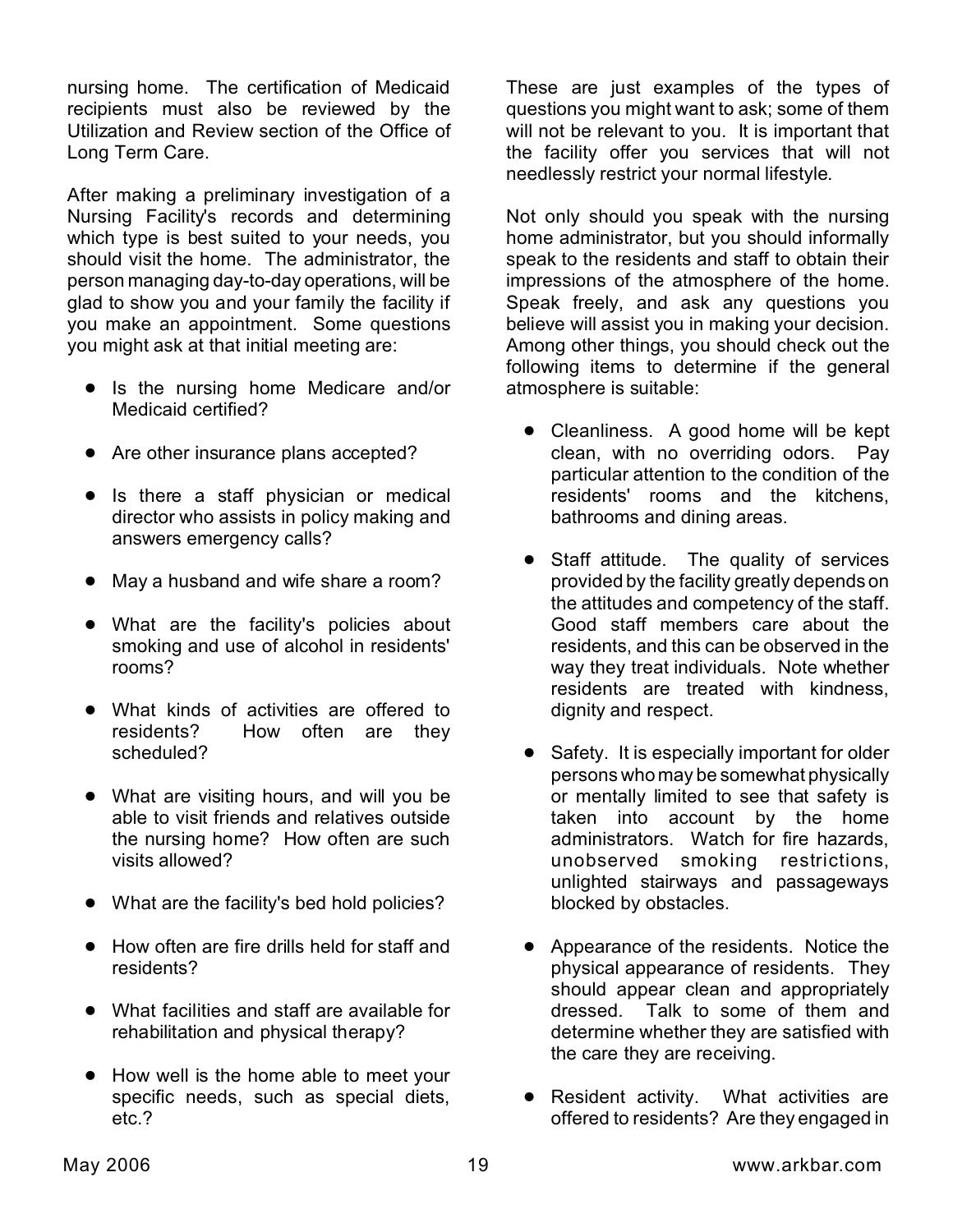activities such as trips to theaters, parks and visits to friends and family?

- **•** Food. Proper nourishment is vital for older persons, and you should visit the home at a time when you can view a meal being served. This will give you an idea of a typical menu, and you may want to ask to sample the food to determine quality and taste.
- Privacy. Privacy will be a very important factor to the nursing home resident, and you should ask how personal activities, such as baths given in bed, are carried out with the maximum amount of privacy possible.

# Cost of Nursing Home Care

There are four methods of paying for nursing home care: private pay, Medicare, Medicaid and supplemental insurance. However, a growing number of people entering nursing homes have long term care insurance or are beneficiaries of pensions that provide nursing home coverage.

If you pay the entire cost of nursing home care yourself, you are a **private pay** resident, and the nursing home will determine the rate you will pay.

Medicare also provides coverage for nursing home care in certain cases. You should contact your local Social Security Office to find out when nursing care is covered by Medicare and how much of the costs Medicare will pay. In any event, you should know that Medicare will only pay for care at nursing homes which are certified. Your local Social Security Office can also tell you which nursing homes are certified for Medicare payment.

Medicaid can be used by eligible persons to defray the costs of nursing home care not covered by Medicare. Once again, the nursing home must be properly certified before Medicaid will pay for care received there. Your local Social Security Office can tell you which homes are certified and what costs may be covered by Medicaid.

Many supplemental insurance policies also provide payments toward nursing home care (see the handbook section on Medicare).

### Patient Rights

Each nursing home, by state and federal statute and regulation, must publish written policies and procedures guaranteeing rights and listing responsibilities of residents in that home. These polices must guarantee that each resident:

- Is fully informed, as evidenced by the resident's written acknowledgment, prior to or at the time of admission and during the stay, of all rules, regulations, and policies governing his conduct.
- Is told of all services available and the costs of such services.
- Is informed of the right to complete an advance directive.
- Is fully informed of his own condition and given the opportunity to help plan medical treatment. A resident may refuse to participate in any experimental research.
- **•** Is transferred or discharged only for medical reasons, nonpayment or for the welfare of other patients. The resident must be given notice of the transfer, and such actions have to be documented in medical records. There are appeal rights related to involuntary transfers.
- Be encouraged to exercise his or her rights as a patient and a citizen.
- May manage his or her personal financial affairs, or is at least given a quarterly accounting of any financial transactions made on his or her behalf if the resident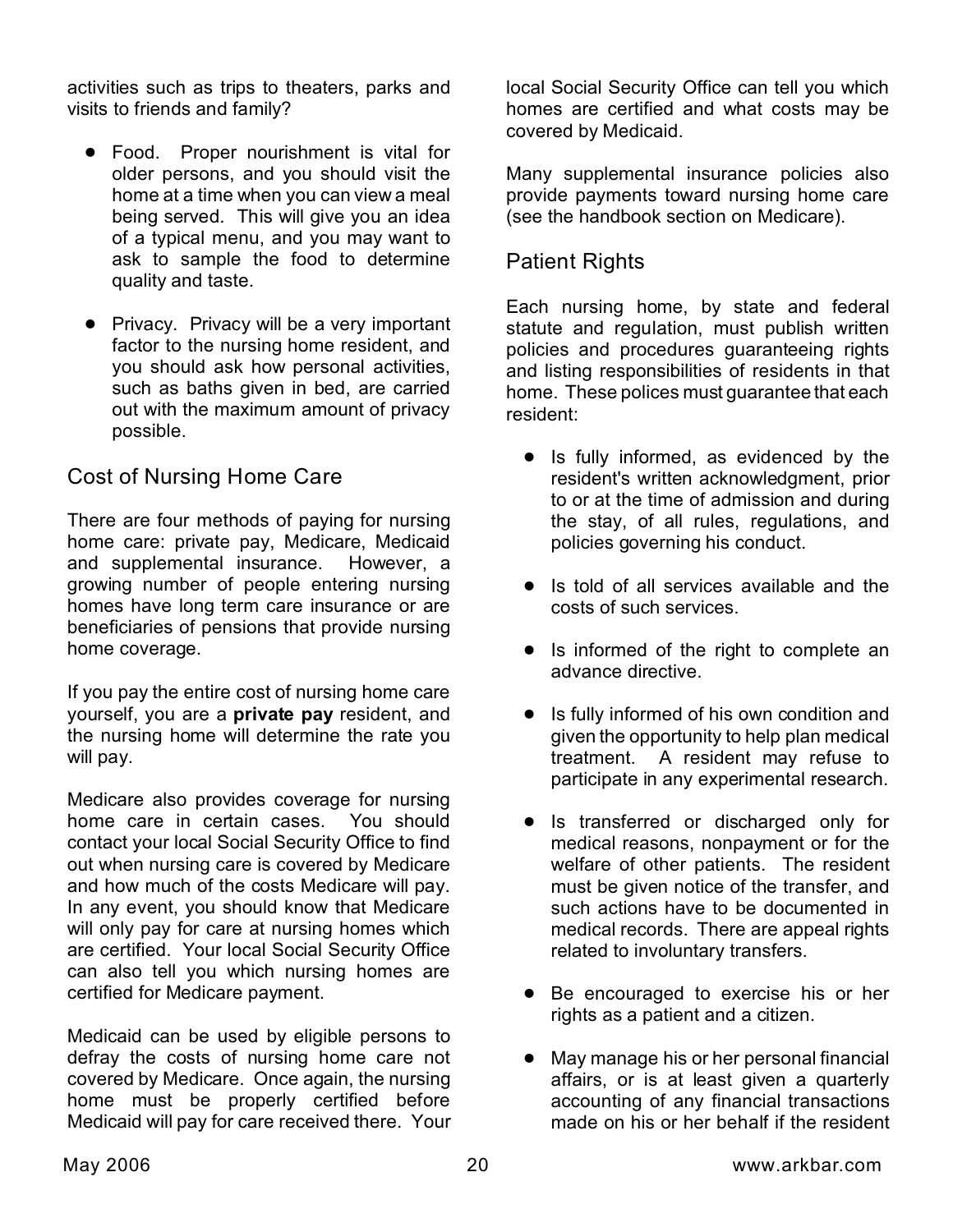gives, in writing, permission to the facility's staff to manage his or her finances.

- May not be physically or mentally abused.
- May have restraints used as directed by a physician in the individual's plan of care only as necessary to protect the resident from harming themself or others.
- **•** Is assured of confidentiality of all personal and medical records of the resident. These records may be made available to agencies financially assisting the resident, to the new home when the resident is moved, or to a third party in contract with the home. A resident has the right of access to his or her medical records.
- Be treated with dignity and respect by the staff, including having privacy for certain types of treatment and for personal needs.
- May not be forced to perform services for the home which are not in his or her therapy plan.
- May visit and talk privately with anyone he or she chooses, and can send and receive personal mail unopened.
- May participate in social, religious and community activities at his or her discretion.
- **•** If married, be given private facilities in which to meet his or her spouse, and if a married couple is together in a home, they must be allowed to share a room.
- May retain and use personal clothing and possessions as space permits, unless to do so would infringe upon rights of other patients.

Many of the above rights may be suspended only if a doctor finds and documents that there is a medically sound reason for doing so.

The nursing home has the responsibility to make sure the residents know and understand their rights. The resident's relatives assume this responsibility though, when the resident is incompetent under state law, is found medically incapable of understanding by a doctor, or will not communicate with the staff of the nursing home.

Any additional policies promulgated by the home must not interfere with the basic rights set out above.

# Medicaid Agreement

Those nursing homes which are Medicaid certified offer an additional protection for their residents in the form of an agreement that the home enters into with the Arkansas Department of Health and Human Services (Human Services). This agreement provides a powerful deterrent to improper action by the nursing home because it allows the Medicaid contract to be canceled by Human Services if a nursing home is found in violation. These are among the additional protections provided:

- The home will provide the necessary care and services for the resident to attain or maintain the highest practicable physical, mental, and psychosocial well-being in accordance with the comprehensive assessment and plan of care.
- Residents or families will not be billed for supplemental pay, but care must be provided for a fee established by Human Services.
- No Medicaid recipient can be transferred from the home without 30 days written notice or the resident's written permission, or that of a responsible member of his family, or that of the Office of Long Term Care. Certain agencies must be notified before the transfer.

You are entitled to a copy of the federal "**Patients' Bill of Rights**" and the Medicaid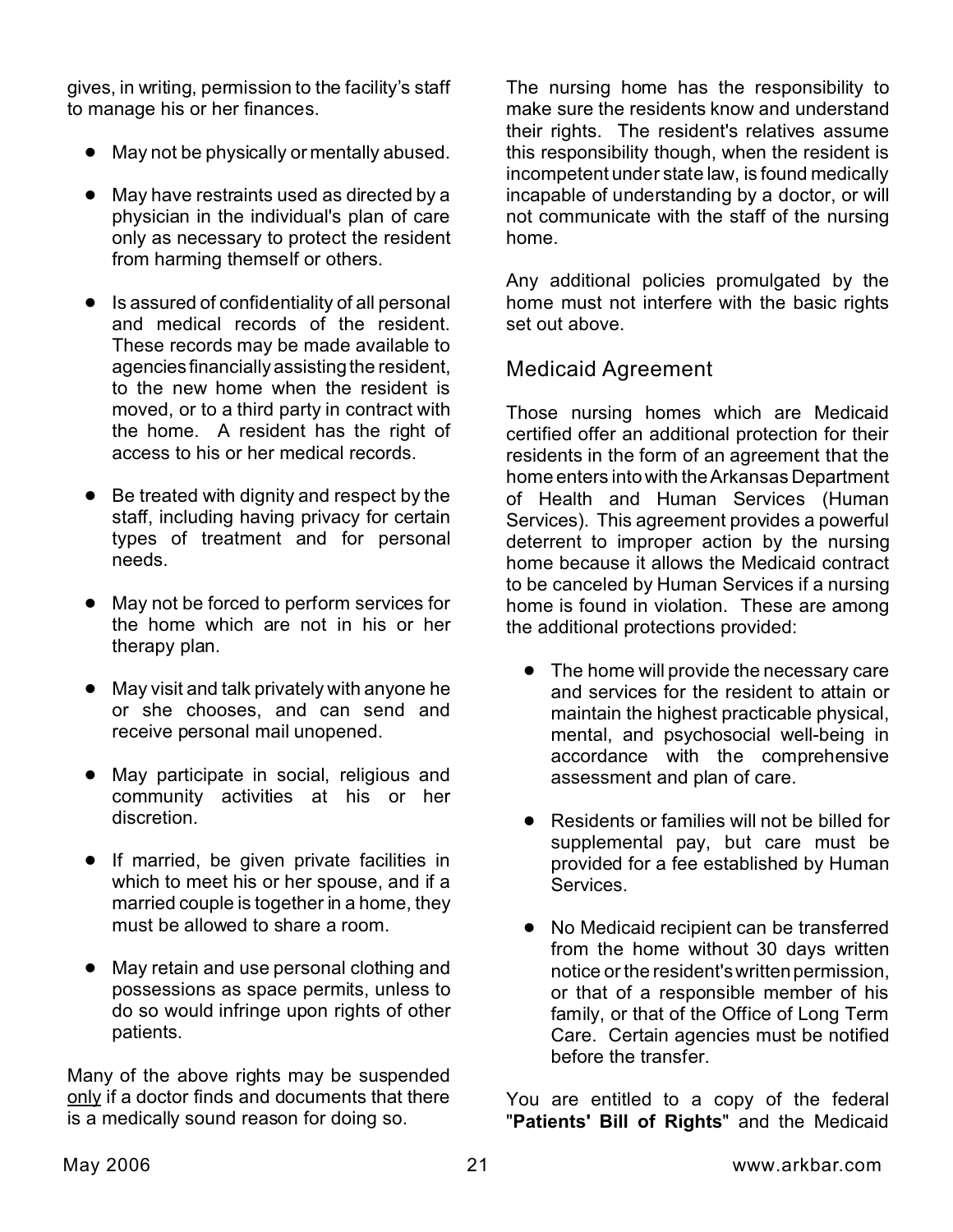agreement, so you may refer to them at will. Ask your nursing home for these documents.

### Other Legal Remedies

Of course, nursing home residents and their families have the same methods of enforcing their rights as any other citizen, and in cases of assault, battery or theft, criminal penalties can be sought.

The nursing home which has undertaken the care of an individual can be liable for negligence if that responsibility is not fulfilled. The nursing home is responsible also for the actions of its employees in the scope of their employment and can be liable for injuries intentionally caused by employees to residents of the home.

Usually a contractual relationship exists between the nursing home and the resident. Sometimes, it will be possible to bring an action for breach of contract based on violations of that mutual agreement.

It is preferable, of course, that any dispute you or your relatives may have with the nursing home be resolved amicably. Most nursing homes have a grievance board or similar group to help resolve resident problems. However, if resolution is not possible, you should contact the appropriate agencies, such as the Division of Aging and Adult Services or the Office of Long Term Care of the Arkansas Department of Health and Human Services.

The Division of Aging and Adult Services has instituted the **Nursing Home Ombudsman** **Program** to advocate the position of the older Arkansan, especially problems encountered in nursing homes. If you are interested in its services, contact the Division of Aging and Adult Services. Facilities are required to conspicuously post the name and phone number of the local area Ombudsman. The Ombudsman should be the first to be contacted if resolution of problems is not reached with the facility's staff or administration.

The following checklist will aid you in making an informed choice of a nursing home in Arkansas:

- Assess your care needs and discuss them with your physician;
- Investigate what kind of facility will meet those needs;
- Note the atmosphere of a prospective facility and consider it as a relevant factor in choosing your home;
- Check out the costs of nursing home care and what financial assistance is available to you;
- Know your rights as a resident; and
- **•** If those rights are violated, inform the nursing home and attempt to obtain relief. If you are not satisfied with the resulting actions by the home, contact the appropriate state agency, and as the next step, consult an attorney.

Arkansas nursing homes are here to serve you. If you choose a facility in which you feel productive and content, the purpose of long term care will have been fulfilled.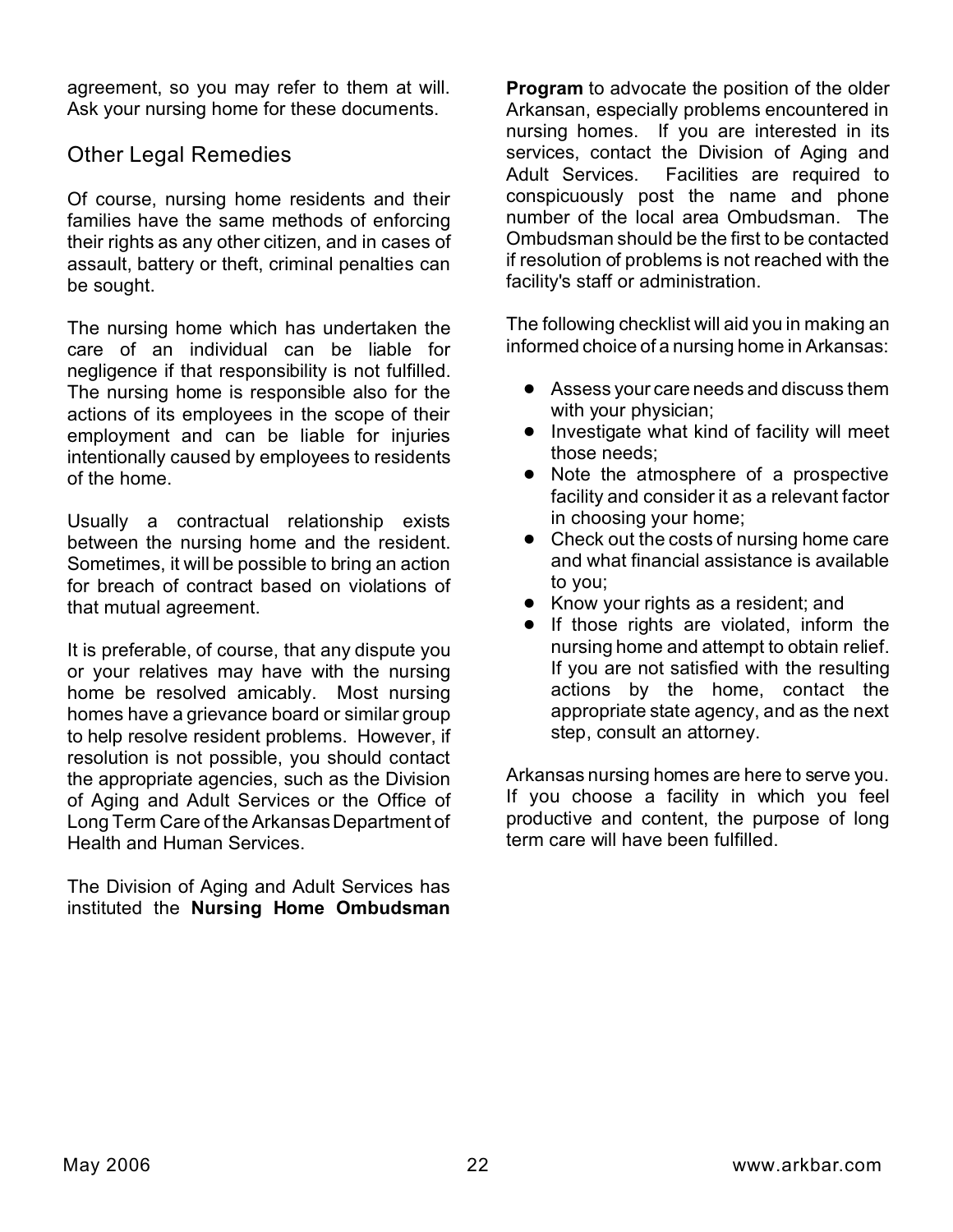# WILLS AND ESTATE PLANNING

A well-prepared Will is one of a number of effective tools you can use to make sure that your property, called your **estate**, passes as you wish to your family and loved ones after your death. Your estate consists of property and cash assets that you own. It includes bank accounts, land, furniture, buildings, cars, stocks and bonds, proceeds of life insurance payable to your estate, and pension plan benefits payable to you.

In Arkansas, a valid Will must comply with these requirements:

- ! The maker, called the **testator**, must be at least 18 years of age.
- The testator must be of "sound mind" at the time the Will is prepared.
- The Will must be in writing and signed by the testator.

# **Witnesses**

If a Will is typewritten, it must be signed by at least two witnesses to the testator's signature. The witnesses should be persons who do not receive any property in the Will.

A handwritten (holographic) Will is valid in Arkansas if it is *entirely* in the handwriting of the testator and signed by the testator. It may be witnessed, but does not have to be. To be admitted into Court after the testator's death, three persons familiar with the testator who will not receive any property under the Will must testify that the handwriting and signature are the testator's. The danger of a homemade Will is that you may inadvertently create an instrument which is not valid or which has unintended consequences.

If a Will is contested, it will be necessary for the witnesses to appear in Court.

# Executor or Administrator

Most Wills name an **executor** (male) or **executrix** (female) to administer the Will. A financial institution with trust powers can serve as an executor. The executor is the person whom the testator chooses to oversee his Will during probate proceedings. The job includes paying all debts and taxes of the deceased as well as distributing the estate according to the testator's wishes as expressed in the Will. If the executor has died before the testator, is ill or is otherwise unable to carry out his or her duties, or if the testator fails to name an executor in his Will, the Court will appoint an **administrator** to do the executor's task. The Court also does this when a person dies without a Will. To avoid this situation, it is a good idea to name a successor executor just in case the first choice is unable to perform the job. An executor or administrator may also be known as a **personal representative**.

# Restrictions on Distributing Property

Generally, Arkansas laws are very lenient in allowing you to distribute your property, by means of your Will, as you desire. One major restriction is that property which is held *jointly*–that is, owned by two persons with the right of survivorship–cannot be distributed by Will. The surviving party automatically becomes the sole owner of all jointly owned property (such as real estate, bank accounts, motor vehicles and household goods) when one party dies. Joint tenancy between husband and wife in Arkansas is called **tenancy by the entirety**.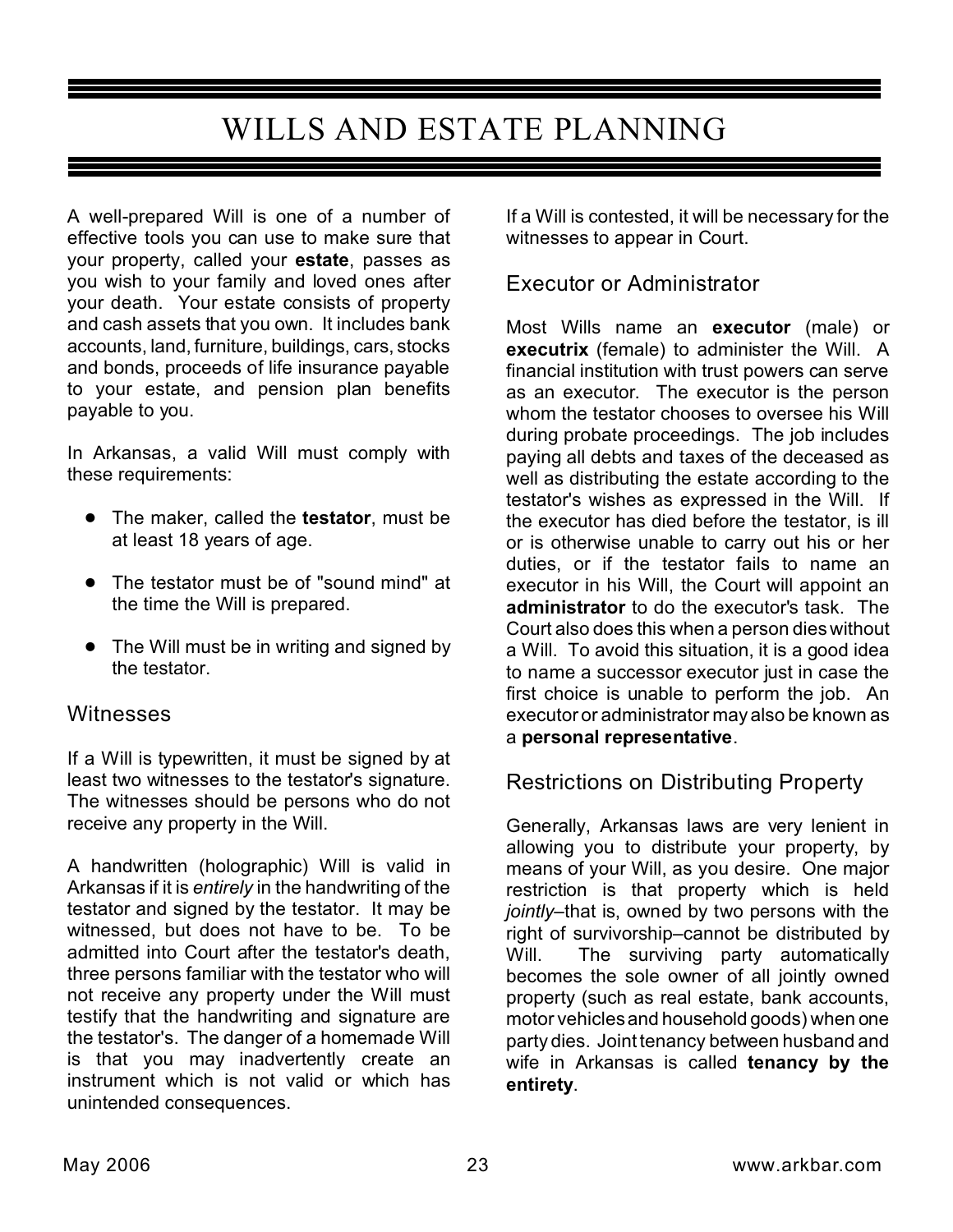How Long Does a Will Remain Valid?

A Will that meets all of the specifications described above is good until it is changed or revoked by you. Changed circumstances may require an addition or correction by **codicil** to the Will (a document stating additions or changes to the original Will). You may also need to completely redo the Will if the changes are substantial ones. It is important to note that if a codicil is used, it must be in writing and signed by you, and witnessed, just like the Will itself.

If a married person makes a Will and later gets a divorce or the marriage is annulled, the Will remains valid, but any bequest to the divorced spouse is revoked automatically.

Marriage after a Will is made does not affect the Will, but the testator will probably want to make a new Will or add a codicil to his old one to include bequests to his spouse. Similarly, births and deaths of children or grandchildren may affect your wishes for distribution of your estate. A child (or grandchild in certain cases) who is omitted from mention in the Will remains entitled to a share of the estate.

# Lapse

In Arkansas, if you leave property in a Will to someone who dies before you do, the gift **lapses** and goes into the **residue** of your estate. (The residue consists of all of the property of a testator which is not specifically mentioned in his Will.) An exception to this occurs when you leave property to a descendant (a child or grandchild), and your descendant has surviving children or grandchildren. In that case, if your descendant dies before you, the gift passes to his or her descendant or descendants and does not lapse.

# Specific Bequests On a Separate Document

Arkansas law allows you to note in your Will that certain specific bequests may be found on

a separate list which you will keep with your Will. This list may be made before you execute the Will, or it may be made after you execute the Will. The list may be changed from time to time without affecting the provisions or validity of your Will. This allows for more flexibility in disposing of individual items. This procedure may only be used for tangible personal property and not real estate. It cannot be used to dispose of money bequests, evidences of indebtedness, documents of title, securities or property used in a trade or business. It is a good idea to date such a list, and when a new list is made, to destroy any old lists.

# Taking Against the Will

Arkansas law provides for "taking against the Will" in some circumstances. Those who may take against the Will are: (1) provided the husband and wife have been married at least one year, a surviving spouse who is excluded or omitted from his/her spouse's Will or is given less than he/she would have received by law if the spouse had died without a will; (2) a child who is born or adopted after a Will is executed (unless the Will makes provision for afterborn or adopted children); (3) a child who is living at the time the Will is executed but is not mentioned in the Will. (A parent may disinherit a child in a Will by listing him by name and making it clear that he is to receive nothing from the testator's estate.)

# What Happens When You Die Without a Will?

If you should die without a valid Will, which is called dying **intestate**, all of your property–other than that which is held jointly–will be distributed among your surviving relatives according to Arkansas law. For example, if you are the sole owner of a piece of real property and you die intestate, leaving children, this property would descend to your children, which may not be your intent. Your spouse would be limited to a life interest in onethird of the property. If the children wish to sell the property, they have to prove their legal right to the property to "clear the title" and work out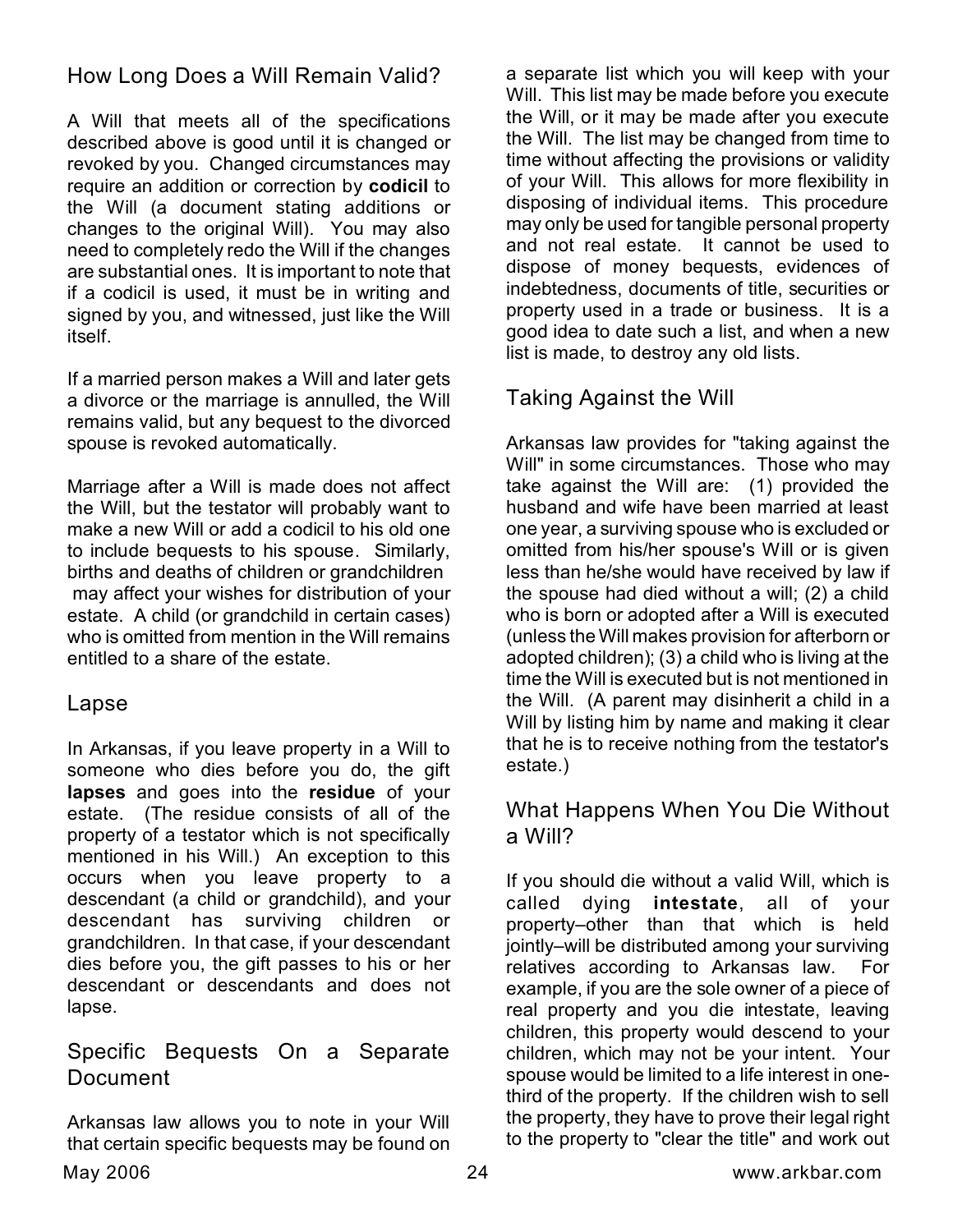an agreement as to the life interest of the surviving parent. (If there had been a Will, title to the property would have been established without the need for additional proceedings.)

If your children are minors, a guardian may be appointed for them by the Court, and the estate will remain under Court supervision until the children are 18. The guardian is required to post bond. With a Will, if you leave property to a minor child, you can: (1) suggest a guardian of your choice and request the elimination of the bond requirement; (2) leave the property **in trust** for the children; or (3) leave property to a custodian pursuant to the Arkansas Uniform Transfers to Minors Act.

If you die without a Will, your estate cannot be distributed to your friends or to your favorite charity.

### Wills and Life Insurance

Life insurance policies in no way take the place of having a Will. If your policy is payable **to your estate** after death, the proceeds will be distributed according to your Will. If the policy benefits are payable to a beneficiary other than your estate, such as your spouse or another relative, your Will has no effect on the proceeds.

### Estate Taxes

Whether an estate must pay an estate tax depends upon the size of the estate and whether the estate is left to a surviving spouse.

All portions of an estate that are left to the surviving spouse, regardless of value, are exempt from the estate tax (the **unlimited marital deduction**). On the other hand, all portions of the estate that are not left to the surviving spouse are subject to the estate tax if the estate exceeds a particular value. An estate must exceed a certain value before the estate is subject to the estate tax. This value is indexed to increase over a period of years. The following table shows the value an estate must exceed in a given year in order for the estate to be subject to the estate tax:

| Year             | Value       |
|------------------|-------------|
| 2006, 2007, 2008 | \$2,000,000 |
| 2009             | \$3,500,000 |
| 2010             | SO.         |
| 2011             | \$1,000,000 |

In order to calculate the estate tax, you must first determine the value of your gross estate. Your gross estate for tax purposes is all property owned at death, certain property transferred during your lifetime in which an interest was retained, and in some circumstances, property transferred within three years of death. After determining the value of your gross estate, certain deductions and exemptions are taken which will reduce the value of your gross estate. After making these deductions and exemptions, the resulting number is called the taxable estate. The estate tax rate will be applied to the taxable estate to determine the amount of estate tax owed. If the taxable estate falls below the value listed in the above chart, no estate tax will be owed.

Estate tax laws change often. Currently, the federal estate tax is repealed in 2010, but comes back in 2011. Additionally, Arkansas presently has no estate tax. Because the laws change frequently, you should consult an attorney to determine if you should plan for estate tax.

# Dispensing With Probate

If it can be determined that the value of a deceased person's estate does not exceed \$100,000, excluding homestead and certain allowances to the surviving spouse and minor children, and that there are no claims against the estate, a person entitled to a distributive share may file an affidavit with the probate court, listing the property of the deceased and its value, along with the names of relatives and their relationship to the deceased, the persons entitled to receive the property or the persons having possession of the property and all heirs. Use of this affidavit, where applicable, eliminates the need for probate administration.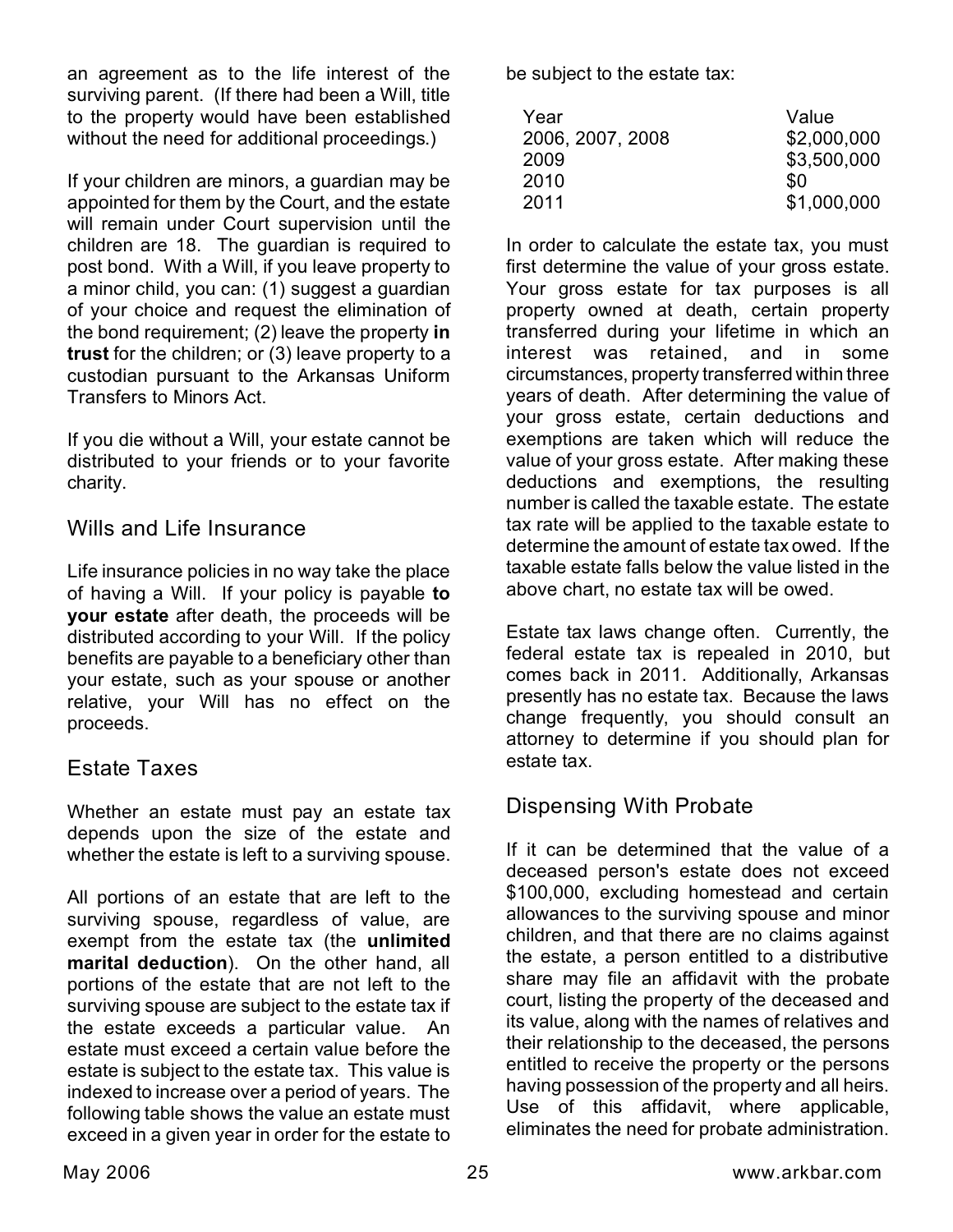# What To Do When Someone Dies

When there is a death in a family, frequently the last thing the surviving relatives attend to is the legal distribution of the deceased's estate. When there is a valid Will, the survivors may know how to go about handling the distribution–but not always. When there is no Will, which is often the case, proper steps to take may be unknown to the family. (If you wish to make anatomical gifts, or if you have specific burial instructions, it is best *not* to make such provisions in your Will, as by the time your Will is produced, it may be too late.)

If an individual dies leaving property that is not transferred by other means (joint ownership, right of survivorship, trust, etc.), it must go through probate court proceedings. When there is a valid Will, the executor or executrix named by the Will should be contacted (if he or she is not already aware of the testator's death), and that person should get in touch with a lawyer (preferably the one who prepared the Will) who will initiate proceedings in the probate court. In the absence of a Will, administration is still required, and a friend or relative should contact a lawyer.

A petition must be submitted to the Court to have the Will (if there is one) admitted into probate and to have a personal representative appointed. If there is no Will, the petition simply asks for the appointment of an administrator for the estate. Notice of probate proceedings are published in the newspaper. Following the publication of this notice there is a three-month period during which persons having a claim against the estate may make their claims known to the Court and a six-month period for other claims, such as for personal injury. The personal representative has an affirmative duty to give actual notice of the claims period to any creditor who is known or reasonably ascertainable. With the assistance of the lawyer and the personal representative, the value of the estate is assessed, and taxes, if any, are paid, along with other costs of the administration. Once this is completed, and valid claims have been paid, the Court confirms the distribution of the remaining property to the beneficiaries. The entire process of administering an estate takes at least six months to complete, but it is not uncommon for estates to be open much longer.

### Ancillary Probate

If you own real property in another state as well as in Arkansas, you may be subject to legal proceedings in that state as well as in Arkansas.

### Cost of Probate

Filing fees for probate administration in Arkansas vary from county to county, but they currently range from approximately \$70 to more than \$135.50, depending on where you live. The executor or administrator of your estate is entitled to receive a fee, which is a percentage (roughly 3%) based upon the value of personal property in your estate.

In addition, the attorney hired by your personal representative is entitled to a fee based on a percentage of the total property in the estate, although it is also acceptable for the personal representative to make a contractual fee arrangement with the attorney. Regardless of the basis of fees, their reasonableness is subject to approval of the probate court.

### Having Your Will Declared Valid Before You Die

Arkansas law makes it possible for you to present your Will to the probate court during your lifetime, requesting that the Court rule on the validity of the Will (a procedure known as **ante-mortem probate**). If the Court finds that the Will is properly executed, that you are of sound mind and free of undue influence and the Will is otherwise valid, the Court may declare it valid. The Will is then placed on file with the Court. If you change your Will, or write a new one, this procedure will not validate the new or changed Will. A new proceeding must be commenced.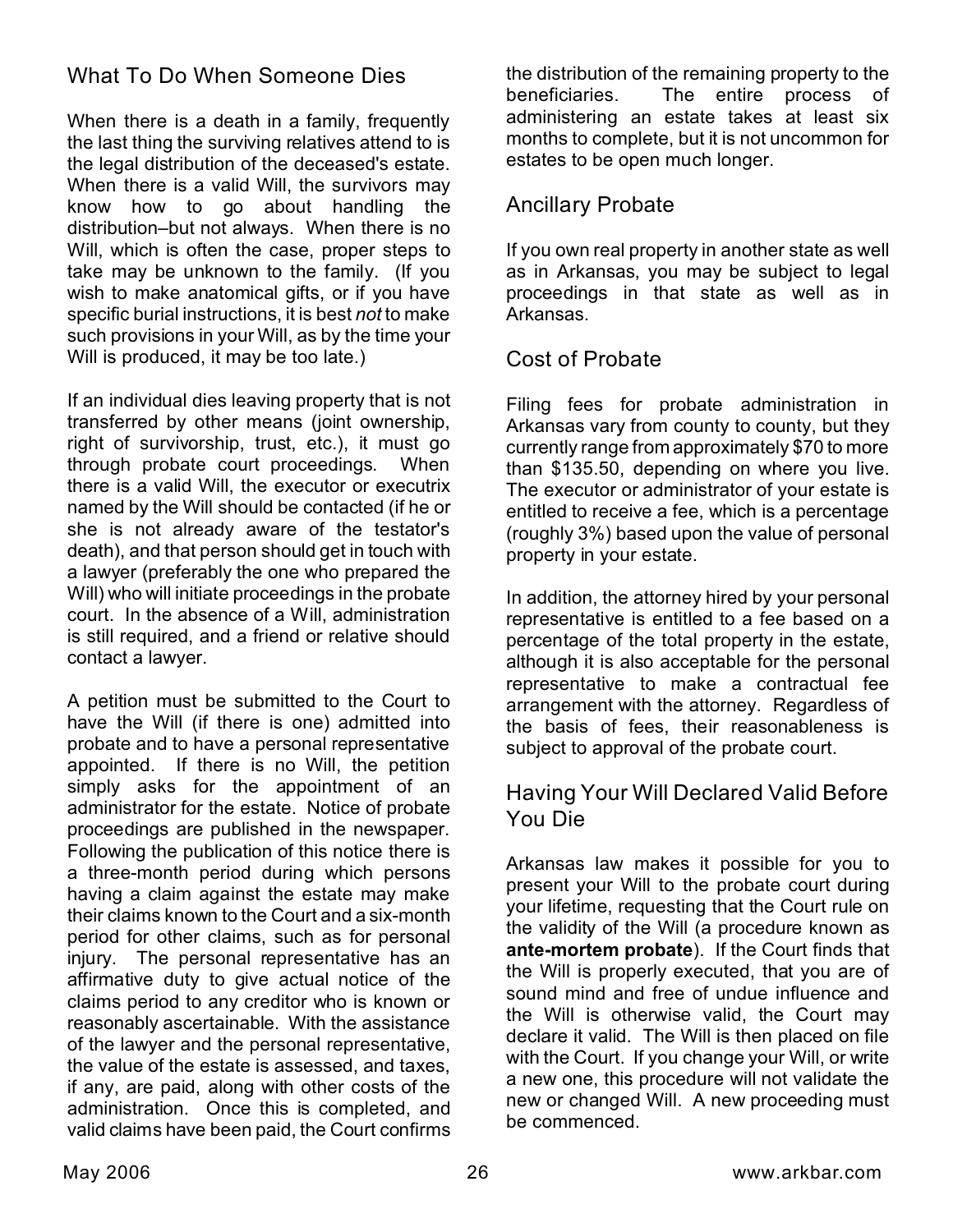The purpose of this procedure is to prevent a Will contest after your death. All persons who may have an interest in your estate must be made parties to such a proceeding.

A Will may also be filed with the probate court without any ruling made as to its validity, as a means of safekeeping the document.



THE ARKANSAS BAR ASSOCIATION A TRADITION OF PROFESSIONALISM AND PUBLIC SERVICE (501) 375-4606 • (800) 609-5668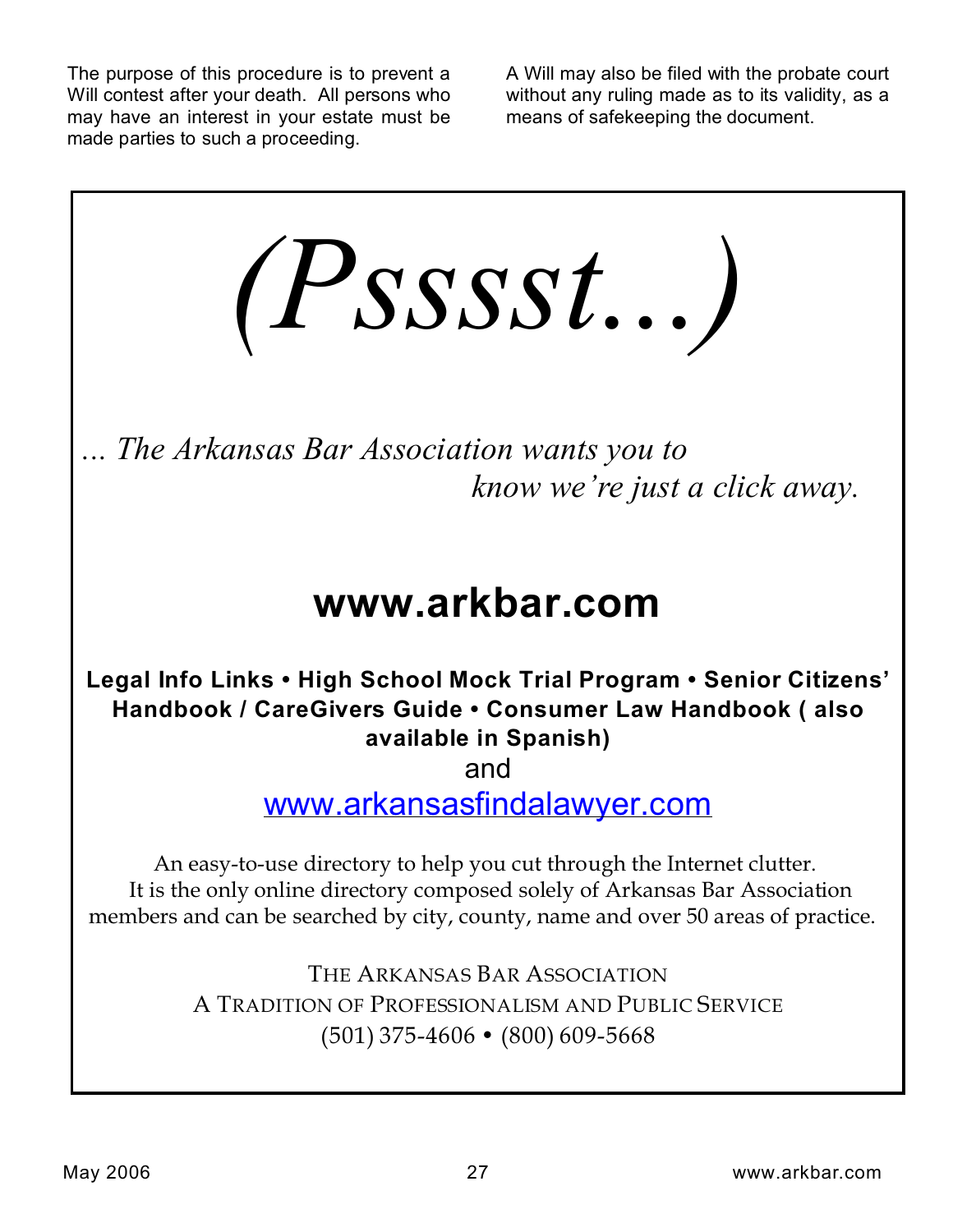# TRUSTS AND AVOIDING PROBATE

# Living Trusts

A **living trust** (also called a **revocable trust**) is an arrangement whereby one person (the "trustee") manages property for the benefit of another person (the "beneficiary"). This type of trust is set up during the lifetime of the property owner (the "grantor"), who transfers all or part of his property into the trust prior to his death. A living trust may also be created jointly by a husband and wife. Many people prefer the trust to a Will, because the trust's terms do not become public at the grantor's death, and the assets owned by the living trust do not pass through probate court. The greatest disadvantage is that certain assets may inadvertently never be transferred to the trust, thus remaining outside the trust at the grantor's death, and necessitating a probate administration after all.

Many companies who market living trusts promote federal tax savings as an incentive, but unless your estate exceeds a certain amount, your estate will not be subject to federal estate tax and the living trust will not provide any extra savings. If you are interested in a living trust, it is advisable to contact an attorney to draft a trust instrument which will be tailor-made to your particular needs and circumstances.

# Joint Ownership as a Will Replacement

With or without a Will, if your estate must undergo probate administration, your family will be faced with a probate court proceeding before your property is legally distributed following your death. Property in joint ownership, however, does *not* pass through probate. Because of this, you may be tempted to use joint ownership to distribute your estate, instead of a Will, with the idea of sparing your family the delay of probate court proceedings.

This may or may not be a wise move to make. Joint ownership is a fixed and rigid system that does not allow for changes in circumstances. It gives another person equal control during your lifetime over whatever property you decide to place under that arrangement. For example, a joint owner of your bank account can draw on or deplete that account while you are still living, without your permission, even though you may only intend for that person to have the money in that account after your death.

Keep in mind that using joint ownership as a means of helping your family avoid probate court after your death may end up causing you considerable problems in your lifetime. Joint ownership can be a useful legal device in helping distribute your estate after you die, but be certain that you are acting wisely.

Remember also that a husband and wife who own everything jointly may still need a Will in the event that they die simultaneously. In addition, probate administration will still be necessary for the estate of the surviving joint tenant when that person dies.

# TODs, PODs, and Beneficiary **Designations**

Some assets such as insurance policies and retirement accounts can pass outside of probate through the use of beneficiary designations. Bank and brokerage accounts usually allow you to make a payable on death ("POD") or transfer on death ("TOD") designation. Upon your death, these assets will be paid directly to the designated beneficiary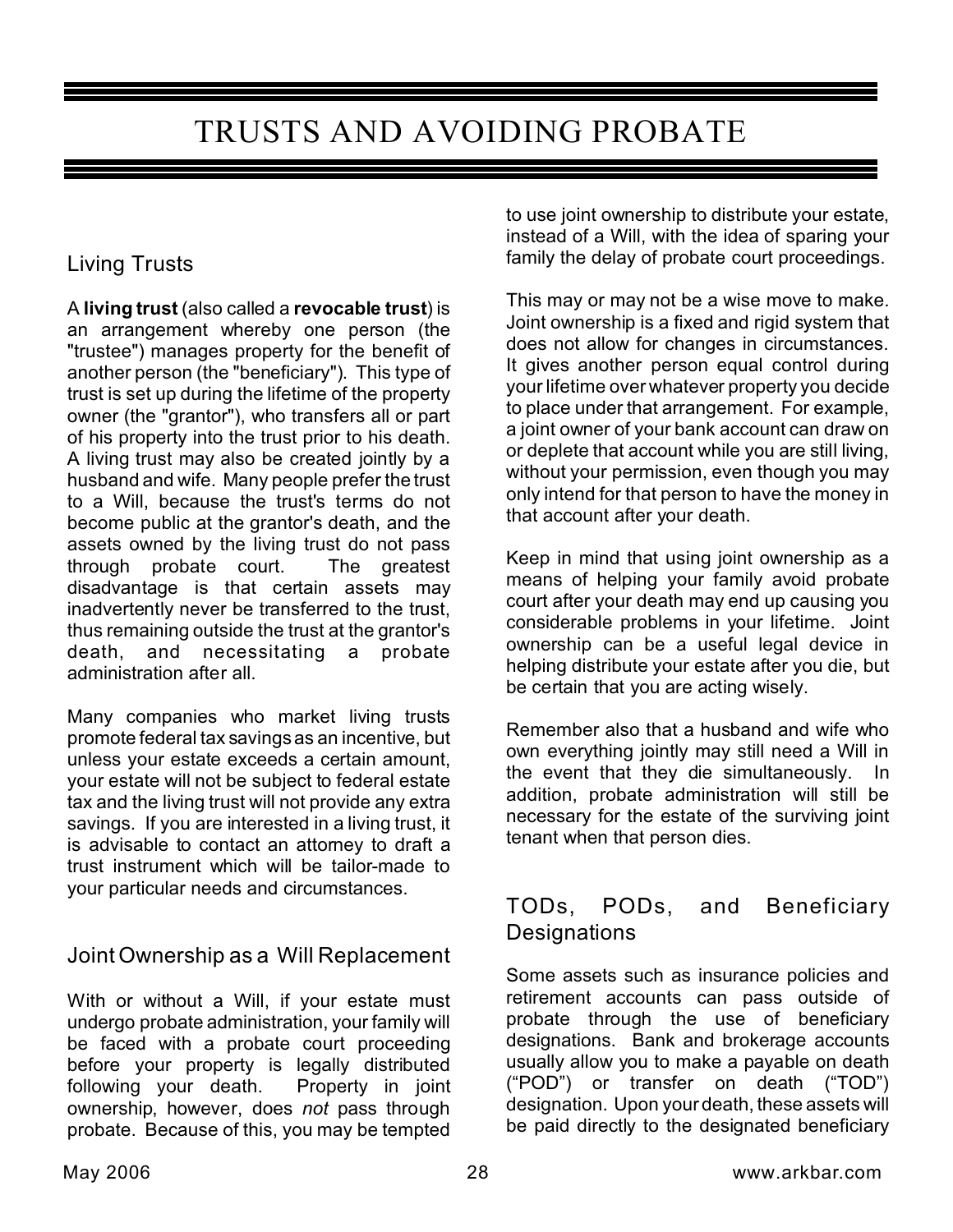without the requirement of probate. You should check with your bank or financial institution to see if a beneficiary designation is available.

### Beneficiary Deeds

A Beneficiary Deed allows you to designate beneficiaries to receive real property or an interest therein upon your death without any

probate. This is done by executing and filing the deed conveying the property to named beneficiaries upon your death. To be effective the document must be recorded before you die. You are free to revoke this designation at any time prior to your death, without the consent of the beneficiary you name. The revocation must also be recorded before you die in order to be effective.

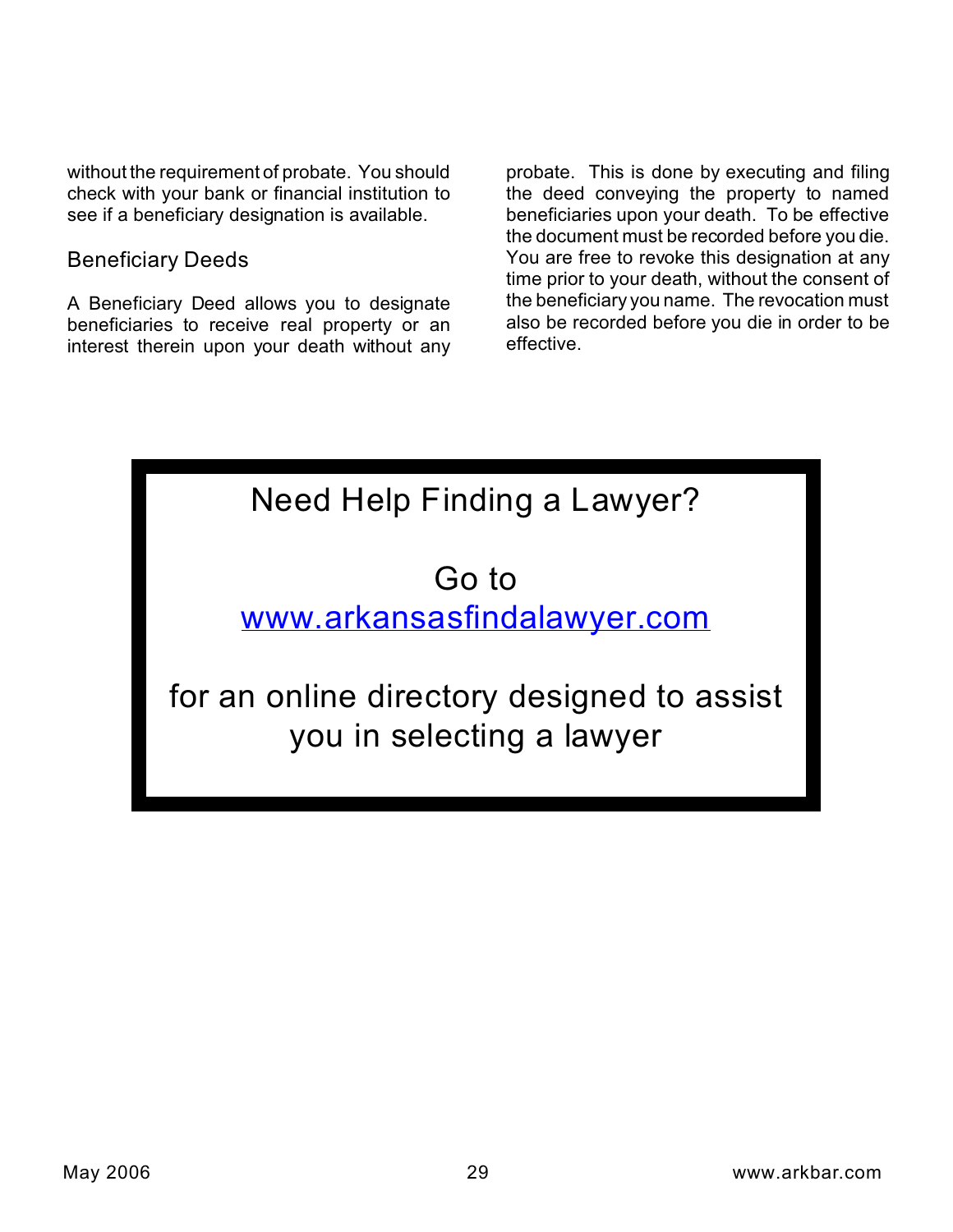# LIVING WILLS/HEALTH CARE DECLARATIONS

The terms living will and health care declaration are often used interchangeably. Both terms describe the same thing. Their intent is to permit an individual to make a present decision about his future medical care or treatment.

The living will is not a substitute for a will which disposes of one's property at death. The living will is a written document which, when properly drafted and executed, allows a person to direct his physician to withhold or withdraw lifesustaining treatment that only prolongs the process of dying. The declaration could be put into effect if one develops an incurable or irreversible condition that will cause death within a relatively short time or if one becomes permanently unconscious.

One may be reluctant to make such a declaration while still active and in good health. If so, he may wish to give a spouse or child the authority to make health care decisions in the event he is no longer able. Hospitals are required by law to offer the Living Will/Health Care Declaration document to a patient upon admittance. By making someone your health care proxy, as it is called, you can avoid some of the conflict that frequently tears family

members apart.

In order to assure that one's wishes are followed, it is important that you communicate and provide a copy of your health care declaration to your regular attending physician. You should also provide a copy to your health care proxy and your spouse, an adult child, or other responsible person who checks on you frequently. In all cases, you should let the involved persons know where you have placed the original copy of the declaration.

Much of the complication has been removed from health care declarations by the legislature's passage of the Arkansas Rights of the Terminally Ill or Permanently Unconscious Act. Any individual who desires to assure that his wishes concerning the right to die will be followed can do so with a health care declaration. If one wishes to revoke a declaration, he may do so at any time by communicating his decision to the attending physician or other health care provider. The Living Will/Health Care Declaration is not a required legal document. Whether or not one signs the document is a personal decision and should be carefully considered.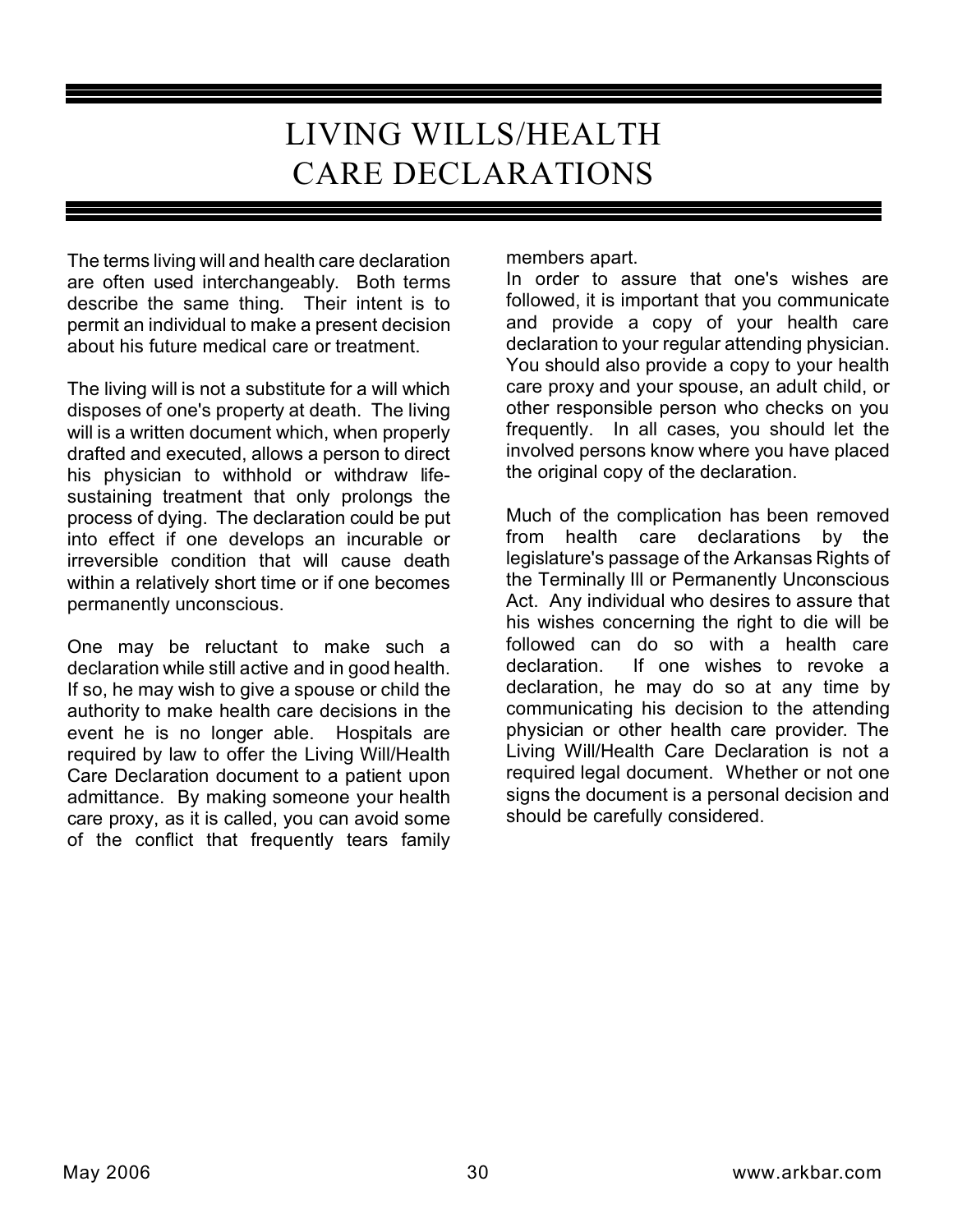# POWER OF ATTORNEY

A **power of attorney** is an instrument which authorizes another person to transact business or make certain decisions on your behalf. A power of attorney may be used to permit someone else to sell your real estate or your automobile or to authorize someone to transact banking business on your behalf. The effect of a power of attorney is to substitute another person in your place. In this article, the person who gives the power of attorney is called the **principal**. The person or agent to whom the power is given is called the **attorney in fact**.

The authority of a power of attorney may be either general or specific. The **general power** is very broad and typically authorizes the attorney in fact to transact any and all business for the principal. The **specific power** relates to a particular transaction such as a sale of a particular piece of property. With a specific power, the attorney's authority would be limited to that transaction.

The attorney in fact may be a friend or relative. It should be someone you know very well and in whom you place the utmost trust. If you are considering executing a power of attorney, remember that it can be used to disadvantage. You should be very careful in choosing the attorney in fact.

Both the general and specific powers of attorney may be revoked at any time by the principal. The principal should notify the attorney in fact in writing and any known persons, banks, or institutions with whom he has been doing business.

The power of attorney is revoked upon the death of either party or upon the incompetency or incapacity of either party. For the power of attorney to be useful after a principal is declared incompetent, it must be a durable power of attorney. A **durable power of**

**attorney** is not affected by the subsequent disability or incapacity of the principal. If you wish to plan for the possibility that you may someday be incapable of making your own decisions, you should have a **durable power of attorney**.

Remember that a durable power of attorney must be executed while you are still competent and able to make your own decisions. With a durable power of attorney, you can define the scope of authority as well as the individual you wish to be appointed. The durable power of attorney can also be drafted so that it does not go into effect until you become incompetent.

If you have not executed a valid durable power of attorney, and you become incompetent, the Court will appoint either a conservator or a guardian to look after you and transact your business. You have little control over whom the Court appoints. Because of the extra protection and safeguards afforded by the durable power of attorney, some additional time and expense is incurred in drafting and executing the power. You should expect to pay a little more money for a durable power of attorney than you would for a general or specific power of attorney.

If you are contemplating the preparation and execution of any type of power of attorney, you should be prepared to discuss the following matters with your lawyer. The lawyer will need to know the names and current mailing addresses for you and your attorney in fact. You may want to discuss more fully the differences between the various powers of attorney mentioned in this article. It will be helpful for both you and the lawyer if you have your deeds, titles, abstracts, certificates of deposit and other papers which will be affected by the power of attorney. You may want to define the beginning date of the power and duration. You may also want to consider whether the attorney in fact will be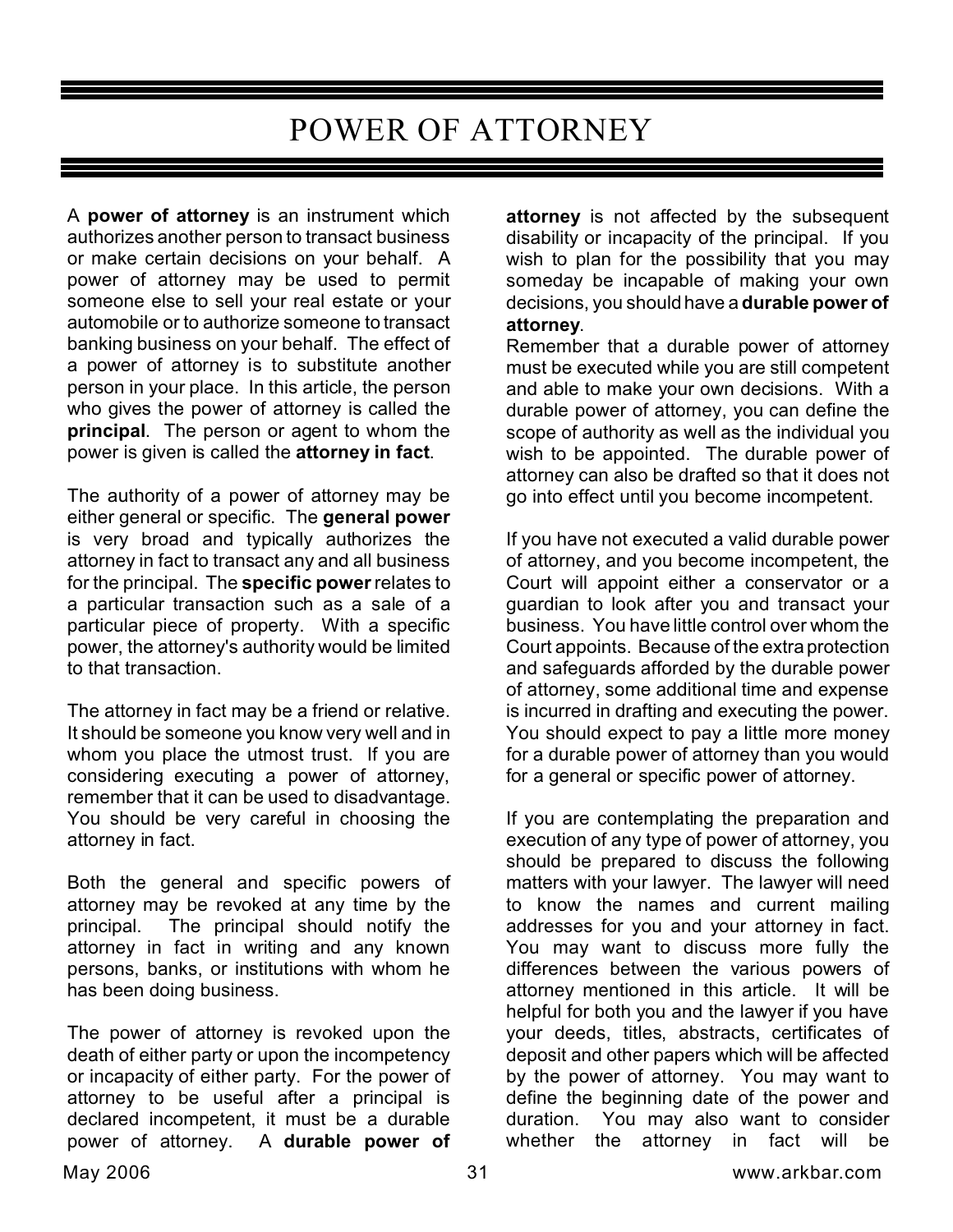compensated, and if so, in what way. Many powers of attorney give the attorney in fact the power to appoint his successor. You may want to limit that authority or simply name the successor in the original power. If the power of attorney is a specific one dealing with the sale of a particular piece of property, you may want to include certain terms directing the actions of the attorney in fact.

The power of attorney is a very useful instrument for transacting business in your absence, but remember that it should be used carefully and wisely.

To receive additional copies of this handbook or the Consumer Law Handbook (also available in Spanish)

Contact:

Arkansas Bar Association P.O. Box 5130 North Little Rock, Arkansas 72119 Telephone: 501-375-4606 / 1-800-609-5668 Fax: 501-375-4901

These handbooks are available by downloading them at www.arkbar.com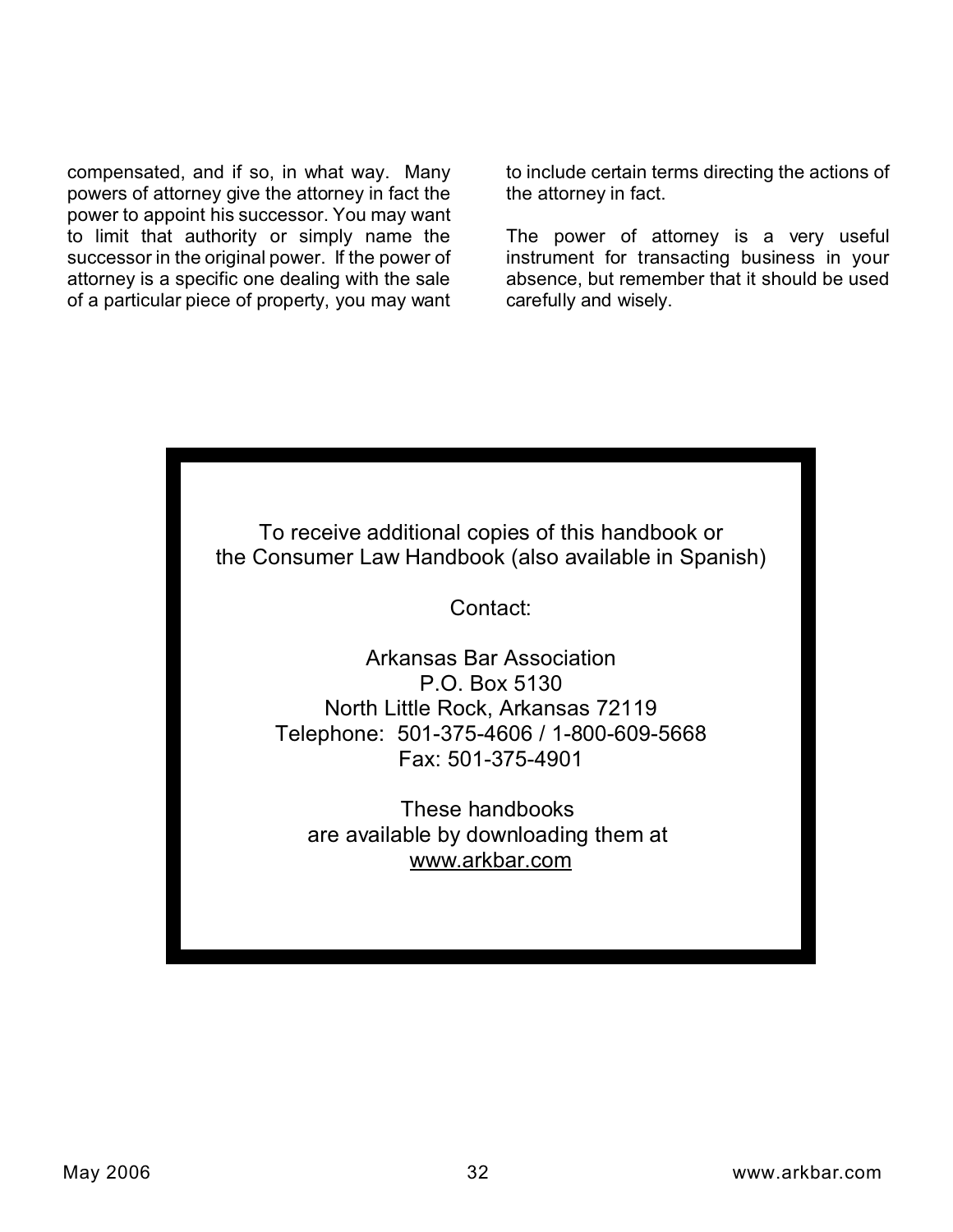# GUARDIANSHIP

Guardianship is a legal procedure whereby a Circuit Court appoints a "guardian" to act on behalf of an "incapacitated person" or ward. An incapacitated person is one who is impaired by reason of a disability. Such a disability may be mental or physical illness, drug or alcohol dependence, or being a minor. The person is considered incapacitated when they lack the ability to make essential decisions concerning their health or safety, or to manage their property.

Any person may file a petition for the appointment of himself or some other qualified person as guardian of an incapacitated person. The petition must include, among other things, the name and address of the incapacitated person and of the person seeking the appointment, the nature of the incapacity, a description of the property owned by the incapacitated person and its value, the reason the appointment is sought, the type and scope of guardianship requested, and the interest of the petitioner in the appointment. An evaluation of the incapacitated person by a doctor or other qualified professional will be required by the Court prior to the determination of incapacity.

There are two basic types of guardianship: guardianship of the person and guardianship of the estate. The Court may appoint a guardian to serve in either or both capacities, and may limit the powers and duties of the guardian, depending on the circumstances.

A guardian of the person is appointed by the Court to oversee the care and maintenance of the incapacitated person. This type of guardianship is particularly useful when a person is unable to make decisions concerning health care due to a disabling disease.

A guardian of the estate is appointed by the Court to protect and preserve an incapacitated person's property, to invest it, and to use it for the benefit of the incapacitated person. In this type of guardianship, the guardian must make periodic accountings to the Court for all assets and how those assets are used. Likewise, the Court may require that the guardian give a bond to assure that the affairs of the incapacitated person are properly administered.

Arkansas law also provides for the appointment of a "temporary" guardian in certain instances. Such a guardian may be appointed where there is imminent danger to the life or health of an incapacitated person or where his property is subject to loss, damage or waste due to the person's incapacity. A temporary guardianship is of short duration, no more than ninety days.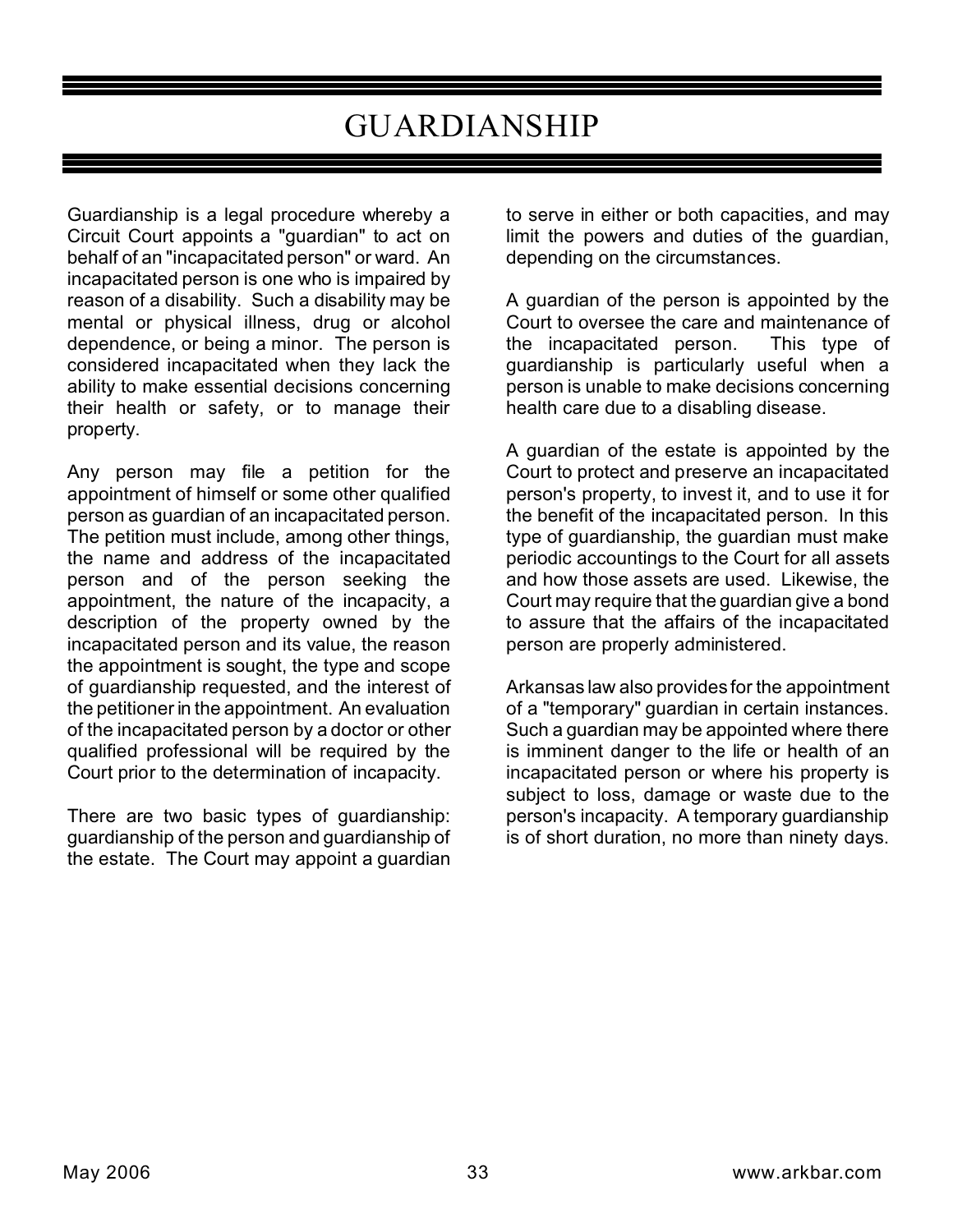# LANDLORD / TENANT RELATIONS

This section discusses the rights and responsibilities of landlords and tenants. A landlord, often called a lessor, allows another person to use or occupy real property (land or a building or portion of a building located on that land) that he owns, or otherwise has the right to possess, in exchange for the payment of money or other consideration, called rent. A tenant, often called a lessee, is the person who uses or occupies the land or building.

A lease is the agreement that sets forth the terms and conditions under which the landlord allows the tenant to use and occupy the land or building. A lease is also a form of contract, which is a legally-enforceable agreement.

An oral agreement between the landlord and the tenant can create a valid lease, but it is better for all parties involved for their agreement to be put in writing. Leases for one year or longer are not enforceable if not in writing.

Agreements between landlords and tenants for the lease of property are often called tenancies. There are primarily three types of tenancies:

A **tenancy for years** is one with a definite beginning and a definite end. It may be for a specified number of days, weeks, months, or years. Although often called a tenancy for years, it does not have to last a year. A tenancy for years ends at the specified time whether or not notice to terminate is given.

A **periodic tenancy** is a tenancy which continues for period after period unless terminated. For example, a periodic tenancy might be from year to year, month to month, or week to week. Notice is required to terminate the tenancy. Usually, notice equal to one full period is required to terminate the tenancy, so for a month to month tenancy, a full month's notice is required to terminate. However, for a year to year tenancy, only six months' notice must be given.

A **tenancy at will** is one that can be terminated by either party at any time.

The agreement between the landlord and the tenant will determine what type of tenancy is held by the tenant. Both parties should feel comfortable that they understand the lease agreement and all of its terms prior to entering into an agreement.

### **Duties**

Both the landlord and the tenant have certain obligations with respect to the property and one another. If either fails to fulfill his duties, the other may have legal recourse.

### **Duties of the Tenant**

- To pay the rent on time as required by the lease or rental agreement;
- To comply with other covenants and fulfill other responsibilities under the lease or rental agreement;
- **•** To not use the property for unlawful purposes or allow others to do so;
- ! To not damage or destroy the property;
- To give proper notice of the intention to vacate, if applicable;
- To leave the premises at the end of the term.

### **Duties of the Landlord**

- To ensure that the tenant has the right to possession of the property as against third persons;
- ! To not interfere with the tenant's possession of the property so long as the tenant fulfills his obligations under the lease or rental agreement;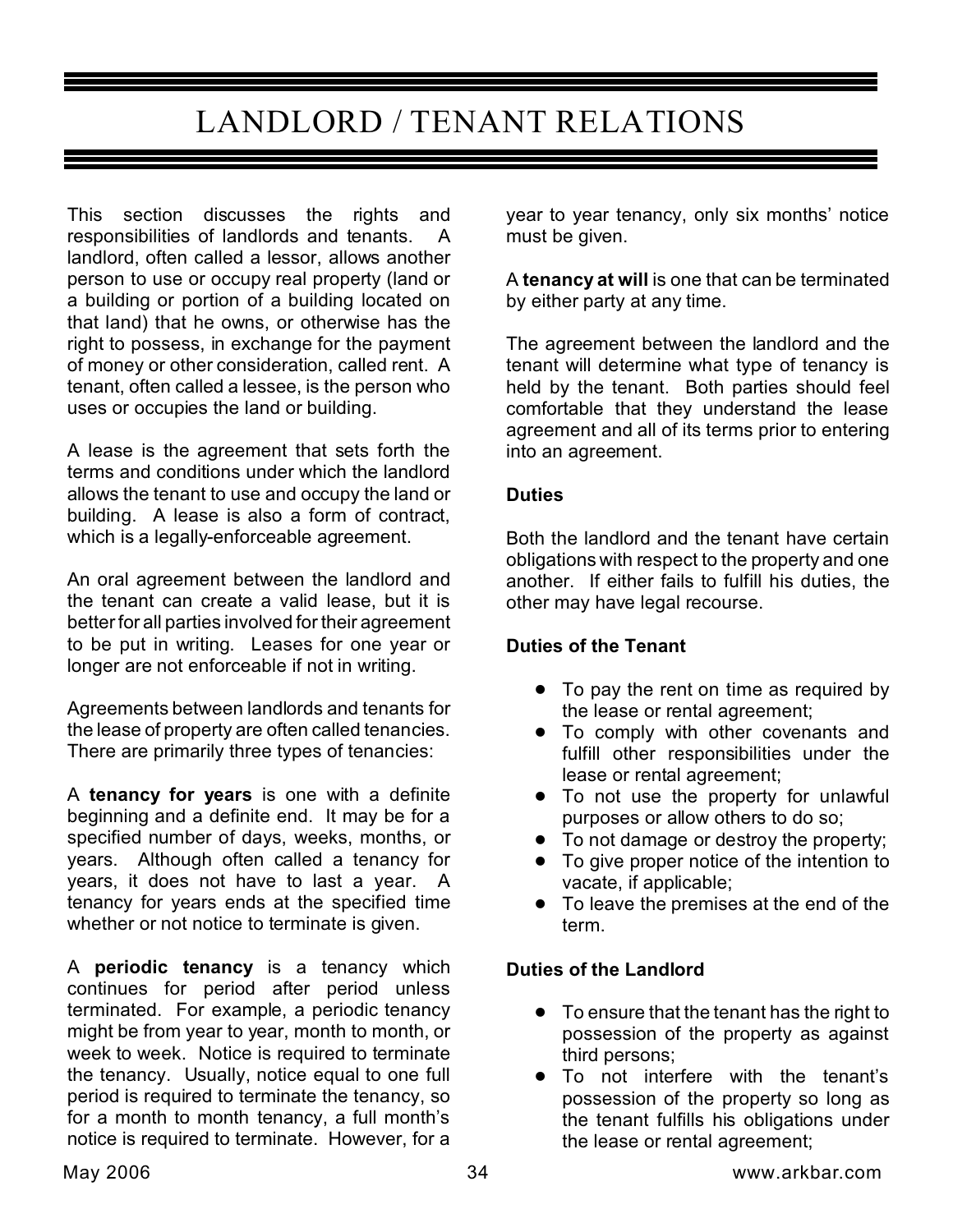- To comply with other covenants and fulfill other responsibilities under the lease or rental agreement;
- To give proper notice of the intention to terminate the lease, if applicable.

### **Unlawful Detainer**

If the tenant holds over the leased premises after the termination of the lease or rental agreement, fails to vacate the premises after written demand to do so, or fails to pay the rent for the property when due, he is guilty of an unlawful detainer. The landlord may file suit against the tenant in the county where the property is located.

Upon the landlord's filing of a complaint and supporting affidavit, the Clerk of the Circuit Court will issue a summons to the defendant tenant and will also issue a Notice of Intention to Issue Writ of Possession. If the tenant does not file a written objection to the landlord's claims in the office of the Circuit Clerk within five (5) days of receipt of the Summons and Notice, a Writ of Possession is issued.

A Writ of Possession directs the Sheriff of the county in which the property is located to deliver possession of the property to the landlord. The Sheriff notifies the defendant tenant of the issuance of the Writ of Possession by delivering it to him. If the tenant is not found within eight (8) hours, the Writ may be served by placing it upon the front door of the property. If after twenty-four (24) hours the tenant remains in possession and has not returned the premises to the landlord, the Sheriff will notify the landlord or his attorney that the tenant is still in possession. The landlord will then provide the Sheriff with whatever labor and assistance is required to remove the tenant's possessions and belongings from the property to a reasonably safe place of storage under the landlord's control until a final determination by the Court.

If the final determination of the matter is in favor of the tenant, his possessions and belongings will be immediately restored to him. If the final determination is in favor of the landlord and includes a monetary judgment, the Court will order the landlord to sell the tenant's possessions in a commercially reasonable manner. The proceeds of the sale will be used first to pay the cost of storage, next to satisfy the monetary judgment of the landlord against the tenant, and finally, any remainder will be paid to the tenant.

If the tenant files a written objection to the Notice of Intention to issue Writ of Possession within five (5) days, a preliminary hearing will be scheduled and notice of the date, time, and place of the hearing will be provided to the tenant by certified mail. At the preliminary hearing, the landlord must present evidence sufficient to show his entitlement to possession of the property. This evidence will usually be that he is the owner of the property and that the tenant has not paid the rent. The tenant is entitled to present his own evidence to refute the landlord's claims.

If, after the preliminary hearing, the Court finds that the landlord is likely to prevail in a final hearing, the tenant will only be allowed to remain in possession of the property upon posting adequate security.

If the final determination is in favor of the landlord, he may recover the entire amount of rent due under the rental agreement and possession of the rented property. If the final determination is in favor of the tenant, he may recover his costs and any damages, and may also regain possession of the property if it has been turned over to the landlord.

In addition, a tenant who willfully holds over after the termination of the term of the lease and thirty days' written notice to vacate may be liable for double the rent for the time during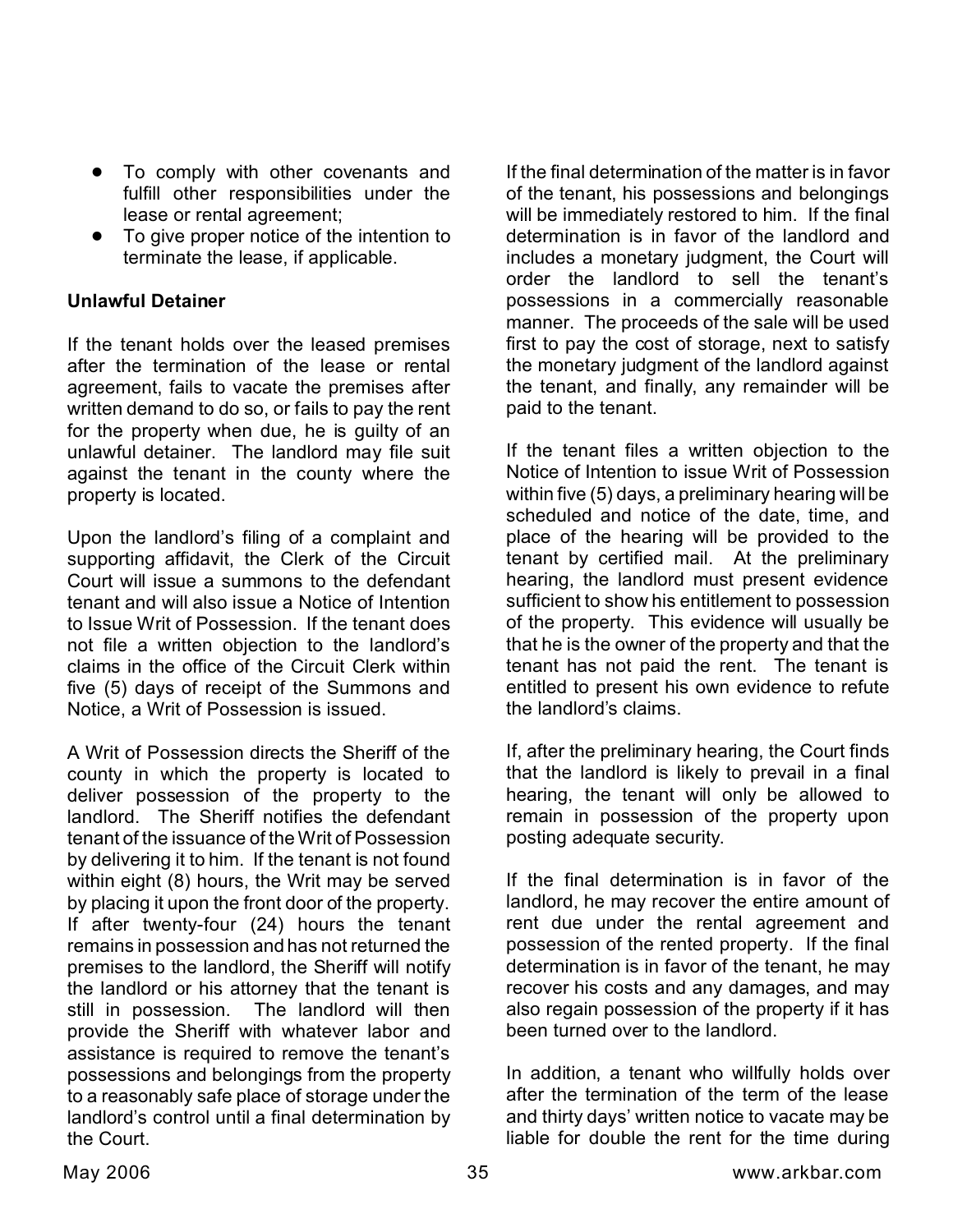which he keeps the person entitled to possession of the property out of possession. Similarly, if a tenant gives written notice of his intention to leave at a specified time but then fails to do so, he is liable for double the rent during the time he continues in possession.

### **Criminal Eviction**

Arkansas also has a law that provides for criminal penalties to be assessed against a tenant who fails to pay his rent when due and refuses to leave the leased premises after ten (10) days' notice. The tenant who refuses to leave after ten (10) days' notice will be guilty of a misdemeanor. Upon conviction by a court in the county in which the leased building or land is located, the tenant will be fined twenty-five dollars (\$25.00) for each day that the tenant refuses to leave. The defense to a charge brought under this law is proof that the tenant has paid the rent or was otherwise entitled under the terms of the lease to refuse to pay.

### **Nuisance/Criminal Violations**

Any tenant who fails to maintain the property in a safe, healthy or habitable condition; who uses or allows another person to use the leased premises as a common nuisance; who uses the property for the purpose of unlawfully selling, storing, keeping, manufacturing, using, or giving away any controlled substance, precursor, or analog; or uses the property for gambling, prostitution, or the unlawful sale of alcohol may be evicted by the prosecuting attorney of the county, the city attorney of the city, or the landlord.

### **Landlords' Liens**

All property placed on the premises by the tenant is subject to a lien in favor of the landlord for the payment of all sums agreed to be paid by the tenant. After the termination of the lease, all property left on the premises by the tenant may be disposed of by the landlord.

### **Liability for Injuries or Repairs**

The landlord is not liable to the tenant for death, personal injury, or property damage caused by a defect or disrepair on the premises unless the landlord has agreed or assumed an obligation to maintain or repair the leased premises and fails to perform such maintenance or repair in a reasonable manner.

### **Manufactured Homes or Mobile Homes**

When a manufactured home or mobile home on a leased site is unoccupied and the lease or rental payment for the site is sixty (60) days or more past due, the landlord is required to give the lessee and the lienholder of the mobile home or manufactured home written notice by certified mail that the mobile home or manufactured home is unoccupied and that the lease or rental payment is past due. This notice must include the information required by Arkansas law.

If the mobile home or manufactured home is not removed from the premises within thirty (30) days of the lienholder's receipt of the notice, the mobile home or manufactured home is subject to a lien in favor of the landlord for the payment of lease and rental payments accruing from the date of the lienholder's receipt of the notice. The lienholder becomes responsible for lease or rental payments accruing from the date the lienholder received the notice.

### **Security Deposits**

A landlord may not demand or receive a security deposit in an amount or value greater than two (2) months' rent.

Within thirty (30) days of the termination of the tenancy, the landlord must return any money or property held as security or provide the tenant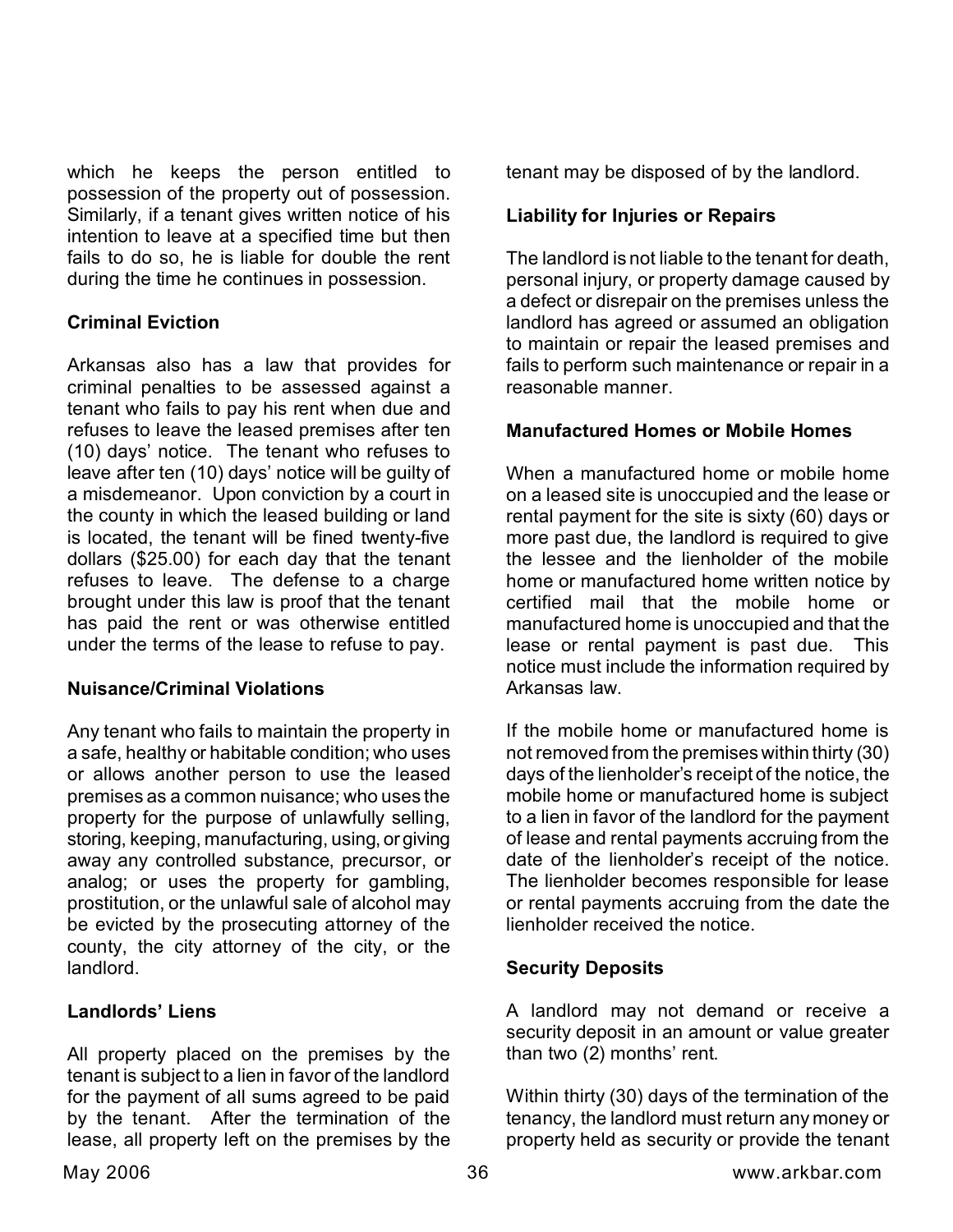with an itemized description of the application of the deposit or any portion of the deposit to unpaid rent and other damages caused by the tenant's failure to comply with the lease or rental agreement.

If the landlord fails to return the security deposit or provide a written explanation, the tenant may be able to recover the money or property due him and damages in an amount equal to twice the amount wrongfully withheld along with costs and reasonable attorneys fees. However, there are circumstances where these provisions may not apply.

### **Storage Facilities**

A "self-service storage facility" is property used for renting or leasing individual storage spaces in which the tenants themselves customarily store and remove their own personal property on a self-service basis. Such storage facilities are generally treated as other leased property but Arkansas has several laws that apply specifically to these facilities.

The operator of a self-service storage facility has a lien on all personal property stored within each leased space for rent and associated charges. The rental agreement for such storage space must contain a statement in bold type advising the tenant of the existence of the lien and the fact that property stored in the leased space may be sold to satisfy the lien if the tenant is in default. If the tenant is in default, the operator may deny the tenant access to the leased space.

If the tenant is in default for more than forty-five (45) days, the operator may enforce the lien by selling the property stored in the leased space for cash after providing written notice to the tenant by certified mail and publishing the notice in the newspaper at least seven (7) days prior to the sale. The notice must comply with the requirements of Arkansas law.

The tenant may, at any time prior to the sale, pay the amount necessary to satisfy the operator's lien and redeem the tenant's personal property. After the sale, the tenant is entitled to any proceeds of the sale in excess of the amount necessary to satisfy the lien. If the tenant doesn't demand the balance of the proceeds after satisfaction of the lien within two (2) years after the date of the sale, such surplus is paid to the county.

### **Suggestions for Landlords and Tenants:**

- **•** Keep copies of the lease, receipts or canceled checks for rent payments, records of damages to the property and repairs, and any correspondence between the parties.
- Keep notes or a diary of conversations between the parties, whether in person or over the telephone, concerning the leased property or any provision of the lease or rental agreement. If at all possible, put all agreements between the parties in writing.
- ! Both the landlord and the tenant should inspect the property before entering into the lease or rental agreement. Take pictures or videotape the property.
- Read the lease carefully. Although the lease is often written by or on behalf of the landlord, both parties should understand the document before it is signed and neither party should hesitate to question points that may be unclear. If there is anything in the lease that differs from the parties' agreement, the terms of the verbal agreement should be written into the lease. If you sign the lease with the provisions contrary to your verbal agreement, the written lease, and NOT your verbal agreement, will control the parties' rights and responsibilities.
- **•** Working together to resolve issues amicably will likely save costs, including legal costs, in the long term and make it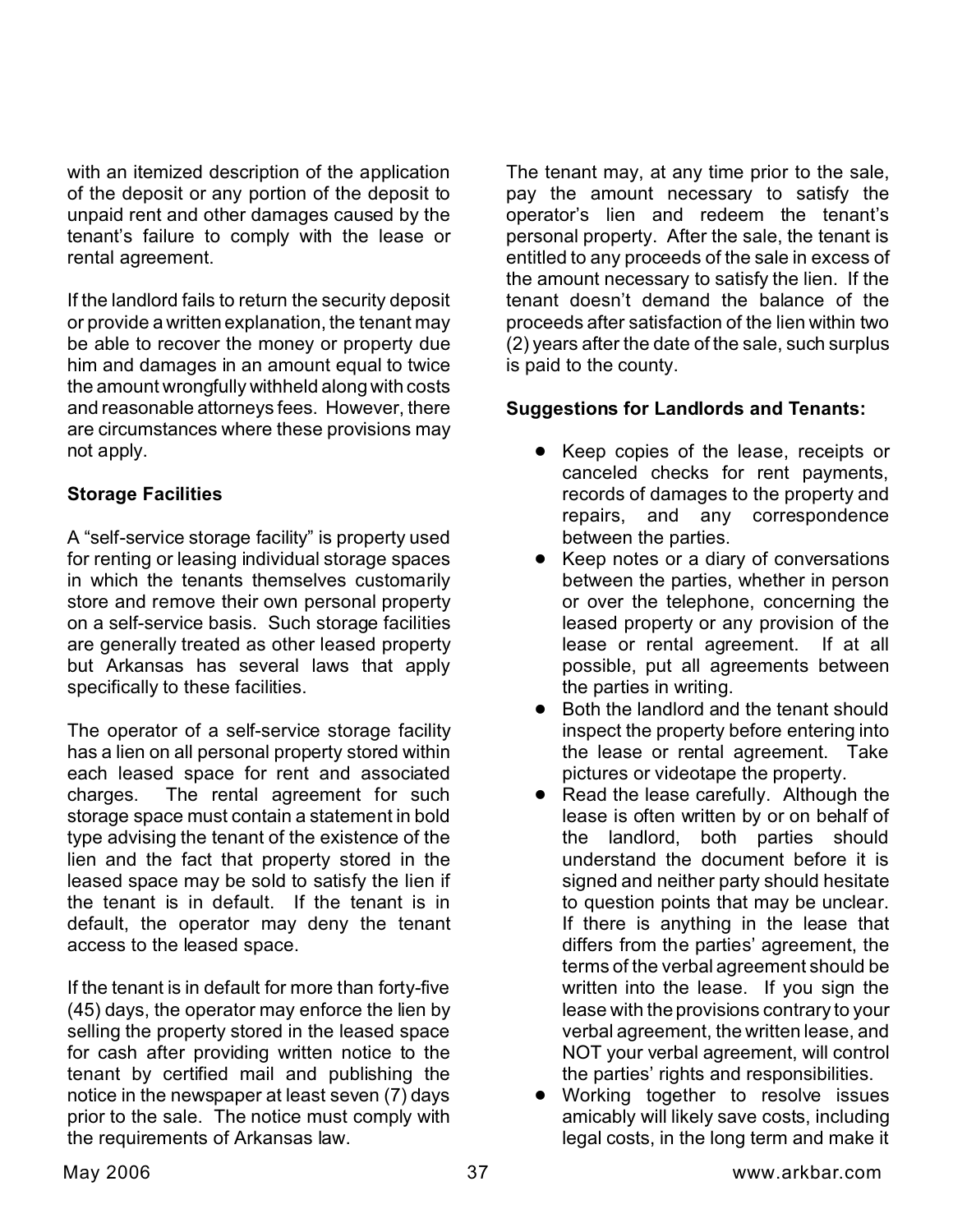more likely that the rental property will continue to be a comfortable home or place of business for the tenant and a source of income for the landlord.

### **Other Available Resources**

Landlords and tenants of federally subsidized housing may have different rights and remedies for non-payment of rent. The nature of these rights and remedies depend upon the type of housing authority and the federal regulation involved. Should you have any questions regarding federally subsidized housing, contact the Public Housing Division–Little Rock HUD, (501) 324-5935.

If you need help with any of these issues, you should consult a licensed attorney. If you feel

that you cannot afford an attorney, there are organizations that offer free legal assistance on a variety of matters. More information about these organizations is available in other portions of this handbook or by contacting the Arkansas Bar Association or the county bar association in your county.

If you request or are offered free legal advice from any organization not described in this handbook or recommended by the state or county bar association, ask if the person advising you is a licensed attorney or is being supervised by a licensed attorney. If the person from whom you are receiving advice is neither a licensed attorney or supervised by a licensed attorney, you should contact another organization or licensed attorney.

This handbook is a public service project of the Arkansas Bar Association Young Lawyers Section for Senior Citizens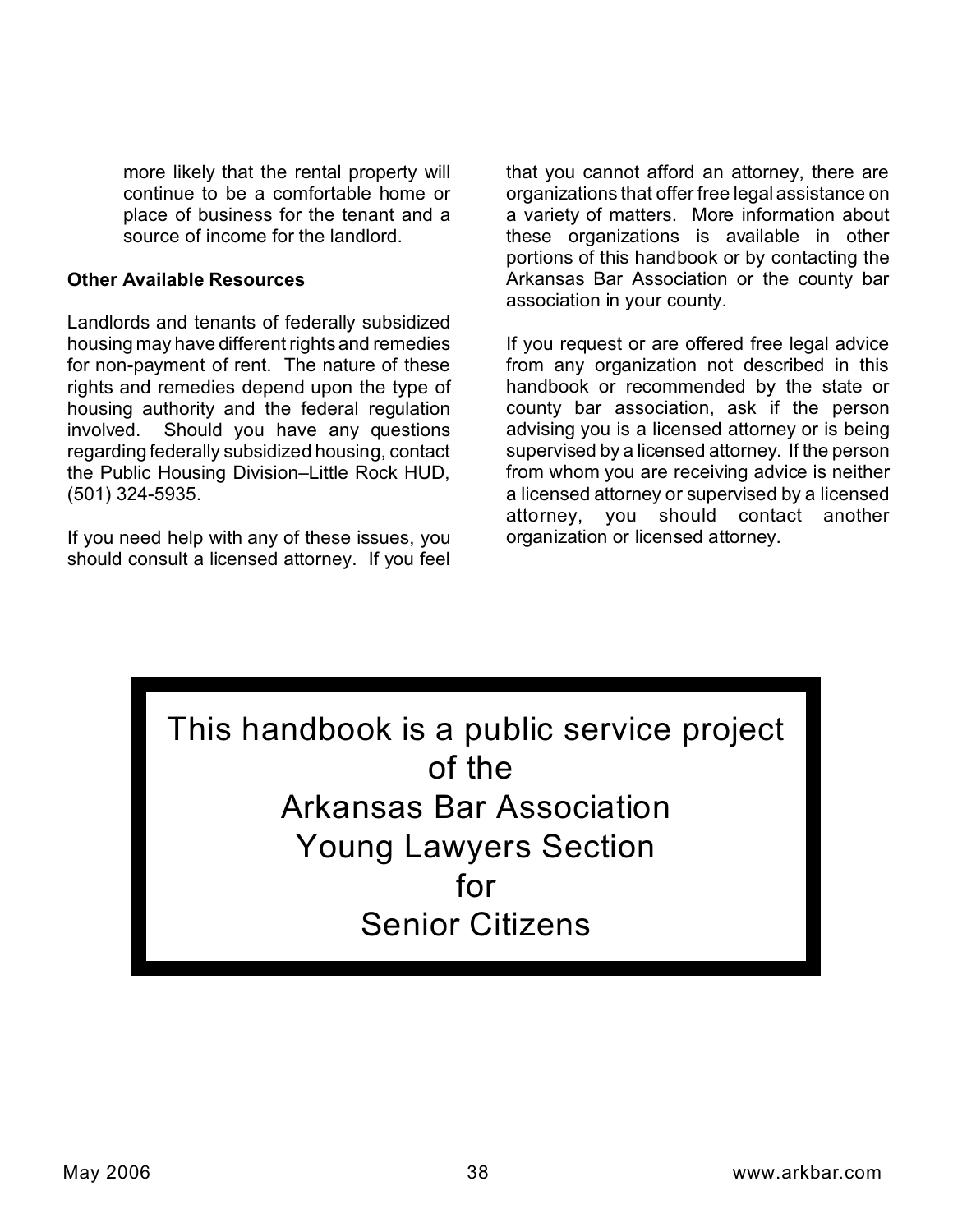# SECTION EIGHT HOUSING

The Federal Government funds a rental subsidy program which is known as the Section Eight Housing or Rental Assistance Program. The program is designed to supplement the rent payments of low income families and individuals. Rents paid by tenants under the program amount to no more than 30% of the adjusted family income. The program is tailored to meet the individual needs of families by offering a choice in finding a unit suitable to their needs and desires.

### **Eligibility**

You may qualify for aid if:

- Your family consists of yourself.
- Your family consists of yourself and one or more family members.
- ! You are handicapped, disabled or are 62 years of age or older, and you live with others who are handicapped, disabled or elderly, or you live with someone who takes care of you.
- You live alone and are 62 years of age or older.
- You live alone and are handicapped or disabled, or you are forced to move by government action or a natural disaster.

# Family Income Limits

To receive Section Eight benefits, your income must not exceed certain amounts. The income limit of any participant qualifying for the Section Eight Program will vary depending on several factors. First, the amount will depend on the number of live-in family members. In other words, the more dependents that a family contains, the higher the income limit. Secondly, the income limits differ for different geographical regions. This criteria is included in order to account for the fact that certain heavily populated areas have a higher cost of living. When an individual applies for housing assistance, the local agency will be able to determine the exact income limits for the area.

### How Does It Work?

First, you apply at the local agency which administers the Section Eight Program. Contact your local Area Agency on Aging or governmental unit to find out if Section Eight assistance is available in your area. Your eligibility is determined during an interview, and you are told how to obtain reasonably priced housing suited to your needs.

After being certified to participate in the program, you have sixty days to find suitable housing and an owner who agrees to lease to you. Any housing approved under the program must meet minimum housing standards for decent, safe and sanitary housing as established by the U.S. Department of Housing and Urban Development. Additional local minimum housing codes have to be met also. Your present residence may qualify if it meets the required standards.

Once your lease is signed with the landlord, the local agency reviews it and inspects the dwelling to make sure they both meet the program standards. If all is in order, a contract is executed between a local agency and the property owner authorizing payment of a portion of the total rent on behalf of the tenant.

The family pays a monthly amount for rent,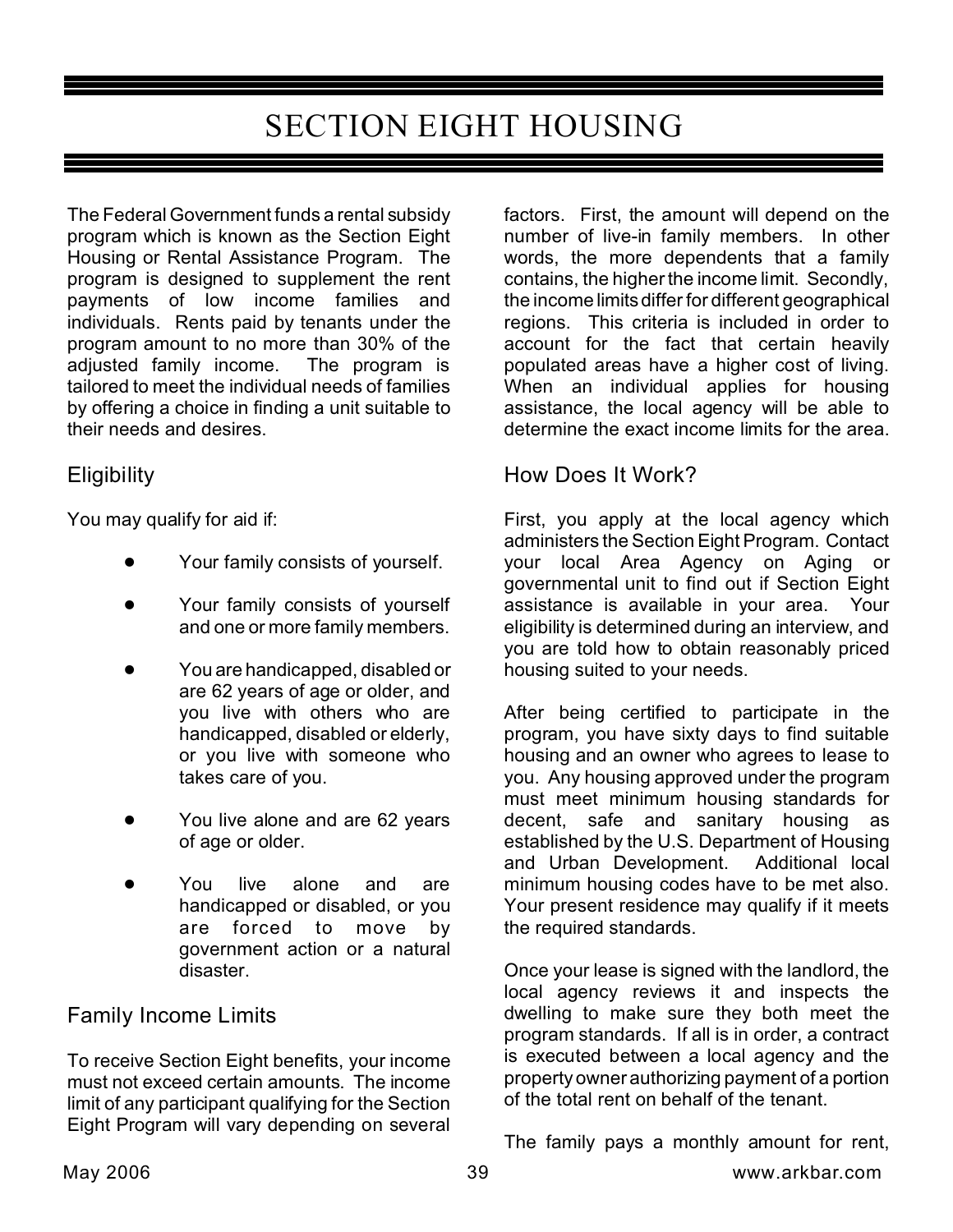which is determined by examination of income, family size, etc., and the local agency pays the difference between the family contribution and the total amount of rent due. Both the family and the agency make the monthly payments directly to the owner or landlord. Under the program, the tenant pays no more than 30% of the adjusted income for rent.

**Example:** Mr. X finds an efficiency apartment that rents for \$110 a month, utilities included. His adjusted income is \$160 a month from Social Security. Under the Section Eight Program, he must pay 30% of his adjusted income toward rent and utilities, which in his case is \$48. The Owner will receive a Housing Assistance Payment of \$62 on the first of every month from the local agency administering the Section Eight Program.

| 30% of tenant's income<br>(adjusted) Housing Assistance<br>Program | \$48.00     |
|--------------------------------------------------------------------|-------------|
| Payment paid to owner as<br>rent balance                           | 62.00       |
| <b>TOTAL MONTHLY RENT</b>                                          | $+ $110.00$ |

# The Preference Rule

If you are an eligible applicant for the program, you may receive a preference housing if:

- You are involuntarily displaced from your housing unit.
- Your housing unit is substandard.
- You pay more than 50% of family income for rent.

Verification is required in each category to qualify for a preference. Contact your local housing authority for more information on preferences.

### **Relocation Assistance to Displaced Tenants**

If you are notified that you will be involuntarily displaced from public housing or section eight housing, do not move until you receive information regarding available assistance from your public housing agency. You will receive this information more than 90 days before you need to move unless your current housing is so unsafe that you must be required to move sooner. You will generally be entitled to moving expenses as well as assistance with replacement housing. Your housing agency will help you find replacement housing, or you may find your own housing.

### **Assistance for Victims of Disasters**

If you have been displaced by a disaster such as Hurricane Rita or Katrina, you may qualify for section eight housing whether or not the home from which you were displaced was section eight housing, government housing, or private housing. Some eligibility requirements may be waived. Your share of the rental payment under the usual section eight formula may be waived or reduced for up to 18 months. Contact your local housing authority or the Department of Housing and Urban Development.

### **Changes That Could Be Made**

Congress is considering changes to eligibility requirements and the interview process for Section Eight housing that could be made as soon as 2007. They are also considering changes to the way income is figured in determining the tenant's share of rental payment. Be sure to ask your local housing authority for correct information.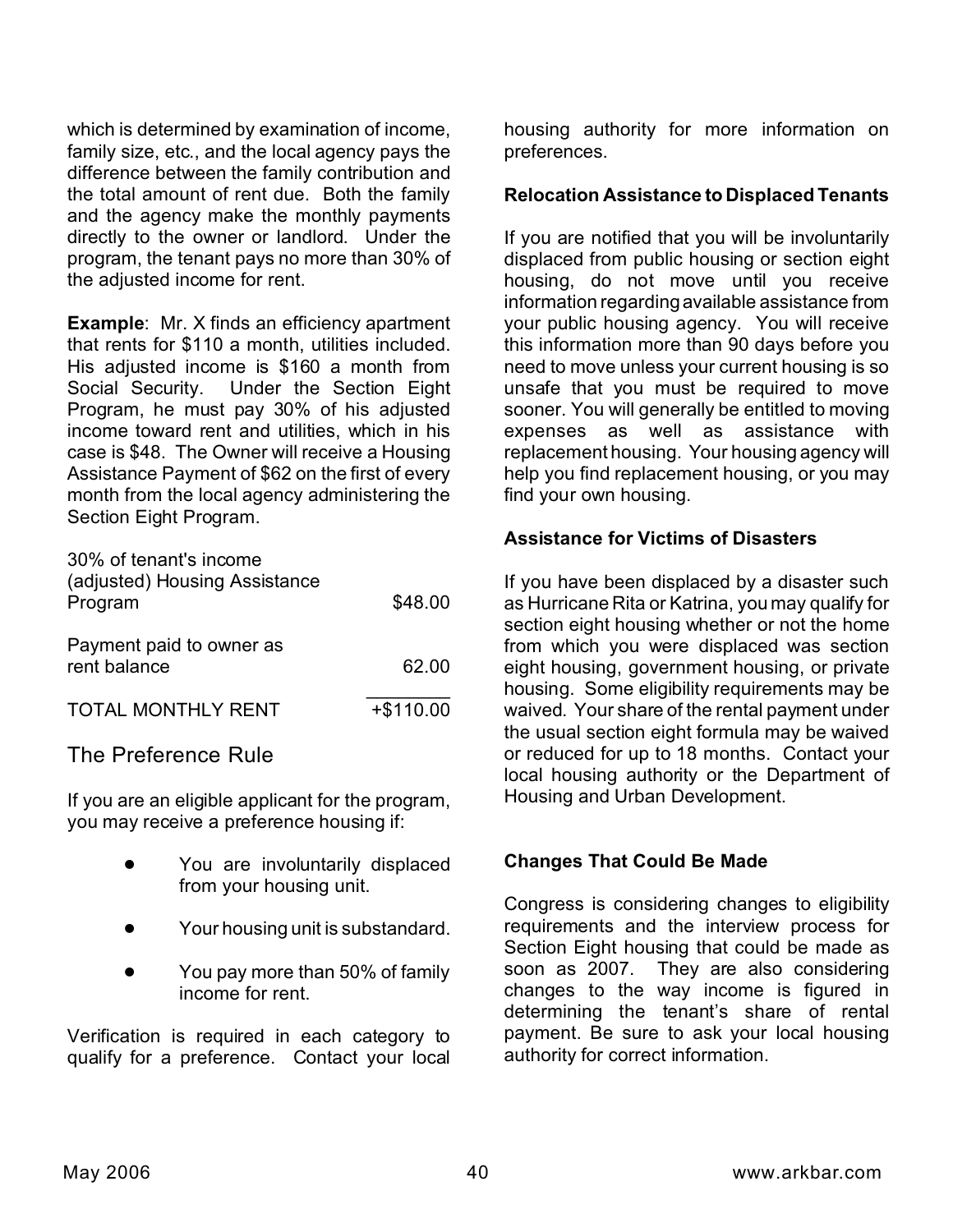# CONSUMER GUIDE

In the past, the slogan used in the business world was, "Let the Buyer Beware." Now we have laws that protect the consumer from unfair business practices, fraud, etc. These laws will not work automatically. Therefore, you, the buyer, need to be aware of the laws which protect you.

The following is a discussion of what you should know in order to protect yourself as a consumer. This is only a brief discussion. If you believe that you have been misled or cheated by a salesman or merchant, you should consider contacting your attorney, your local legal services office, or the Attorney General's Office.

# Contracts and Credit Buying

Almost all major and even routine purchases that you make as a consumer involve the making of a contract between you, the buyer, and a merchant, the seller. If you have ever bought a car, hired a workman to do repair work for you or purchased a pair of shoes using a credit card, you have entered into a contractual situation.

Contracts most often come into the picture for consumers when credit is extended for purchase of an item or service and payment is delayed or spread out over a period of time. This arrangement is commonly known as **buying on time** or **buying on credit**. In effect, the store, dealer or company that you are buying from extends you a loan in the amount needed to purchase the item or service that you want to buy. You, in turn, agree to pay back that money, plus a **finance charge** of some kind.

Whenever you **buy on time**, make sure that you know how much your total cost will be.

Know how long you will have to make payments and be sure that you can meet them.

Credit buying terms with which you should be familiar:

> Cash Price: This tells you what an item or service would cost if you paid for it completely in cash at the time you bought it.

> Finance Charge: (also **carrying charge** or **price-differential**) This is the price that you have to pay for the privilege of paying over time in installments. It is added to the cash price.

> Deferred Payment Price: This is the total amount that you will pay for the item or service over the term of the installment period. (Cash price plus finance charge equals deferred payment price.)

> Annual Percentage Rate: This is the rate of interest which you must pay for the privilege of buying on credit.

The **Federal Truth-in-Lending Act** requires some persons and most businesses who extend credit to tell consumers what that credit will cost in the long run. When you buy on credit, you must be told the **finance charge** and the **annual percentage rate of interest** on the purchase you wish to make. Lenders who fail to make disclosures may be sued by their customers for twice the amount of the finance charge–from a minimum of \$100 to a maximum of \$1000–plus court costs and attorney's fees. If lenders wilfully or knowingly disobey the law and are convicted, they could be fined up to \$5000 or be imprisoned for one year or both.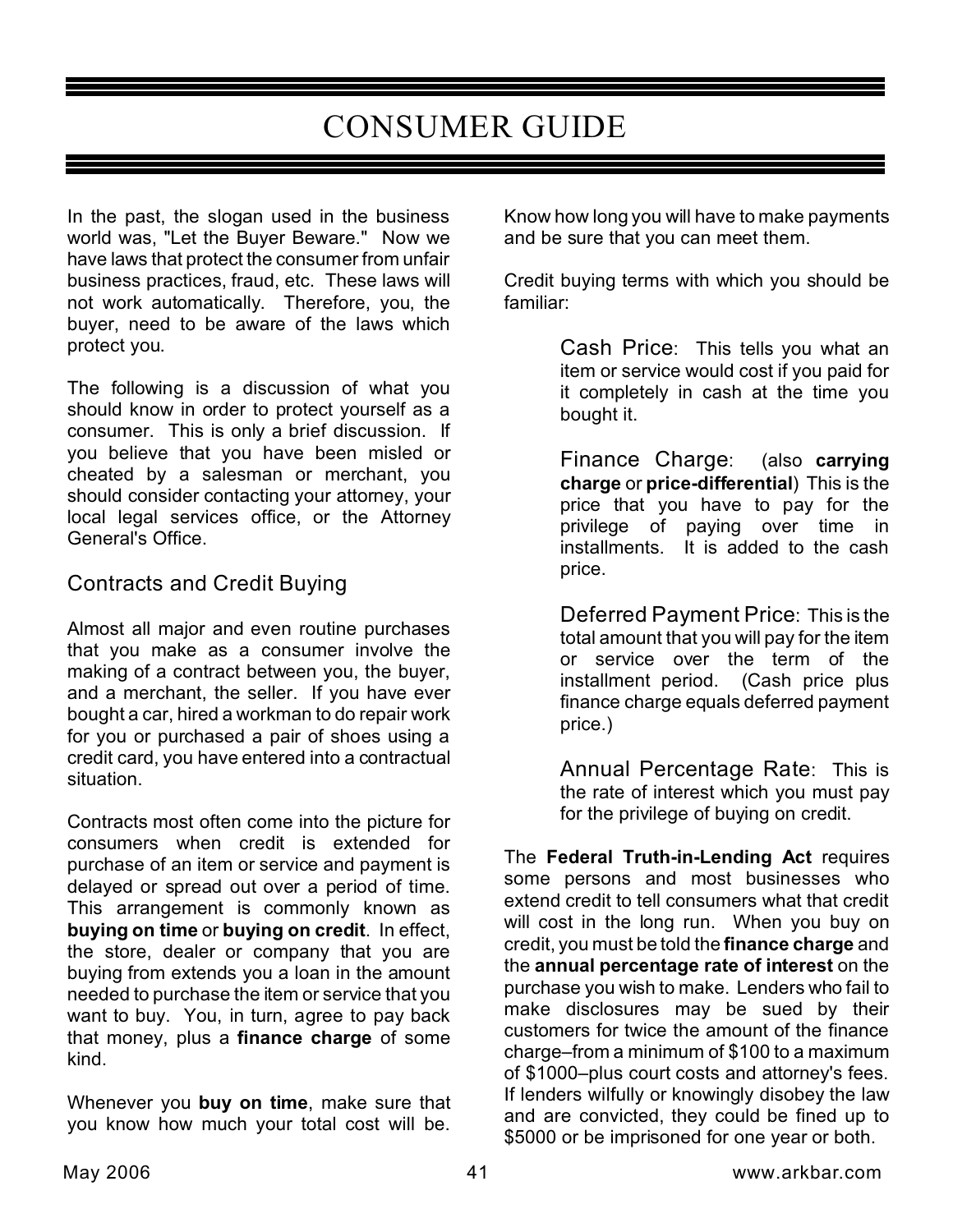Before signing any sales contract, ask yourself these questions:

- Do I know what I am buying?
- Do I understand to my satisfaction what the contract says and what my obligations will be under it?
- Can I get just about the same item elsewhere at a better price?
- If the purchase is for credit, am I satisfied with the price I am paying for the loan?
- What kind of protection do I have in the way of guarantees and warranties? Buying something **as is** means there is no warranty.

# Basic Contract Do's and Don'ts

**Do** insist that the salesman let you take home a copy of the contract before you sign it.

**Don't** deal with any salesman who refuses to let you take home a completed contract before you sign it.

**Do** show the contract to a friend or a lawyer if you have any questions about some provision of the contract.

**Don't** sign anything unless you have time to read it carefully (or have it read to you) and you fully understand what it says.

**Do** insist that all promises (guarantees and warranties) be put in writing.

**Don't** ever sign a contract with blank spaces that are to be filled in later by a salesperson.

**Do** keep copies of all contracts, payment records and complaint letters in a safe place.

# Door-to-Door and Telephone Sales:

How many times have you heard the old warning, "Beware of the door-to-door salesman!"? Well, no matter how many times it has been repeated, even the most strongwilled consumer occasionally falls prey to an enterprising door-to-door salesperson. That pair of shoes, bottle of "miracle" cleaner or set of encyclopedias may be too tempting to pass up if we find we really need one or another of them–or are made to feel that we do. If by some chance the "magic spell" woven by the salesperson wears off as soon as he leaves with your money or a sales contract, there are some things that you can do about it.

Arkansas law and the Federal Trade Commission (FTC) provide special rights for consumers who have purchased, at home or by telephone, an item costing \$25 or more. Basically, the laws allow you a three day "cooling off" period from the time you complete a cash or credit sales contract during which you can decide whether to cancel the sale. If you decide to cancel or rescind the contract, you must do so by written notice to the company or business before midnight of the third calendar day, excluding Sundays and holidays, after the date of the transaction. Keep a copy of the notice of cancellation for your records.

Arkansas law and the FTC rule require the salesperson to furnish you a notice of cancellation form, along with all copies of the sales contract or receipt of sale. Using this method to cancel the transaction, you merely sign and date one copy of the notice of cancellation form and send or deliver it to the company or business within the three-calendarday period from the date of the transaction. You might consider sending this notice or a written letter of cancellation by certified mail with a return receipt request. Under Arkansas law, if the seller fails to give both oral and written notice of the buyer's right to cancellation, the cooling off period does not begin to run until actual notice is given, and the buyer is no longer obliged to return the goods in substantially the same condition.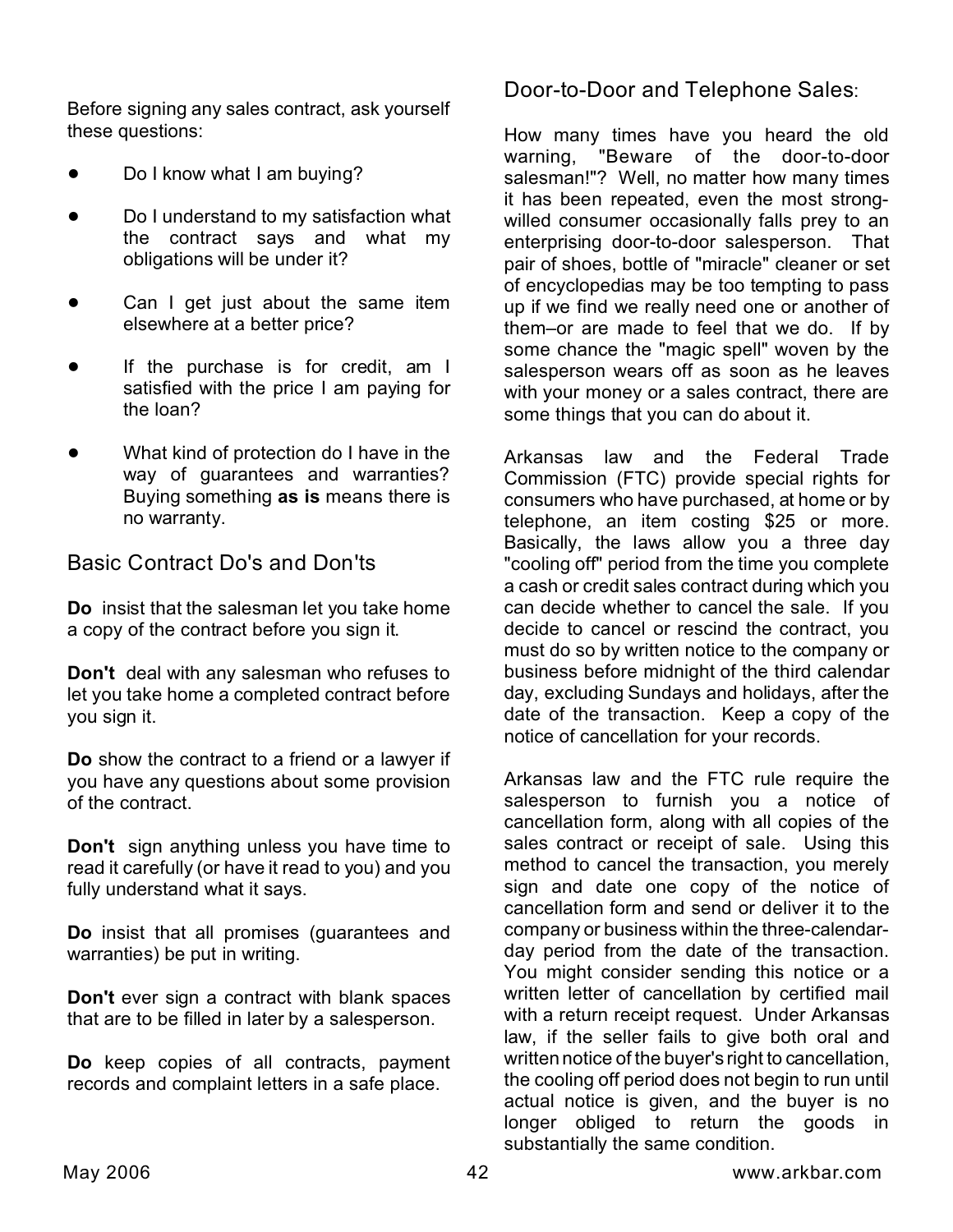Once the merchant receives the notice or letter of cancellation, he has ten (10) days to refund any money that he has received, return any documents that you have signed, return any goods or property that you have traded in, and inform you whether he will pick up or let you keep any items that were left with you. Products left with you must be made available to the seller in the same condition as you received them. It is not your responsibility to ship the items back to the seller or to pay postage expenses for such shipping. Within twenty (20) days after the contract has been canceled, the seller must either pick up items left with you at your address or, if you agree to ship the items, the seller must pay the return postage expenses.

NOTE: Keep in mind that these laws do not apply to all purchases. They do not cover purchases under \$25. Also, purchases made at a regular place of business are not covered. Finally, the laws do not apply if you, the buyer, initiated the contact with the seller and specifically requested the seller to visit your home.

# Consumer and Home Repairs

Whenever it is necessary for you to hire someone to do work in your home, shop around and use some caution. There is nothing that says you have to hire the first contractor that you find. Get two or three estimates to see who is offering the best bargain. Also, check references before you hire. There are a lot of fly-by-night operators.

After you decide upon a contractor, ask that the agreement be put in writing. If you do not get all the important facts in writing, you are asking for trouble. Items such as price and the guarantees of work done should be on paper so that you can avoid arguments after the work is completed. Likewise, it is often useful for the agreement to clarify who will be responsible for providing any equipment or building materials and when the contractor is expected to complete his work.

If you are going to pay for the work in installments, and the contractor or loan company takes a **mortgage** or **deed of trust** on your home as collateral, remember two things: (1) you may have three business days after you make the agreement in which to cancel it–if the work has not begun during that time; (2) if you get behind on your payments, the contractor or loan company can take your home from you by foreclosure.

### Collection Activities and Garnishment

When you are paying for a product or service over time and get behind on your payments, the company or bank may turn your debt over to a collection agency. Remember that a collection agency **cannot** use harassment to get the money. If you are called by an agency late at night, i.e., between 9 p.m. and 8 a.m., or if your friends or employer are being bothered, you may report the company to the State Collections Agency Board, 523 South Louisiana, Suite 460, Little Rock, Arkansas 72201, or telephone (501) 376-9814. Your attorney may also be able to stop the harassment.

When loan companies, banks or collection agencies obtain a judgment against you for a debt that you owe, they may be able to garnish a percentage of your wages or bank accounts or retirement benefits, or take your car, house or valuable furniture. Your Social Security pension, though, is absolutely protected.

# What's a Consumer To Do?

Perhaps the best way for a consumer to protect himself or herself today is to use an abundance of caution in any transaction involving money or valuables. You should take the time and effort to find out exactly what you are to receive for your money and exactly how much the item or service will ultimately cost you. A pretty good rule of thumb is that if it seems "too good to be true," it probably is.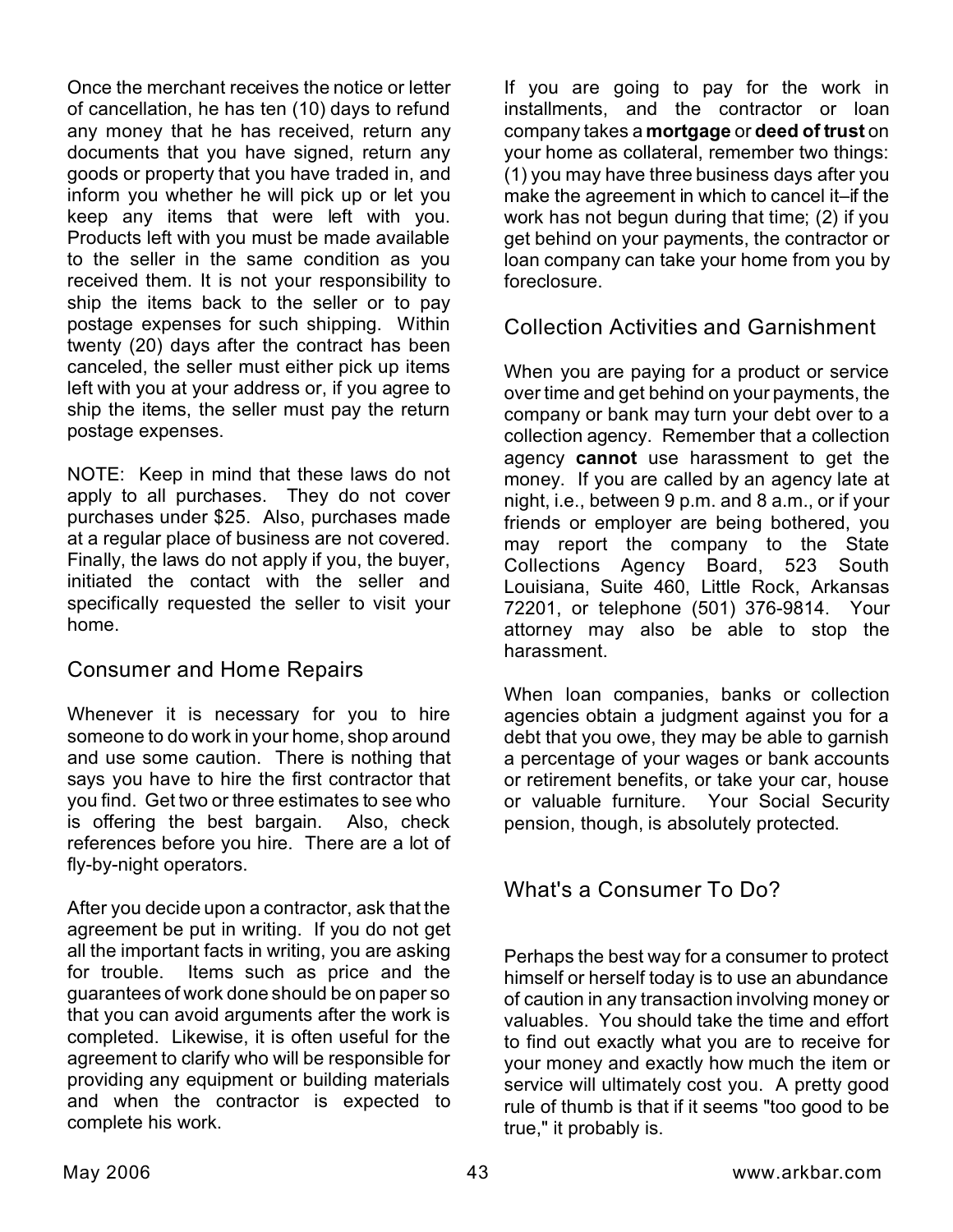One area of particular concern to many senior citizens involves life insurance, health insurance, health insurance supplements and burial insurance. With these, as with all contractual undertakings, you should be certain that you fully understand all terms and conditions of the insurance policies. You may find that a plan which seems perfect for you at first glance may not really serve all your needs or give you your money's worth. Also, keep in mind that it is perfectly appropriate for you to shop around to find the best policy at the best price.

Another problem area involves medical supplies and services, such as hearing aids, braces and the like. As a general rule, you should always consult your physician before purchasing such items or services.

All in all, a consumer's good sense is his or her best weapon. A little healthy consumer skepticism may be helpful, too. For as it has been said, "Better a good deal missed than a bad deal made."

# CONSUMER LAW HANDBOOK

**Do you feel like you have been given the run-around or been taken advantage of by a merchant? Do you want to be better prepared if you encounter such problems? If so, you need a copy of the Arkansas Consumer Law Handbook.**

The information in the Arkansas Consumer Law Handbook is based on the laws of the State of Arkansas and the laws of the United States. The handbook contains valuable information that will help answer questions and identify services that relate to your consumer rights. This book is intended to be a general guide to consumer law and is not a substitute for a consultation with a lawyer. Laws, rules and procedures change often and you should consult an attorney or an agency representative listed in the back of the handbook if you need specific legal information.

If you would like a copy of the Arkansas Consumer Law Handbook (available also in Spanish), please write the Arkansas Bar Association, P.O. Box 5130, North Little Rock, AR 72119, or you may call the Arkansas Bar Association at 501-375-4606 or 1-800-609-5668 to request your copy today. It can also be downloaded on-line at [www.arkbar.com.](http://www.arkbar.com.)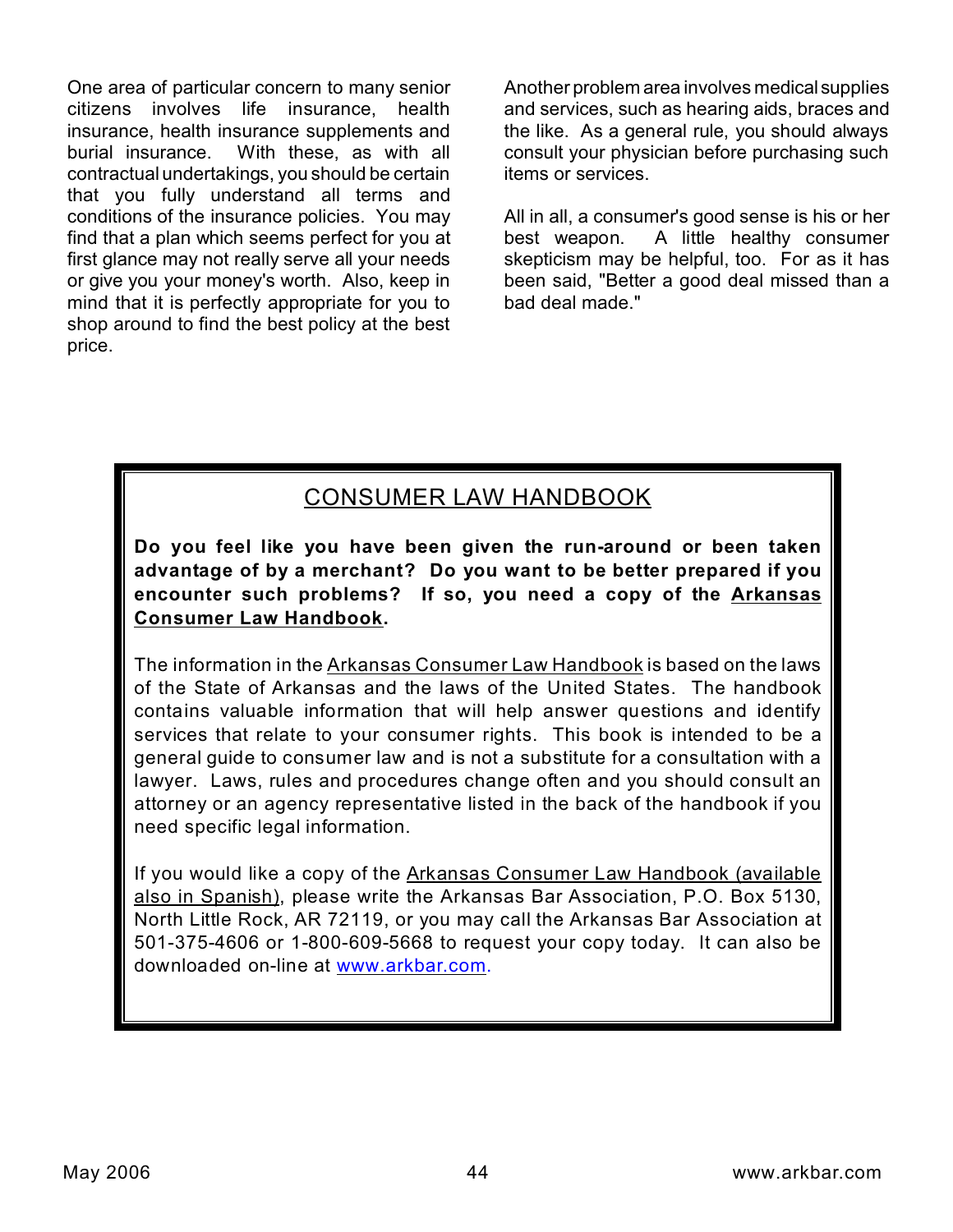### **Arkansas Agencies**:

Arkansas Attorney General's Office Consumer Protection Division 200 Catlett Prien Tower Building 323 Center Street Little Rock, Arkansas 72201 (501) 682-2341 (in Pulaski County) 1-800-482-8982 (statewide)

Arkansas Public Service Commission 1000 Center Street Little Rock, Arkansas 72201 (501) 682-1718 (in Pulaski County) 1-800-482-1164 (statewide)

### **Consumer Action Panels**:

Major Appliances Consumer Action Program 20 North Wacker Drive, Suite 1231 Chicago, Illinois 60606 1-800-621-0477

Better Business Bureau of Arkansas 1415 South University Little Rock, Arkansas 72204 (501) 664-7274 (in Pulaski County) (501) 664-0024 (fax)

Arkansas Insurance Department 1200 West Third Street Little Rock, Arkansas 72201 (501) 371-2600

### **Federal Agencies**

For questions about any service or agency in the Federal Government, call the Federal Information Center at 1-800-688-9889. FICs are designed to help consumers find needed information to locate the right agency to help with problems.

### NEED LEGAL HELP - BUT CAN'T AFFORD IT?

If you need legal help in a noncriminal matter and do not have the financial resources to retain a private attorney, and you believe you might qualify for free legal representation, you may want to contact the Legal Services Program in your county. The Legal Services Programs provide free legal assistance to lowincome persons in most types of civil cases.

www.arlegalservices.org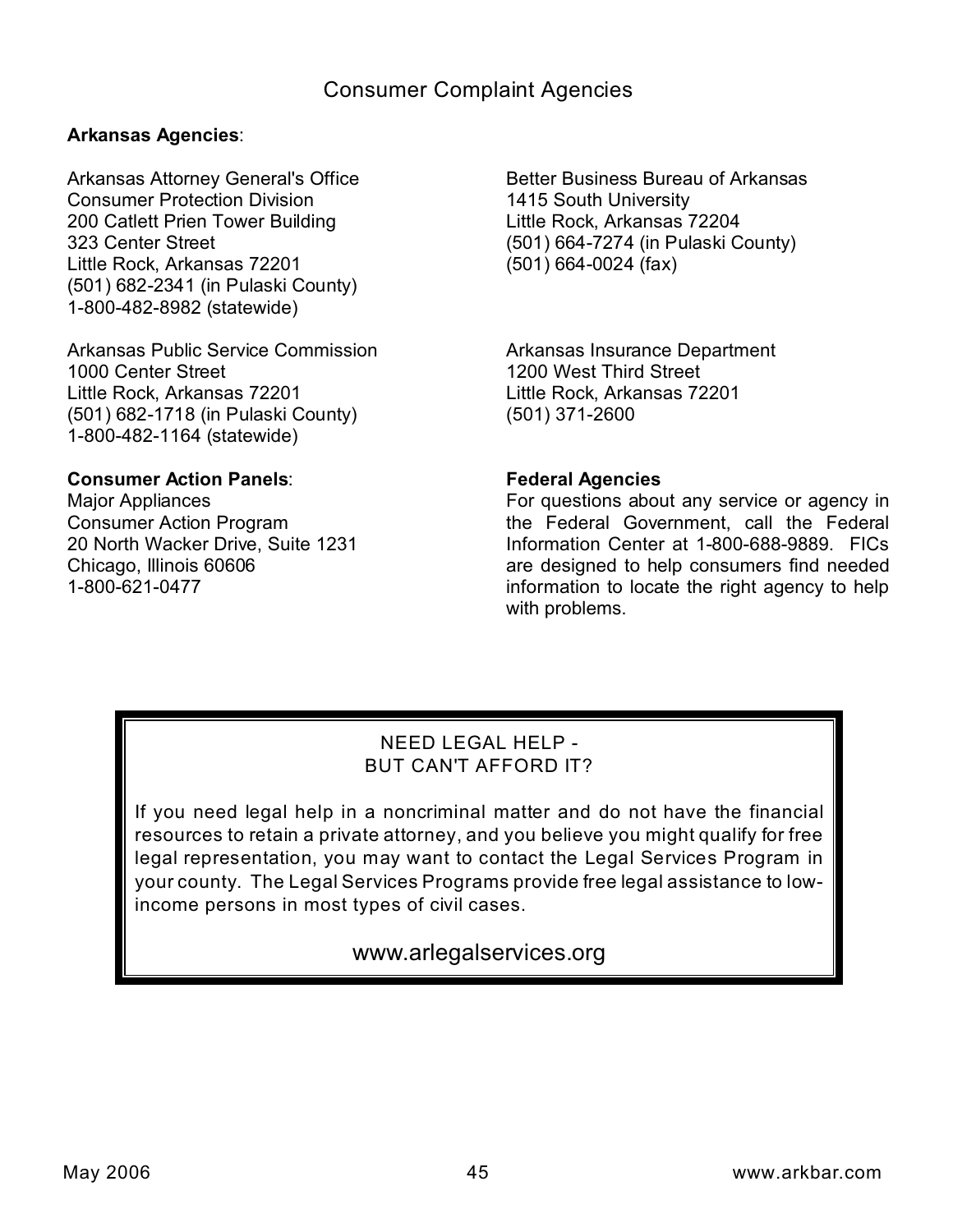# REFERENCES & INFORMATION

If you desire the services of an attorney but do not know how to locate one to represent you, legal representation can be obtained by contacting the following organization:

# **National Organization of Social Security Claimants' Representatives** 1-800-431-2804

*Serving claimants statewide*

You will be referred to a private attorney who is familiar with representing claimants before the Social Security Administration. Some private attorneys may be willing to take your case under a fee arrangement whereby no fee will be charged unless your claim is allowed.

Community Organizations Providing Non-Attorney Representation:

### **Disabled American Veterans**

Veterans Administration Regional Office Room 121 Bldg. 65, Fort Roots P.O. Box 1280 North Little Rock, Arkansas 72115 501-370-3838 Mon. thru Fri. 8:00 a.m. - 4:00 p.m.

*Represents veterans, veterans' widows or veterans' dependents residing in Arkansas. However, hearings must be held in Little Rock as representatives cannot travel.*

### **Arkansas Department of Veterans Affairs**

Veterans Administration Regional Office Fort Roots Building 65 Room 119 P.O. Box 1280 North Little Rock, Arkansas 72115 501-370-3820 Fax 501-370-3829

The **Arkansas Department of Human Services Division on Aging and Adult Services** has a resource center you can call at 682-2441 for information on subjects pertaining to aging.

Contact the agency on aging in your area to obtain up-to-date information on local services available to senior citizens.

### **Area Agency on Aging of Northwest Arkansas**

910B Northdale Shopping Center P.O. Box 1795 Harrison, Arkansas 72602-1795 870-741-1144 or 800-432-9721 Mon. thru Fri. 8:00 a.m. - 4:30 p.m.

*Serving claimants residing in Baxter, Benton, Boone, Carroll, Madison, Marion, Newton, Searcy and Washington counties.*

### **White River Area Agency on Aging**

P.O. Box 2637 3998 Harrison Street Batesville, Arkansas 72503 870-793-4431 or 800-382-3205 Fax 870-793-3971 Mon. thru Fri. 8:00 a.m. - 5:00 p.m.

*Serving claimants residing in the following counties: Cleburne, Fulton, Independence, Izard, Jackson, Sharp, Stone, Van Buren, White and Woodruff.*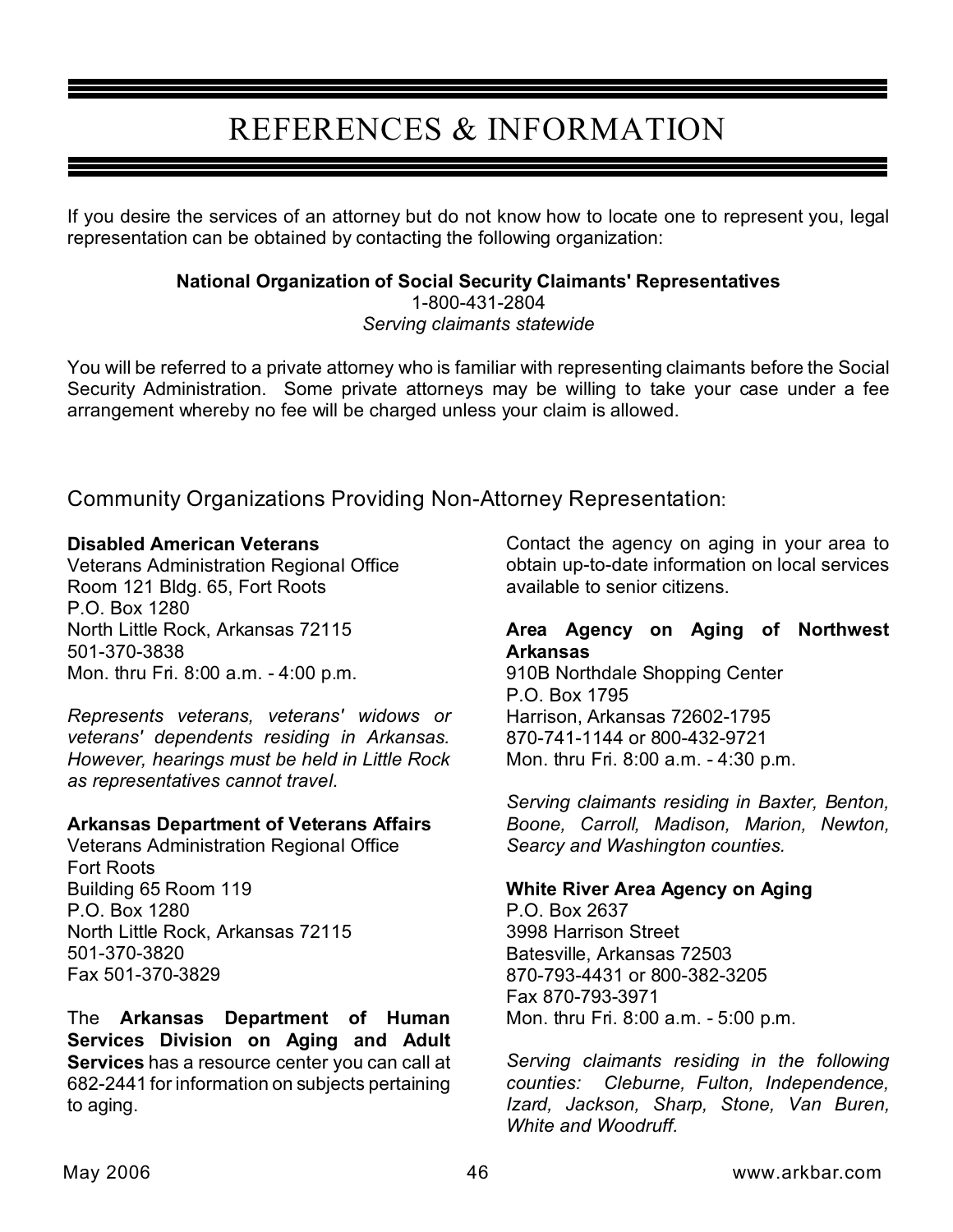### **East Arkansas Area Agency on Aging**

P.O. Box 5035 2005 E. Highland Drive Suite D Jonesboro, Arkansas 72403 870-972-5980 or 800-467-3278 Fax 870-930-2209 Mon. thru Fri. 8:00 a.m. - 5:00 p.m.

*Serving claimants residing in the following counties: Clay, Craighead, Crittenden, Cross, Greene, Lawrence, Lee, Mississippi, Phillips, Poinsett, Randolph and St. Francis.*

#### **Southeast Arkansas Area Agency on Aging**

709 East 8th P.O. Box 8569 Pine Bluff, Arkansas 71611 870-534-3268 or 800-264-3260 Fax 870-534-2152 Office Hours: 8:00 a.m. - 5:00 p.m.

*Serving claimants residing in Arkansas, Ashley, Bradley, Chicot, Cleveland, Desha, Drew, Grant, Jefferson and Lincoln counties.*

### **Central Arkansas Area Agency on Aging**

P.O. Box 5988 706 West Fourth Street North Little Rock, Arkansas 72119 501-372-5300 or 800-482-6359 Fax 501-688-7443 Mon. thru Fri. 8:00 a.m. - 4:30 p.m.

*Serving claimants residing in Faulkner, Lonoke, Monroe, Prairie, Pulaski and Saline counties.*

### **West Central Arkansas Area Agency on Aging**

905 West Grand Hot Springs, Arkansas 71913 501-321-2811 or 800-467-2170 Fax 501-321-2650 Mon. thru Fri. 8:00 a.m.-4:30 p.m.

May 2006 **1988 12006** May 2006 **1988 1200 May 2006** 2006 1200 May 2006 2010 1200 May 2006 2010 1200 May 2006 2010 *Serving claimants residing in Clark, Conway, Garland, Hot Spring, Johnson, Montgomery, Perry, Pike, Pope and Yell counties.*

### **Area Agency on Aging of Southwest Arkansas**

P.O. Box 1863 600 Columbia 11 East Magnolia, Arkansas 71754-1863 870-234-7410 or 800-272-2127 Fax 870-234-6804 Mon. thru Fri. 8:00 a.m. - 5:00 p.m.

*Serving claimants residing in Calhoun, Columbia, Dallas, Hempstead, Howard, Lafayette, Little River, Miller,Nevada, Ouachita, Sevier and Union counties.*

### **Western Arkansas Area Agency on Aging**

P.O. Box 1724 524 Garrison Fort Smith, Arkansas 72901 501-783-4500 Mon. thru Fri. 8:00 a.m.-5:10 p.m.

*Serving claimants residing in Crawford, Franklin, Logan, Polk, Scott, and Sebastian counties.*

### **Arkansas Volunteer Lawyers for the Elderly**

Catherine D. Edwards, Director 2020 West Third Street, Suite 620 Little Rock, Arkansas 72205 501-376-9263 or 1-800-999-2853

*Serving all counties except Clark, Faulkner, Garland,HotSpring, Jefferson, Lonoke, Pulaski and Saline.*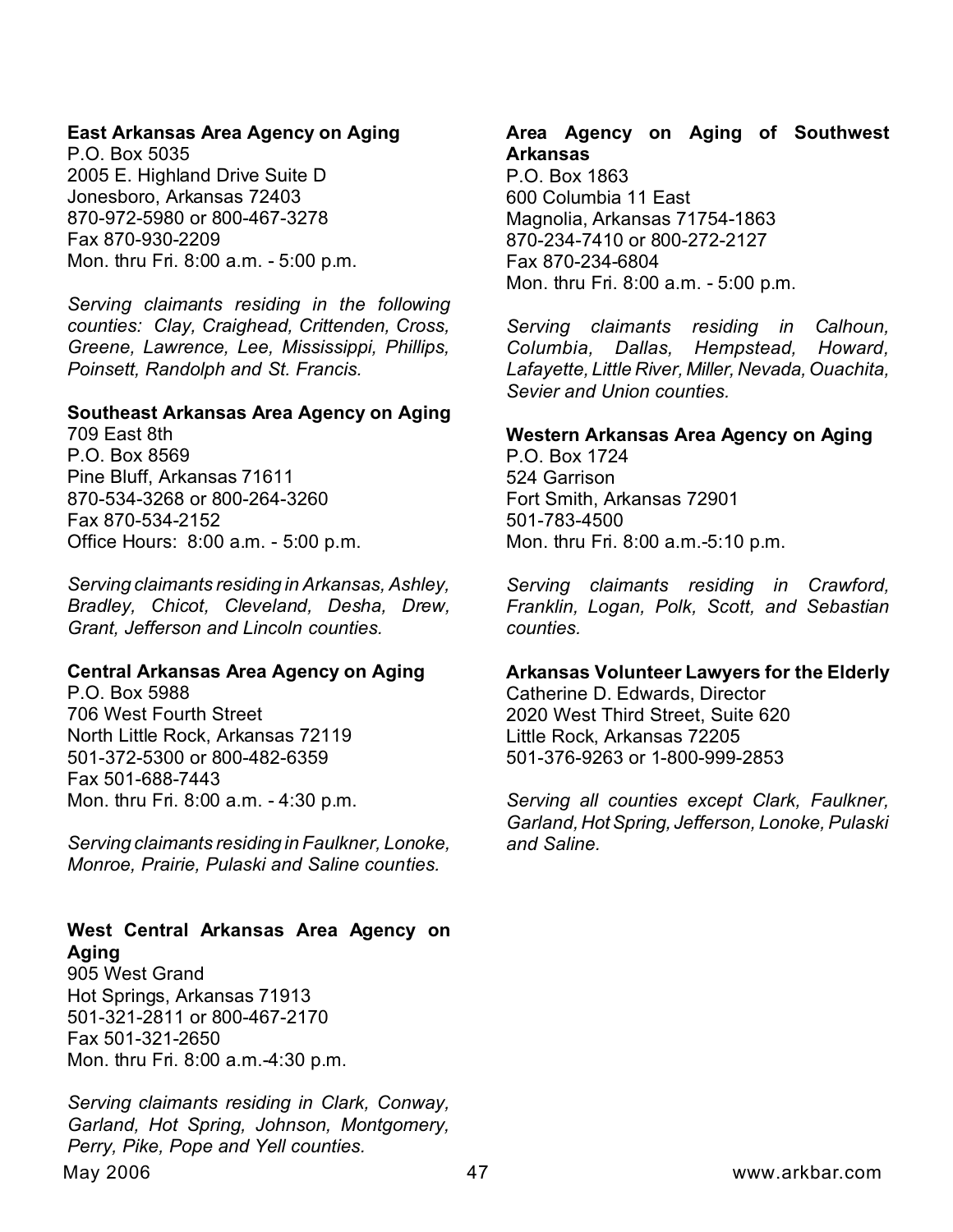### United States Senators and Congressmen

Personnel in the offices of the following senators and congressmen will provide you with information or assistance with problems relating to federal programs for the elderly.

Senator Blanche Lincoln Room 3108 Federal Office Building 700 West Capitol Little Rock, Arkansas 72201 501-324-6286 or 1-800-392-9364 Mon. thru Fri. 8:00 a.m. - 5:00 p.m. **Or**: Dirksen Senate Office Building-229 Washington, D.C. 20510-2502 (202) 332-0600 Mon. thru Fri. 9:00 a.m. - 6:00 p.m.

Congressman Marion Berry 1st Congressional District Room 211 Federal Building 615 South Main Jonesboro, Arkansas 72401 870-972-4600 or 1-800-866-2701 Fax 870-972-4605 Mon. thru Fri. 8:00 a.m. - 5:00 p.m. **Or**: 1407 Longworth Building Washington, D.C. 20515 (202) 225-4076 Fax 202-225-5602

Mon. thru Fri. 9:00 a.m. - 6:00 p.m.

Congressman John Boozman 3rd Congressional District  $30$  South  $6<sup>th</sup>$  Street Fort Smith, Arkansas 72901 501-782-7787 Fax 501-783-7662 Mon. thru Fri. 8:00 a.m. - 5:00 p.m. **Or**: 1421 Longworth House Office Building Washington, D.C. 20515 (202) 225-4301 Fax 202-225-5713 Monday thru Friday 9:00 a.m. - 6:00 p.m. Senator Mark Pryor The River Market 500 Clinton Avenue, Suite 401 Little Rock, Arkansas 72201 501-324-6336 Monday thru Friday 8:00 a.m. - 5:00 p.m. **Or:** 257 Dirksen Senate Office Building Washington, D.C. 20510 (202) 224-2353 Monday thru Friday 9:00 a.m. - 6:00 p.m.

Congressman Vic Snyder 2nd Congressional District Room 1527 Federal Office Building 700 West Capitol Little Rock, Arkansas 72201 501-324-5941 Fax 501-324-6029 Monday thru Friday 8:00 a.m. - 5:00 p.m. **Or:** 1319 Longworth House Office Building Washington, D.C. 20515 (202) 225-2506 Fax 202-225-5903 Monday thru Friday 9:00 a.m. - 6:00 p.m.

Congressman Mike Ross 4th Congressional District 1617 Olive Street Pine Bluff, Arkansas 71601 870-536-3376 Fax 870-536-4058 Monday thru Friday 8:00 a.m. - 5:00 p.m. **Or:** 514 Cannon House Office Building Washington, D.C. 20515 (202) 225-3772 or 1-800-223-2220 Fax 202 225-1314 Monday thru Friday 9:00 a.m. - 6:00 p.m.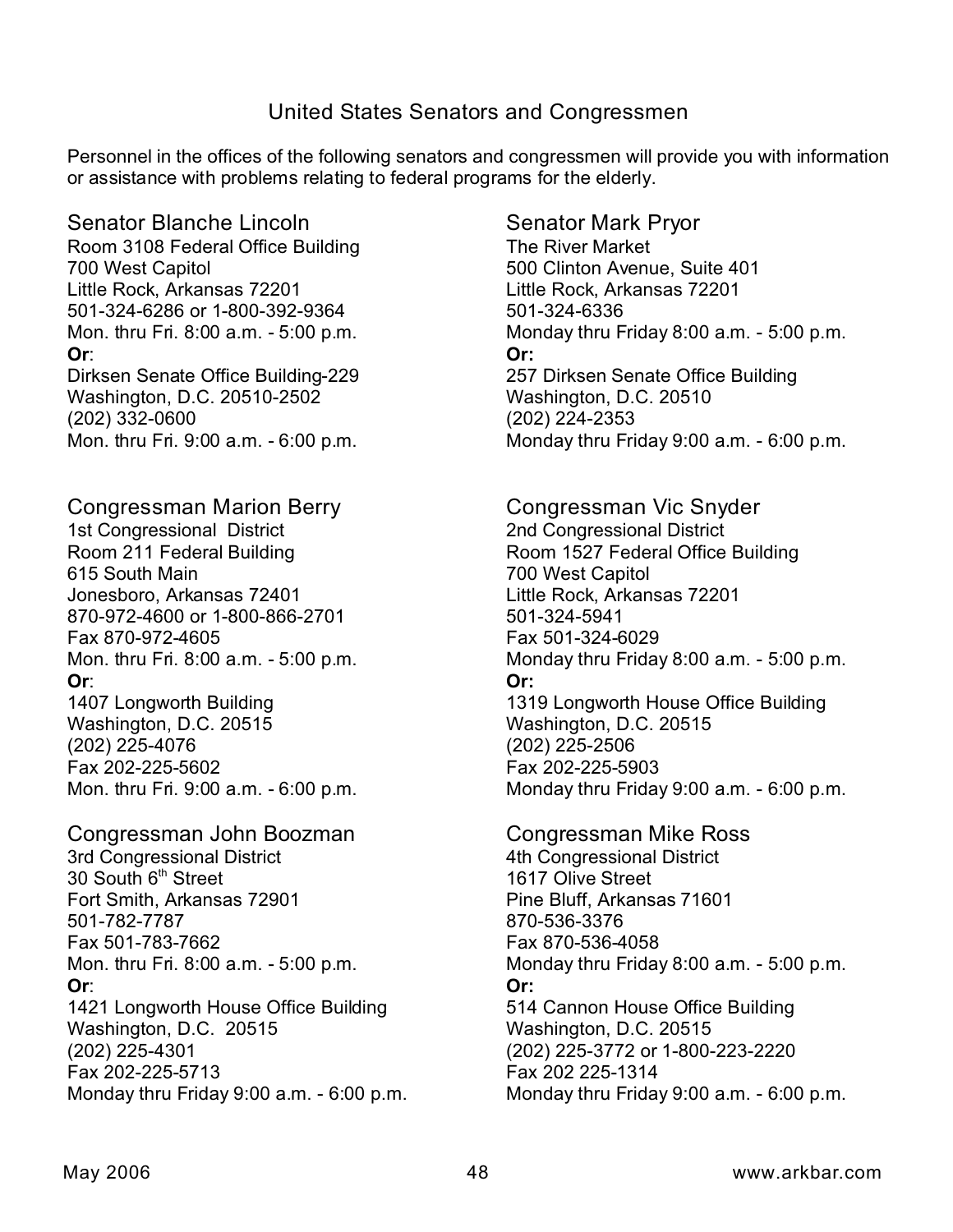### **NEED LEGAL HELP – BUT CAN'T AFFORD IT?**

**Two nonprofit Legal Services Programs work together to provide free civil legal assistance to low-income residents throughout Arkansas. Eligibility is based on federal poverty guidelines.** Because of demand and limited resources, the programs must set priorities for case acceptance. Some typical situations we help with are: emergency family matters including divorces involving spousal abuse; housing; adoptions and guardianships; debt problems; garnishments; bankruptcies and repossessions; public benefits—SSI, Social Security Disability, food stamps, and Medicaid; and legal problems of the elderly. More information can be obtained at:

### **The Statewide Legal Aid Services HELP LINE**

Low-income Arkansans can contact legal aid services from anywhere in the state by calling the tollfree number listed below between the hours of—

### **9:00 – 11:00 AM and 1:00 – 3:00 PM Monday through Friday**

**1-800-9-LawAid [1-800-952-9243] Or In Pulaski County – 376-3423**

### **The Statewide Legal Aid Services Website**

Extensive information is also available on the legal aid services website:

### **www.Arlegalservices.org**

Information is available on the site for potential clients, attorneys and interested citizens including basic forms, fact sheets and for participating attorneys access to resources such as the Poverty Law Manual.

#### **Arkansas Pro Bono Partnership**

The Arkansas Pro Bono Partnership is a collaborative effort to improve and expand the reach of pro bono activities in the state. Sanctioned by the Arkansas Bar Association, the Partnership is charged with coordinating the recruitment, responsibilities, and recognition of volunteer attorneys. Access to the Partnership can be gained through the legal services website identified above.

### **Legal Aid Services Main Offices**

Center for Arkansas Legal Services **Legal Aid of Arkansas** 303 West Capitol Avenue/Suite 200 714 South Main Street Little Rock, AR 72201 Jonesboro, AR 72401 501.375-3423 870.972.9224 Jean Turner Carter Lee Richardson Executive Director Executive Director